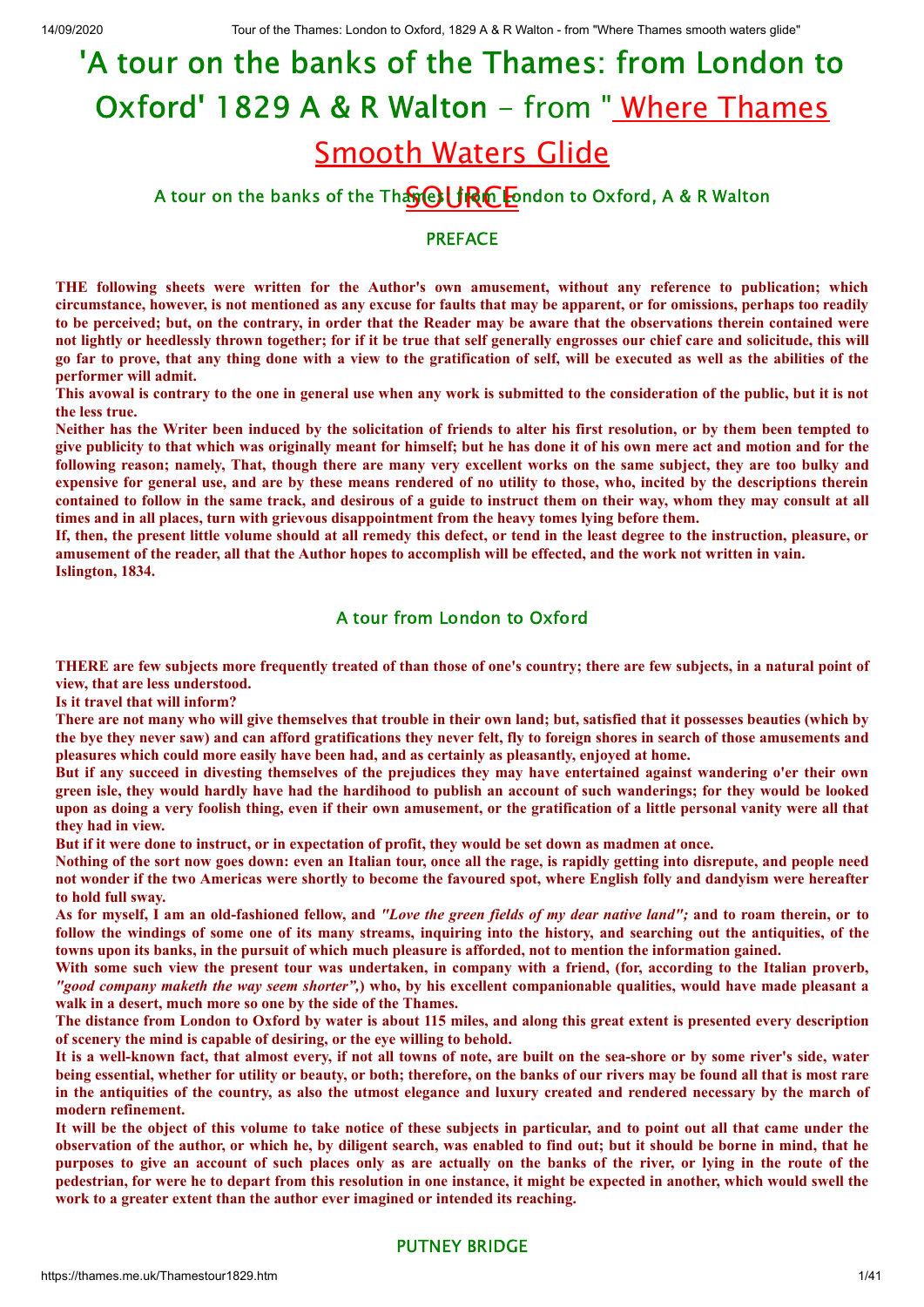We will now commence our journey, having in our favour a fine autumnal morning — we quit London at least for a time with feelings untinged with the slightest shadow of regret, and having made our way through its immensity of houses, streets, temples, and palaces, we involuntarily turn once more to bid farewell to the smoking arena; after which, making the best of our way, we soon begin to breathe a purer air, and gain an occasional view of that stream, henceforth, for a short period, to **be our familiar companion and guide.**

Intending to cross Putney bridge, we arrived at Fulham, which stands on the north bank of the Thames, and gives name to a **hamlet.**

It is connected with Putney, its opposite neighbour, by a wooden bridge, to pass over which it is necessary to pay toll.

#### FULHAM

It is a pretty village, having several gentlemen's seats about it, and is large enough, had it been situated in the country **instead of being a suburb of London, to have gained for itself the name of a town.**

It possesses some claims to antiquity, there having been formerly a palace here, in which Henry the Third occasionally resided, on the site of which the present house, called Fulham Palace, is supposed to have been erected.

This palace is a large brick building, moated round, with extensive botanical gardens, and has long been the summer residence of the Bishops of London; it is also known by the name of the Manor House, the manor of Fulham having belonged **to the Bishops of London many years, even before the invasion of England by William the Norman.**

Its church (in the vard of which are buried four bishops) is situated close to the river's side, and is of great antiquity, so much so, that the precise time of its erection is unknown; in this respect it is similar to Putney church, supposed to have been **erected at the same period.**

Tradition says they owe their origin to the piety of twin sisters: whether this be the fact is not certain; however, there they **stand, and it is very likely the story is true.**

They are both fine buildings, their architecture being of the Saxon order, having square embattled towers, with nave, **chancel, and aisles.**

It does not appear that Fulham was ever designated or known by any other name than that which it now bears, nor is it clear **how it came by that.**

There is an old story extant, which is here merely mentioned for the purpose of showing how soon very improbable stories gain credence where they happen to go uncontradicted, when, from their very absurdity, they would seem to carry that **contradiction along with them; it is as follows:**

"That the two sisters before-named, living on the opposite sides of the Thames, were in the habit of visiting each other, and for that purpose were ferried over by watermen; and in their giving directions to put in properly for shore, the one used to say, 'Full home, waterman', while the other would exclaim, 'Put nigh'; whence the two towns took their names of Fulham and Putney."

Should any one, impressed with the belief of the folly of such a derivation, doubt for a moment the existence of any such tradition, it so happens that the very neighbourhood affords another instance of a similar one; namely, in the two villages of Chelsea and Battersea, where, on account of the shallowness of the water at the former place, it was called "shallow sea", while the river being deeper higher up, was denominated "Better sea", afterwards corrupted into Chelsea and Battersea.

But the real origin of the name of Chelsea is from the bed of the river in that particular part, being of sand at that time, which lay in whole banks or shelves, containing a considerable number of shells, hence called shelf or shell-sea, which found an easy corruption into Chelsea; however, the former account being by far the more interesting to the common people, is in **greater favour, and generally believed by them to be true.**

Much, indeed most, of the land in this part is in culture for garden produce for the London markets, which are supplied **every morning long before its inhabitants awake from their slumbers.**

# PUTNEY

**PUTNEY, formerly a mere village, and consisting only of one street, is now composed of many.**

It may lay claim, as well as Fulham, to the title of being a pleasant and agreeable place; no doubt it was much more so ere London had so overgrown itself as to threaten with destruction, by its absorbing powers, its numerous, but far humbler **neighbours.**

Alas! where are the countless fields and romantic spots that used to intervene between itself and suburbs where merry **childhood played?**

**Gone, I am afraid, to the tomb of the Capulets.**

**Its church outwardly is very similar to that of Fulham.**

Mr. Lyons says it was erected as a chapel of ease to Wimbledon, but this rests on mere assertion without proof: it displays various kinds of architecture; while at the end of the south aisle is a pretty chapel, built by West, Bishop of Ely, who adorned **it with his arms, and a beautiful Gothic roof.**

It may be as well to observe, the inhabitants of both places are very proud of their churches, and consider it as a personal **insult if any thing be said in their derogation.**

In this village was born Thomas Cromwell, Earl of Essex, the favourite and friend of Wolsey; he was afterwards the friend **and confidential adviser of his master, Henry the Eighth.**

It is almost needless to say that he was requited for the zeal and fidelity displayed in that monarch's service, in the form most **usual to that savage, namely, by decapitation.**

It is to the honour of Archbishop Cranmer, that when all friends had deserted this unfortunate nobleman, Cranmer wrote to the king in his behalf, saying, he firmly believed his majesty did not possess a more loyal subject in his dominions, but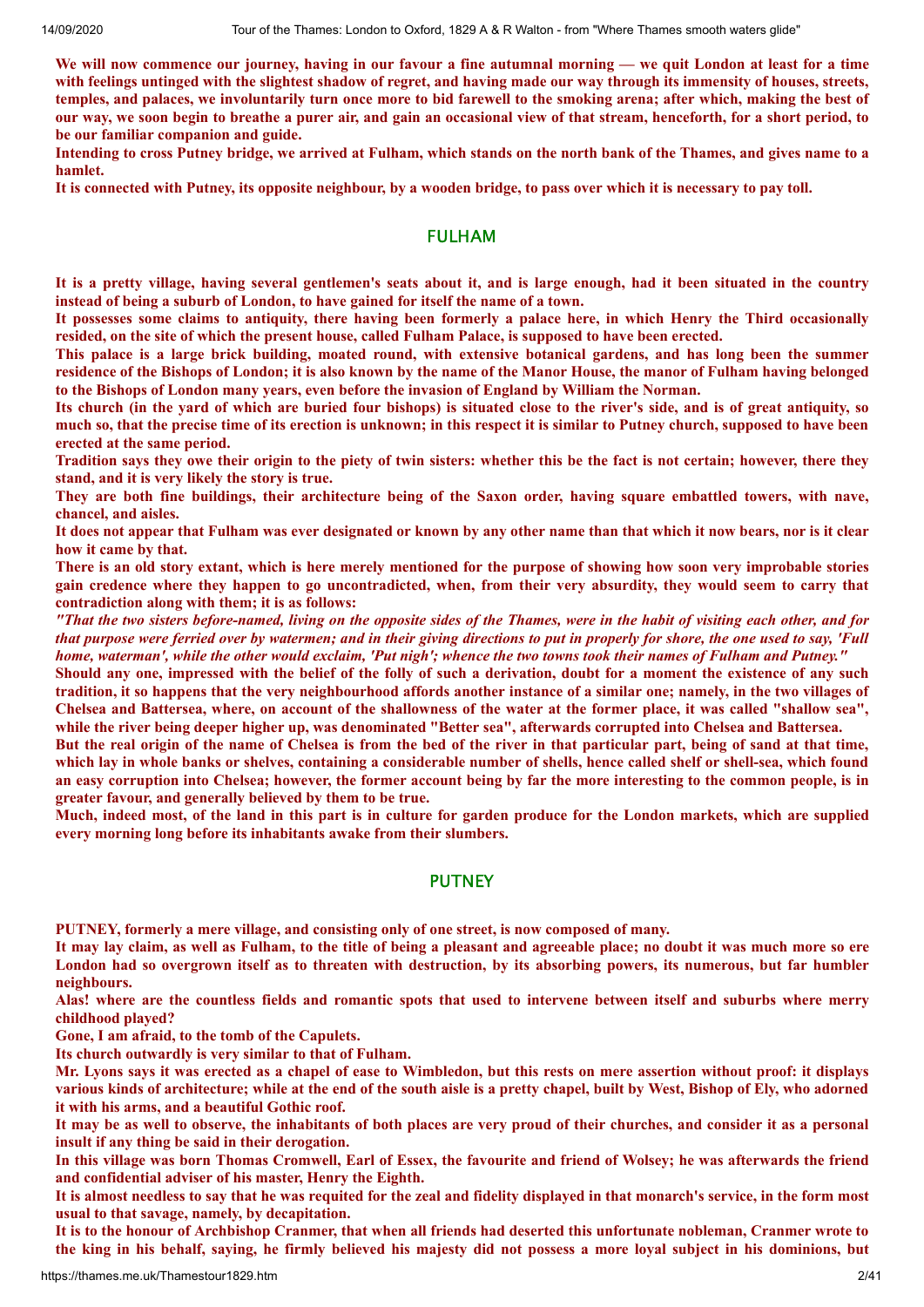#### **without avail.**

Cromwell's father was a blacksmith in Putney, and Cromwell himself is only one of the many instances to show, that in this country an humble origin is no bar to the acquisition of wealth and the highest honours of the state.

The mind of man cannot for a moment suffer itself to dwell on some of the transactions that have occurred in past ages of our national history, without being filled with a just sense of indignation at the power and authority exercised by men, who, arrogating to themselves a title of Divine right to an office, to which they have been clearly called, in the first instance, by the voice of the people, or who, by their silence, have shown their consent to such elevation, so much above their fellows, when **we read of the unwholesome and tyrannical use which they have made of the power so conferred.**

If our indignation could give place to any other feeling at such a time, it would be to that of pity mingled with scorn and contempt for some of the visionaries of the present day, who, living in safety, and having protection for themselves, their families, and property, yet talk of "the glorious days of bluff King Hal", when, by the bye, they had protection for neither.

Putney could at one time boast of possessing a ferry, which is mentioned in Domesday-book; and it was at this point, after the battle of Brentford, during the civil wars, when Charles withdrew to Kingston, that the Earl of Essex crossed the river. **by means of a bridge of boats, in pursuit.**

Cromwell at one time had his head-quarters at Putney, when the general officers held their councils in the church, sitting **round the communion table.**

**Putney bridge, which is of wood, was erected in the year 1729, at the cost of £23,975**

# TOW PATH & FERRIES

At this spot commences the towing-path, by which is afforded to the pedestrian an opportunity of pursuing the banks of this **truly majestic river as far as Leachlade, in Gloucestershire, where it ceases to be navigable.**

Nor is this path liable to the objection of continuing on one side of the river the whole distance, as it changes by means of bridges, but more often by ferries, (which will be noticed in their proper places,) from one bank to the other, quite as often as the traveller could desire; thus offering that variety which is most pleasing, and for which it would have been censured, had **it not afforded.**

# HAMMERSMITH SUSPENSION BRIDGE

The face of the country hereabout, and for several miles further, affords nothing better to the eye than an uninteresting flat; in the mean time, the hamlet of HAMMERSMITH presents itself to our view, situated on the west side of the great western road, and stretching down from thence to the river, over which a suspension bridge of iron has been erected, which has been, and still continues to be, deservedly admired by all who have made it their business or their pleasure (and they are **numerous) to visit and inspect it.**

It is of light construction, and beautiful in appearance, reflecting infinite credit alike on its original projector, and on the engineer under whose direction it was constructed, for the beauty of its execution; more especially as the work was completed considerably below the estimate and within the time stipulated — a thing of such rare occurrence, that when it **does happen, its remembrance should not be lost for want of being mentioned.**

Here formerly existed a nunnery (indeed it is not certain that it is yet abolished), which had its rise in the year 1669, when two females, having instituted a school for the education of ladies of the Roman Catholic persuasion, shortly afterwards adopted the observance of monastic rules: this circumstance gained for it the name by which it has been designated.

**Several of its inmates took the veil, thus devoting themselves to voluntary seclusion.**

Among the numerous seats which adorn this hamlet, formerly stood Brandenburgh House, the residence, for a short period, **of the late Queen Caroline, consort of George the Fourth.**

It was built in the time of Charles the First, and was, at one period, the property of Prince Rupert, who gave it to his mistress, one Margaret Hughes, an actress; it was subsequently purchased by the Margrave of Anspach for the sum of £8,500 who resided in this country until his decease, having given up his hereditary dominions in Germany to the king of **Prussia, in consideration of being secured in the receipt of a large annual sum.**

**Shortly after the death of the queen it was pulled down and the materials sold.**

#### CHISWICK

The river from this hamlet sweeps rapidly off to the left, passing Chiswick, in Middlesex, formerly called Cheswick.

It is a long straggling village, with a church, whose tower, which is of stone, was erected so far back as the fifteenth century; **the other parts are of more recent date, and of brick.**

In the church-yard, lying close to the river's brink, are deposited the remains of Hogarth, the great painter and engraver, on whose mausoleum is inscribed an epitaph written by David Garrick, which, as it may possibly not have met the eyes of some **of my readers, is here inserted for their perusal:**

> Farewell, great painter of mankind, Who reach'd the noblest point of art; Whose pictur'd morals charm the mind, And, through the eye, correct the heart.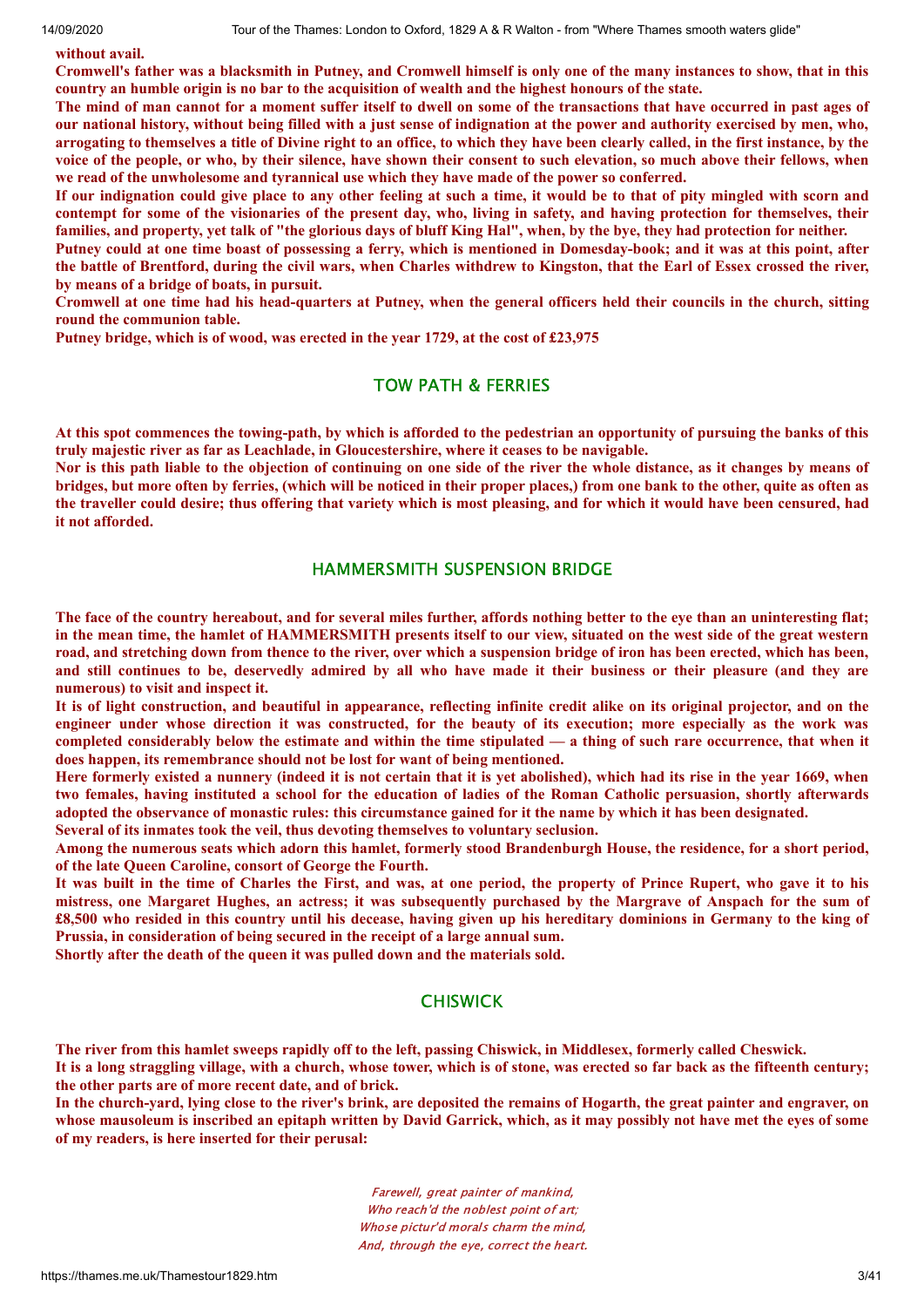If genius fires thee, reader, stay  $-$ If nature moves thee, drop a tear; If neither touch thee, turn away, For Hogarth's honour'd dust lies here.

**He died on the 26th day of October, 1762, aged sixty-four years.**

In this parish stands Chiswick House, a villa belonging to the Duke of Devonshire; it was formerly called Burlington House, and owes its origin to Richard Earl of Burlington, whose name will long be held in reverence by all admirers of the arts and sciences, of which he was a great encourager, both in respect to pecuniary assistance and personal influence.

The present structure was erected especially under his superintendence, from a model by Inigo Jones, from one of Palladio's **chef-d'ouvres, and has since received every ornament that nature assisted by art could bestow.**

Formerly it was a square of only 78 feet, but being found too small for the domestic arrangements of its noble owner, it **received the addition of two wings.**

On entering the grounds it is seen to great advantage between two rows of magnificent cedars of Lebanon.

The house is entered by ascending a double flight of steps, on each side of which are placed the statues of Palladio and Inigo Jones; and is embellished by a beautiful portico, supported by fluted columns of the Corinthian order, having a rich cornice, **frieze, and architrave.**

**It possesses a beautiful saloon, of an octagonal form, terminating at the top in a dome.**

The grounds, which slope beautifully down to the edge of the stream, are disposed in every variety of shape and form that **the most exquisite taste could devise, presenting altogether a coup-d'oeil truly enchanting.**

#### BARNES

The river here assumes the form of a crescent, enclosing the village of Barnes, anciently called Berne, on three of its sides **with water: the parish is of great extent.**

The church is of an ancient date, but not deserving of any particular mention with respect to its architecture or pictorial effect; it, however, possesses a singularity which must not be passed over, in a number of rose-trees that are seen in different **parts of the church-yard, railed in against the buttresses.**

This singularity is accounted for in the following manner: About 200 years ago, a person of the name of Rose left by his will a small plot of ground to trustees, directing them to plant and rail in certain rose-trees round the buttresses on the outside of **the church; which has been done and kept up from that time to the present day.**

At the east end of the church is an epitaph on a young female of the name of Barnard, nearly obliterated, which is here **copied exactly as it appears on the stone:**

> Here lys that happy Maiden, who often said that no man is happy, untill he is dead: That the business of life is but playing the fool, which hath not relation to saving the Soul. For all the transactions that's under the sun, is doing of nothing if that be not done, all Wisdom and knowledge doth lye in this one.

Close to the water side is a fine row of houses, called Barnes Terrace, in one of which a tragedy of no common nature occurred, which is related in a book entitled "A Morning's Walk from London to Kew", by Sir Richard Phillips.

**The narrative, as there given, is extracted for the reader's information. —**

*"Here was acted the terrible tragedy of the Count and Countess d'Antraignes.*

These famous intriguants, after traversing Europe to enlist the vain prejudices of kings, and the sycophant spirit of courtiers, against the unalterable principles of the rights of man, settled themselves in a small house near the upper end of this terrace. *Here their establishment consisted only of a single Italian footman and two maid servants.*

One day in every week they went to London, in a hired coach, to confer with their partizans; and it was on the morning of one of

*these excursions that these unhappy persons were suddenly butchered by their Italian footman.*

The coach stood at the door, and the Count and Countess had descended the stairs, when the servant, rushing from the parlour, *fired a pistol at the Count; the ball of which struck but did not injure him.*

It, however, so much surprised him as to throw him off his guard, when the wretch struck him with a stiletto between the *shoulders.*

The Count at first reeled on the step of the door, but instantly rushed up stairs, as is supposed, to get arms from his bed-chamber, *which he reached, but only to fall dead on the floor.*

In the meantime the Countess, who was two or three paces in advance, and had reached the carriage-door, not aware of the cause of the report of the pistol, and of the Count's precipitate retreat, asked the man, peevishly, why he did not open the door? He advanced as if to do it, but instantly stabbed her in the breast to the hilt of his weapon: she shrieked, reeled a few yards, and

fell dead beside the post which adjoins the house to the west, on the pavement near which her blood was lately visible.

The villain himself fled up stairs to the room where his master lay weltering in his blood, and then, with a razor, cut his own *throat.*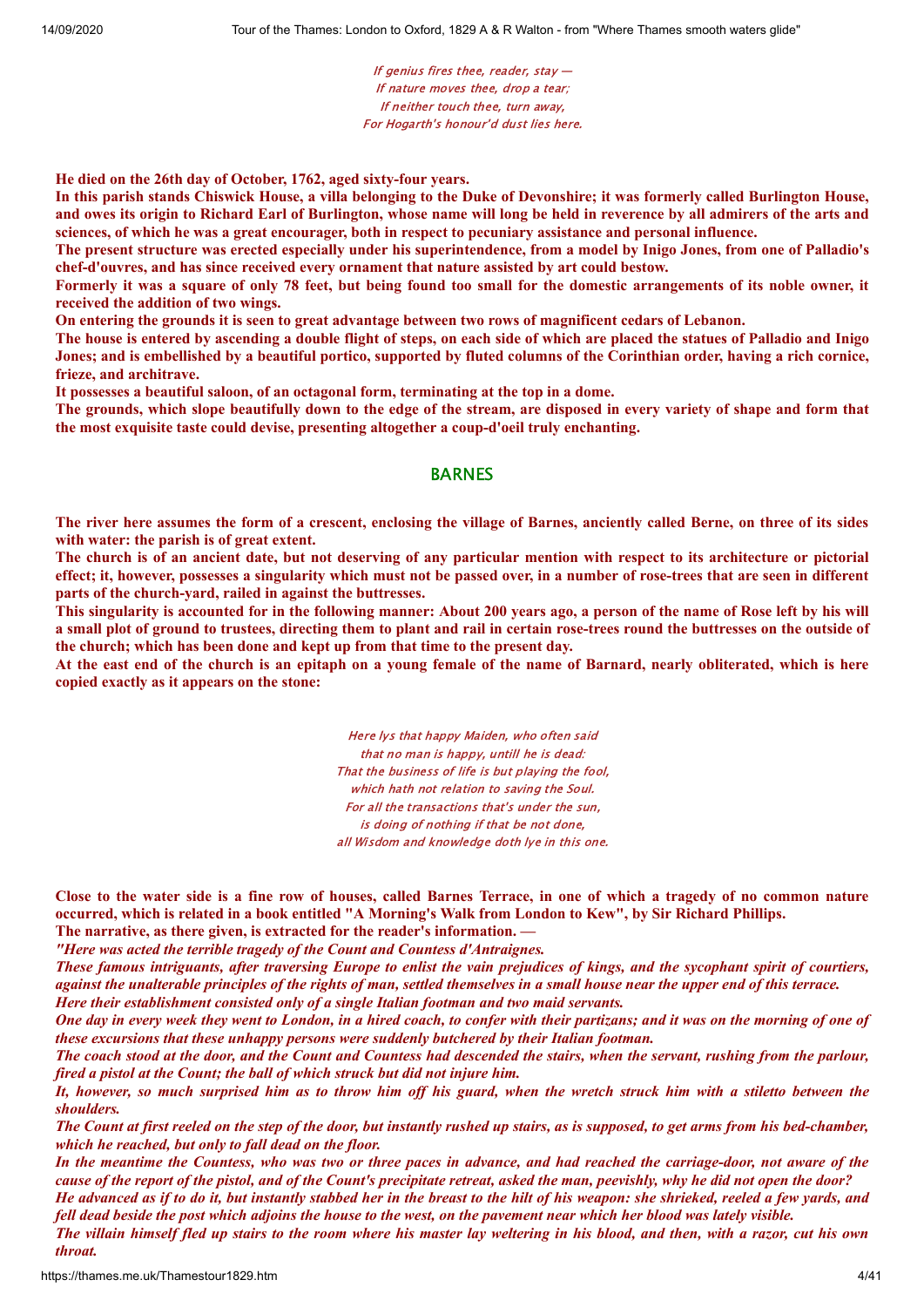I saw the coachman, who told me that scarcely five minutes elapsed between the time when he heard them approach the carriage *and beheld them corpses.*

*The several acts were begun and over in an instant.*

At first he could not conceive what was passing; and, though he leaped from the box to the aid of the dying lady, he had then no *suspicion of the fate of the Count.*

I took pains to ascertain the assassin's motive for committing such horrid deeds; but none can be traced beyond a feeling of revenge, excited by a supposed intention of his master to discard him, and send him out of the kingdom; a design which, it is said, he discovered by listening on the stairs to the conversation of the Count and Countess, while they were enjoying the water *scene by moon-light, on the preceding evening, from their projecting windows."*

The slight cause mentioned by Sir Richard Phillips, as having been the occasion of the commission of such an atrocious act as is here recorded, does not appear sufficient, nor was it believed to be so at the time; and conjecture was long busy, but in **vain, in endeavouring to discover one.**

Where nothing but conjecture is taken for a guide, it may well be doubted whether it will ever lead to any probable **conclusion.**

At Barn Elms lived Cowley the poet, until he went to reside at Chertsey, of whom we shall have occasion to speak when we **notice that place.**

**It was also the spot where the Kit-Kat Club formerly held their meetings.**

The room where those literary wonders of the last age used to meet is now, or was lately, used as a riding-school — "To what *base uses may we come, Horatio!"*

# **MORTLAKE**

Leaving Barnes in the rear, (though not without a word in praise of mine host of the White Hart, where the stranger will be sure of receiving good accommodation at reasonable charges, with civility into the bargain), we pass Mortlake, Mortlack, or **Mortlac, as it was at different times called, adjoining the parish of Barnes.**

This is the place where first existed a manufactory for the weaving of tapestry hangings; which took its rise from some foreigners who, to avoid persecution, fled their country, and meeting with encouragement from Charles the First, settled **here for the purpose of carrying on the business which had been familiar to them at home.**

By this means a mutual benefit was conferred: the people of this country were enabled to get at home, and at a cheaper rate, that which before could only have been obtained abroad; and the stranger received that protection in a foreign land which **had been denied him in his own.**

The church, which is of very ancient date, having been built as early as the year 1348, has undergone so many repairs and beautifyings (so miscalled) as to leave some doubt whether any portion of the original edifice remains; resembling, in this respect, the Irishman's knife, which poor Patrick used to tell his friends had been in the family for a century, and was just **the same as at first, barring three new handles and ten blades.**

Among the many monuments that may here be seen, is one to the memory of Alderman Barber, who did himself the honour **of erecting a monument to the poet Butler in Westminster Abbey.**

The river now flows to the right, affording at intervals some view of the loveliness of Richmond, the Pagoda in Kew Gardens **having been long seen towering in lonely majesty.**

#### **BRENTFORD**

The Thames, which is always gay in fine weather, and may be seen within a certain distance of the metropolis proudly bearing on its bosom the beauty and pride of the land, presents a more bustling and busy appearance on reaching Brentford, in old maps called Branford, which is on the north bank, where wharfs, and the trade its inhabitants carry on with the **metropolis, give it that business-like air we have just been noticing.**

Its name is taken from the Brent, a brook rising somewhere about Finchley, and here emptying itself into the Thames.

Here formerly existed a ford, which was so easily passed over, that when Edmund Ironside defeated the Danes, he and his army crossed the stream twice on the same day; it has long since been deepened to aid the purposes of navigation.

Here also Charles the First, after his victory gained at Edge Hill, beat two of the Parliament's best regiments, and took 500 **prisoners.**

Patrick Ruthen, Earl of Forth, for his services in that action, was created Earl of Brentford, but the title expired with him in **1651.**

Brentford possesses a church and market-house, which were first erected in the time of Richard the First; in the latter place are elected the knights of the shire for the County of Middlesex, - When there is scarcely a hamlet or parish in the kingdom that does not possess some distinction peculiar to itself, it were hard indeed if the ancient town of Brentford had not some claim to motoriety; that something has not been wanting for many years past, for it has long been deemed, by unanimous consent, the dirtiest place in his Majesty's dominions; nor has the Thames, rolling its abundant waters along its side, been **hitherto used to wash away the foul reproach.**

# KEW BRIDGE

[ 1st bridge 1759, 2nd bridge 1789, 3rd bridge 1903 ]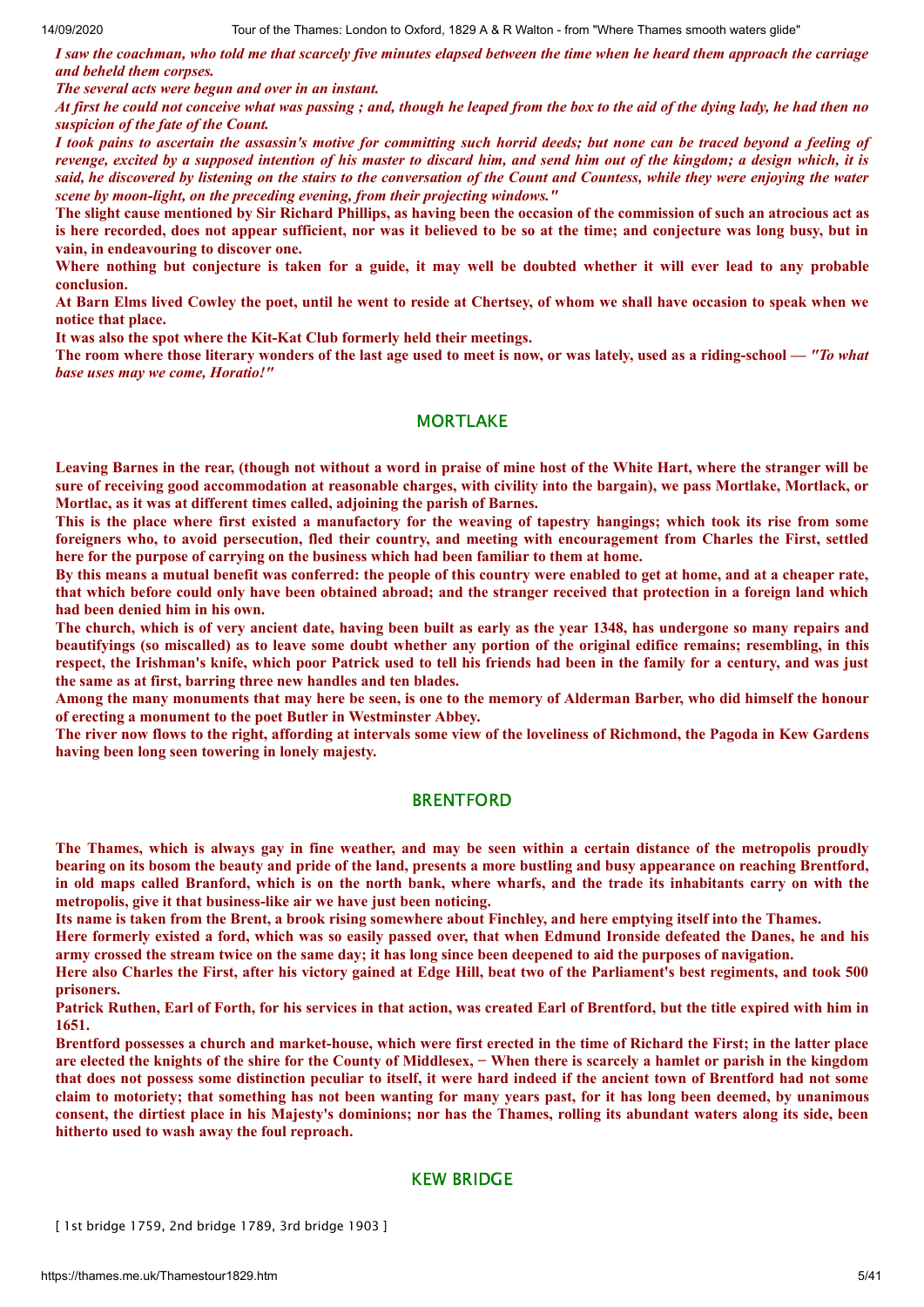This place is connected with Kew, standing on the Surry side, by a beautiful bridge of stone, erected after a design furnished by a Mr. Payne; it was built in 1789, consists of nine arches, and is a great embellishment to this part of the river: the former **one was of wood.**

Kew was a hamlet belonging to Kingston, till an Act of Parliament passed, uniting it to Petersham as one vicarage; this was **in 1769.**

**It was at one time called Keye, and at another Kewe.**

**Lely, the portrait painter, resided here.**

On Kew Green stands St. Anne's chapel, in which are deposited the remains of Gainsborough, the painter; they are covered **with a plain white marble slab, best befitting the simplicity of his life.**

Here also lie all that remains on earth of Meyer, another native genius, who possessed a high order of talent in the school of **painting in which he practised and was most fitted to adorn.**

**There is an epitaph by Hayley, inscribed on the marble, which I ventured to transcribe:**

Meyer! in thy works, the world will ever see How great the loss of art in losing thee; But love and sorrow find the words too weak Nature's keen sufferings on thy death to speak: Through all her duties what a heart was thine; In thy cold dust what spirit used to shine. Fancy, and truth, and gaiety, and zeal, What most we love in life, and, losing, feel; Age after age may not one artist yield Equal to thee, in painting's ample field; And ne'er shall sorrowing earth to heaven commend A fonder parent, or a firmer friend. ' William Hayley, 1789.

The house known as Kew Palace, belonged to one of the secretaries of the Prince of Wales, afterwards George the Second; it **then became the property of Frederick, Prince of Wales, the father of George the Third.**

That king almost pulled the original edifice to pieces, and began a new palace, which, however, was never properly finished; **and after the expending of a very large sum, has since been taken down.**

It is too often in this manner that ducks and drakes are made of the public money — great works are undertaken without **due consideration, and therefore are never brought to a satisfactory conclusion.**

It is, however, better away, as it only by its appearance (much of the prison kind) tended to throw a gloom over the **surrounding gardens, for which Kew is now chiefly famed.**

To pretend to give a proper description of them, would take up more space than the nature of this work will admit.

That called the Medical Garden is of very great extent, and comprises almost every plant known in the vocabulary of the **Materia Medica.**

**Here are, in particular, some fine specimens of the cedar of Lebanon.**

The flower garden is equally rich in novelty and beauty, and will well repay the trouble taken to inspect it.

There cannot be afforded a richer treat to the student of botany than these gardens will give; and it may here be as well to state, that they are open to the public in the summer months every Monday, thus affording the means of rational enjoyment **to all classes, which they will do well not to neglect or abuse.**

In the midst of these extensive grounds stands the Pagoda before mentioned, built of brick, in the Chinese fashion; it is of great height, consisting of ten stories, and is altogether a most remarkable building, and will amply repay the trouble of a **long walk by the pleasure its inspection affords.**

**From the top is presented a most enchanting prospect of hill and dale, wood and Water.**

From the foot of Kew bridge the Thames takes a sudden turn to the left, and is accompanied at its side, as far as Richmond, by a noble walk or terrace, from which is seen Richmond park and gardens, together with the beautiful foliage of its hill; and on the right, the noble mansion and beautiful domain of Sion, with Isleworth and Twickenham Park in the back ground, the river rolling between; the whole forming a scene of such varied rural beauty, splendour, and magnificence, that the eye aches from the effects of too much loveliness, and we are too happy to escape from the fatigue with which the presence of so much beauty has oppressed us, to neglect any opportunity of so doing; we will, therefore, here give some description of that seat of **the noble family of the Percys, which has just been mentioned.**

# SION HOUSE

Sion House was one of the monasteries founded by Henry the Fifth for the nuns of the order of St. Bridget: but, at the dissolution of religious houses, it was given to the Duke of Somerset, who pulled down the church and erected the present **building on its site.**

In the time of the civil wars, it became the residence of the Dukes of York and Gloucester, and the Princess Elizabeth, the children of Charles the First, who were put by the Parliament under the care of the Earl of Northumberland, one of their **partizans.**

Though it has received numberless embellishments and alterations from the hands of its present munificent proprietor, the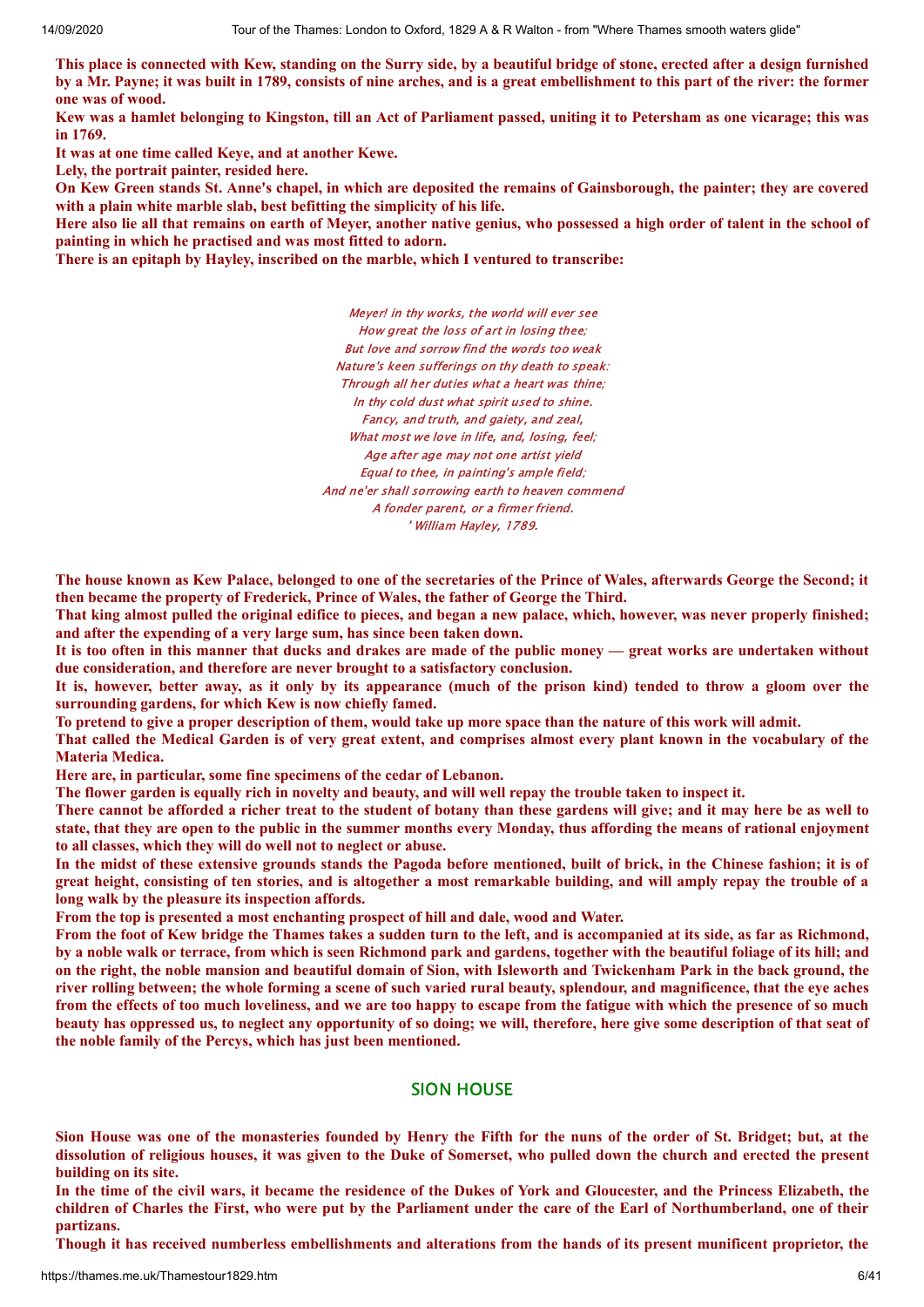**form of the building remains the same as it was in the time of his Grace of Somerset.**

The principal entrance is through an arched gateway, surmounted by the family crest, having a lodge on each side, and **which, as a whole, is of very beautiful proportions.**

**Through an open colonnade you have a view of the lawn, and so approach the house.**

Here, amid large clumps of stately trees, and over a continuation of the serpentine river, which winds its devious course through the greater part of the grounds, the visitor is conducted into this princely mansion, and by a large flight of steps ascends into the great hall, which is a noble oblong room, ornamented with antique marble colossal statues, and particularly with a very perfect cast of the dying gladiator in bronze, which has the most happy effect from its position as you enter by **the flight of marble steps into the vestibule.**

This is a square apartment, finished in a very uncommon style; the floor is of scagliola, and the walls in fine relief, having gilt **trophies.**

But what distinguishes this room in particular, are twelve large columns and sixteen pilasters, of verde antique, containing a greater quantity of this scarce and precious marble than is now, perhaps, to be found in any one building remaining in the **world: on the columns are twelve gilt statues.**

This leads to the dining room, which is finished with a very chaste simplicity, and ornamented with beautiful marble statues, **and paintings in chiaro obscuro after the antique.**

At each end is a circular recess, separated by columns; and the ceiling is in stucco, gilt, the elegant simplicity of which forms **a fine contrast to that of the drawing-room, which immediately succeeds.**

The coved ceiling of this fine room is divided into small compartments, richly gilt, and exhibiting designs of the antique **paintings which have been found in Europe, admirably executed by the best Italian artists.**

The sides are hung with a very rich three-coloured silk damask, being the first of the kind ever executed in England.

The tables are two pieces of antique mosaic, found in Titus's baths, and purchased from the Abbé Furietti's collection at **Rome.**

The glasses are about 108 or 109 inches by 65, being two of the largest that then had ever been seen in England.

This conducts to the great gallery, which also serves for the library and museum, being about 133 feet long.

The book-cases are formed in recesses in the wall, and receive the books so as to make them part of the general finishing of **the room.**

The whole is after the most beautiful style of the antique, finished in a remarkably light and elegant manner, and gave the **first instance of stucco work finished in England, after the finest remains of antiquity.**

The ceiling is richly adorned with paintings and ornaments answerable to the beautiful taste that prevails in the other parts **of this superb gallery.**

Below the ceiling runs a series of large medallion paintings exhibiting the portraits of all the earls of Northumberland in succession, and other principal personages in the noble houses of Percy and Seymour, most of which (especially some of the **most ancient) are taken from genuine originals.**

At the west end of the room is a pair of folding doors into the garden, which uniformity required should represent a book**case, to answer the other end of the library.**

Here, by a very happy thought, his grace has exhibited the titles of the lost Greek and Roman authors, so as to form a very **pleasing deception, and to give at the same time a curious catalogue of the** *authores deperditi***.**

At each end of this gallery is a little pavilion or closet, finished in the most exquisite taste, as is also a beautiful closet in one **of the square turrets rising above the roof, which commands a most enchanting prospect.**

From the east end of the gallery is a suite of private apartments that are extremely convenient and elegant, and lead us back **to the great hall by which we entered.**

Of the disposition of the grounds, we can only say that they are beyond all praise, and to be properly appreciated, must be **seen.**

# ISLEWORTH

Isleworth adjoins the lawns of Sion, and was formerly known by the names of Gistleworth and Thistleworth, but corrupted **to that which it now bears.**

It could formerly boast of a palace, and a manufactory for making of brass; it now possesses neither.

The palace belonged to the King of the Romans, better known to the inhabitants of this country as Earl of Cornwall, and **brother of our Henry the Third.**

To gain the title of King of the Romans, he expended vast sums of money, in the hope of ultimately becoming Emperor of Germany (to which, indeed, that title was generally the stepping-stone); but the natives of those countries having obtained his money, knew too well what belonged to their own interests to elect a foreigner; and he would have done well to have contented himself with the solidities of an English earldom, instead of struggling for the shadows of foreign honours; for, it is **almost needless to say, shadows were all he ever obtained.**

**His palace was burnt down in an insurrection of the Londoners.**

#### RICHMOND

But we have lingered long enough on this side the stream, and must once more cross into Surry, to describe fair Richmond, which has long been acknowledged as one of the finest villages in his Majesty's dominions; nor is it famed for any single beauty in particular, but for a combination of all those grand characteristics essential to a place claiming for itself the **honour of pre-eminent loveliness.**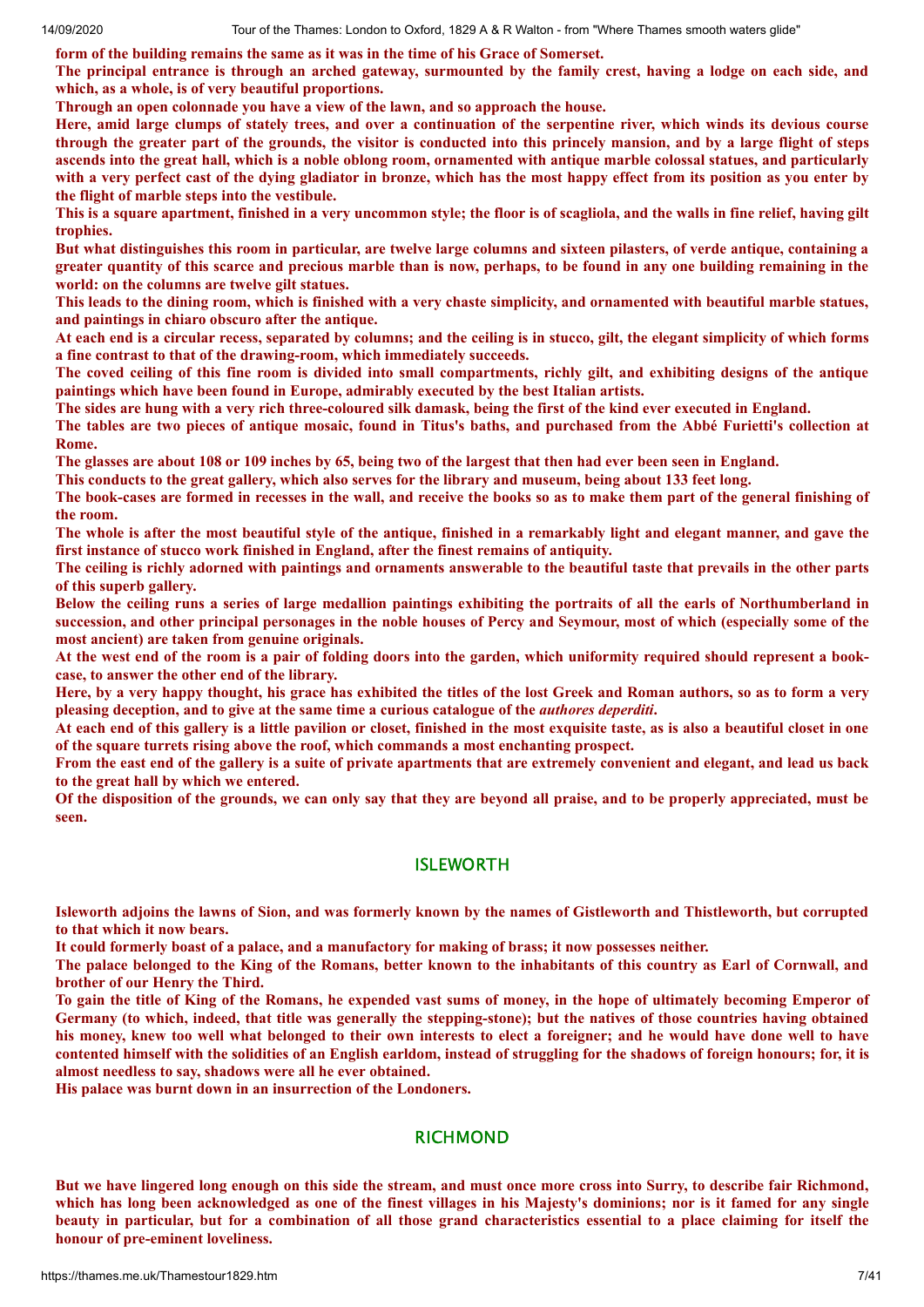Camden says it had the name of Shene, or Shining, from the splendour of its palace; and there are still existing the hamlets of Sheen hard by, in which was a priory, given, after its dissolution, by Henry the Eighth to the Duke of Somerset; it was **restored during the short reign of Mary, but again dissolved by her sister Elizabeth.**

It subsequently became the property of Sir William Temple, with whom resided Dean Swift, who has made the daughter of his benefactor familiar to us by the name of Stella, by which designation she was styled in their correspondence.

But to return after this digression: Richmond took its name from Henry the Seventh, who was earl of a tract of land called Richmondshire, in Yorkshire; and not from any land in Bretagne, (where he for some time resided,) as is erroneously **supposed.**

**Edward the Third died here; as did also Anne, the wife of his grandson, Richard the Second.**

To her has generally been ascribed the honour of teaching the English ladies their present mode of riding on horseback, **which, before her time, used to be astride, in the same manner as the men.**

It is rather singular that the ladies of this nation should have needed being taught delicacy, and that too by a Frenchwoman.

Tradition records that her husband took her death so much to heart as partially to destroy the palace in which they had resided; the truth most probably is, that he only deserted it; but be that as it may, it certainly was pulled down, and the one **subsequently erected was built by the Duke of Ormond, but passed to the crown on his attainder.**

It was destroyed by fire in the reign of Henry the Seventh, who rebuilt it with greater splendour than ever.

He died at this palace (as did also Queen Elizabeth); which event Camden, in his Britannica, pathetically laments, but seems to have consoled himself by the prospect of human felicity consequent on the accession of such a king as James the First; for he says, "He shone out upon us with his most august beams, and called us to the hope of enjoying him for ever."

This town would appear to have been much neglected after the decease of our princes of the House of Tudor, until the time of their late majesties, Queens Caroline and Charlotte, consorts of George the Second and Third, who bestowed much attention in beautifying and embellishing it, particularly the park (which was enclosed by Charles the First with a wall eleven miles in compass) and gardens, which, under their management, rose to a pitch of grandeur and magnificence not easily to be **attained.**

The following description of them, as they existed in the time of Queen Caroline, may not be unwelcome to the reader:-**"***Entering the gardens from Richmond Green was a dairy; a neat, but low brick building.*

The inside walls were lined with stucco; the vessels for the milk being of the most beautiful china.

Passing on by a canal, through a grove of fine trees, a temple presented itself to the view, consisting of a circular dome, crowned *with a ball, and supported by Tuscan columns; in the centre was an altar.*

Returning by the dairy, there was a wood; a walk in which was terminated by the Oueen's Pavilion, which contained a beautiful *chimneypiece, after Palladio.*

In another part was the Duke of Cumberland's house, with a lofty arched entrance, whose roof, which rose to a point, was *terminated by a ball.*

*The next object was the summer-house on the terrace, with lofty windows.*

*This edifice contained two well-painted pictures, representing the siege of Vigo by the Duke of Ormond.*

Through a labyrinth, was seen Merlin's Cave; while bevond this was a large oval of 500 feet diameter, called the Forest Oval, *with a view of the Hermitage, backed by a large row of trees.*

This building had three doors or gateways; and the middle part, which formed a considerable projection, supported a kind of ruinous angular pediment, composed of stones rudely laid together, and partly covered with moss and mural weeds.

*The entrance was adorned with iron palisades finely gilt.*

*The interior apartment was of an octagonal form, with niches containing busts.*

Long avenues of stately elms, crossing each other, formed large square intervals, employed as meadows and corn fields, or were *covered with thickets, where hares, pheasants, and partridges found a shelter.*

*Such was the state of these gardens in Queen Caroline's time.***"**

In the reign of George the Third, Queen Charlotte had them altered very materially, and perhaps beneficially; for Brown, under whose directions the alterations were planned, pulled down and did away with many things which art only made sacred — a thing of secondary importance in the laying out of extensive domains, nature being the first object worthy of **consideration.**

The town is about a mile and a half in extent, and stretches from the summit of the hill down its side into the vale beneath. Henry the Fifth founded a Carthusian monastery near this place, and called it Bethlehem; as he also did one near Isleworth, **which has been before mentioned, and which he called Sion.**

Bishop Duppa, (who was tutor to the Prince of Wales, afterwards Charles the Second,) when in exile on account of the civil wars then raging in England, having vowed, if he ever returned, to build some alms-houses, did so when such period arrived, placing on the gate the following inscription: "I will pay the vows I made to God in my youth."

In the reign of James the First the courts of law were removed to this place, on account of the plague then raging in London; **as also in the year 1625, from the same cause.**

In the church, on the south side, among other inscriptions, is the following, placed under a figure in a kneeling attitude:

Thus youth and age and all things pass away; Thy turn is now, as his was yesterday; Tomorrow shall another take thy room, The next day he a prey for worms become, And o'er your dusty bones shall others tread, As you now walk and trample on the dead,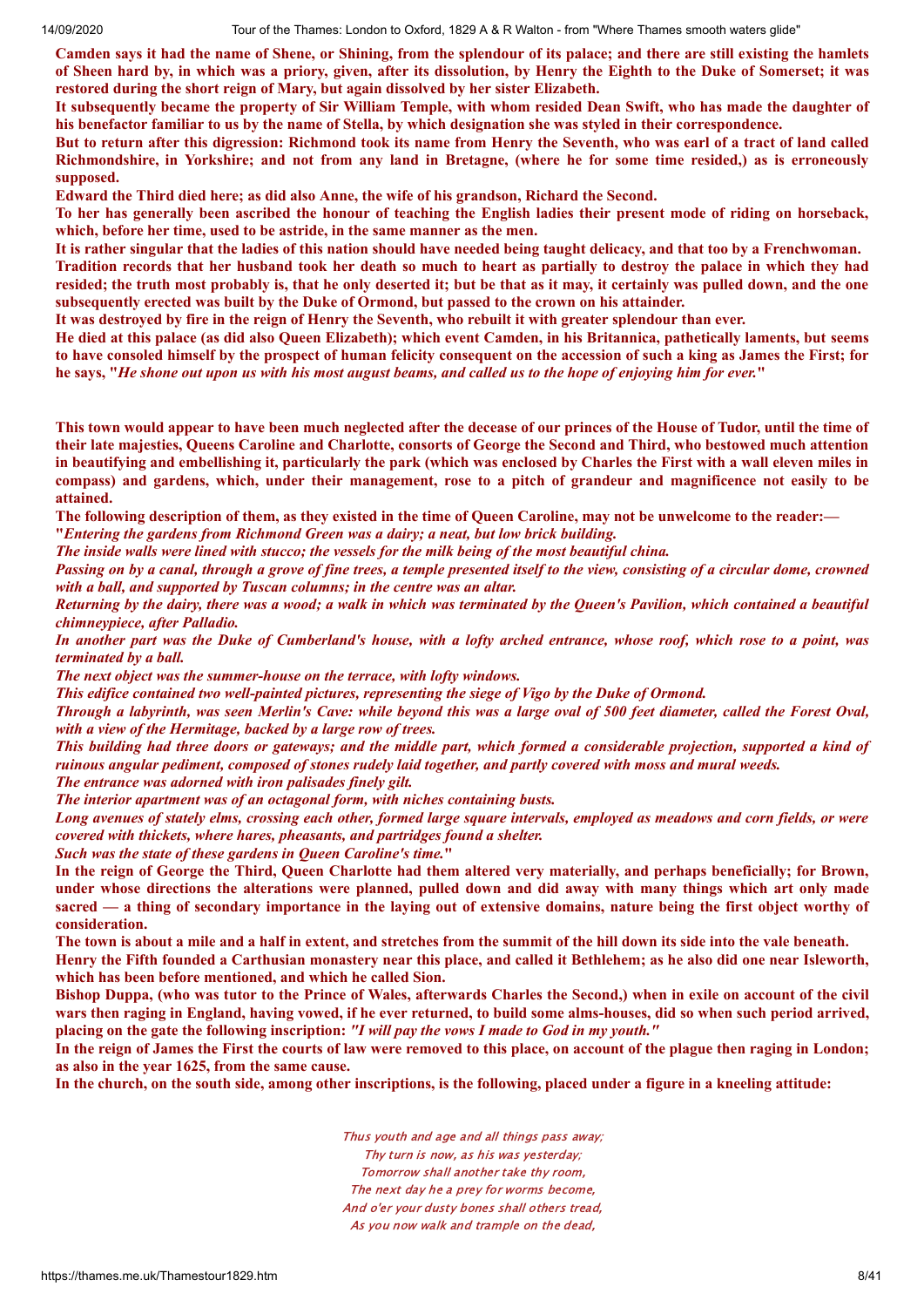'Till neither stone nor memory appear, That ever you had birth or being here.

**In this church are deposited the remains of the poet Thomson, to whose memory a monument has been erected in Westminster Abbey; his genius and talent demande that such a token of respect should be paid to him in the metropolitan abbey; but it was not until the year 1792 that a similar token was erected over the spot where h bones are lying.**

**In that year Earl Buchan directed a monument to be placed over his remains, with the following inscription:**

Father of Light and Life thou good supreme, O teach me what is good! teach me thyself. Save me from folly, vanity, and vice, From every low pursuit, and feed my soul With knowledge, conscious peace and virtue, Pure, sacred, substantial, never-fading bliss.

**During the progress of this work, death has also placed within these walls another eminent genius.**

The author alludes to the late tragedian, Mr. Kean, who, to the lover of real unaffected nature, never played without convincing such that he was her true child; and it will not be advancing too much, if it be said, that, since the days of Garrick, no one has vet appeared with such perfect claims to pre-eminence in the profession in which he had engaged as poor Kean, who now (and deeply is it deplored by every sincere admirer of the legitimate drama) lies numbered with the **dead.**

There formerly existed a ferry at the spot where now there is a bridge, and a very neat and handsome structure it is, consisting of five arches; it was begun in the year 1775, and finally completed in that of 1777; the materials are of stone.

From the summit of Richmond Hill is gained one of the most enchanting views imaginable, and to which nothing but the pen **of a poet would be able to do justice.**

**On whichsoever side the eye may turn, it rests on sublime, stirring, or peaceful objects.**

From this spot eight counties may be viewed laying open to the eve of the beholder—certainly not the kingdoms of the earth, **but most decidedly the glory of one.**

**Thomson, who was a true poet of nature, has well said, when writing on this subject,**

Heavens, what a goodly prospect spreads around, Of hills and dales, and lawns and spires, And glittering towns and gilded streams, till all The stretching landscape into smoke decays.

From this delightful spot variety is presented in all the witchery of winning ways: alike the mossy tower, the stately palace, the luxurious villa, and the humble shed — all that art can raise or nature bestow is here beheld in the fullest perfection the flowing river, the falling fountain, the magnificent cedar, and the tender exotic — all that can give a charm to existence, **that can make life pleasing to others and grateful to ourselves.**

Looking to the south, the eye, rapidly scanning the beauties of Kew, rests on the hills of Surry; thence surveys, in the east, the mighty metropolis; while, in fine contrast to the gloom occasioned by the smoke vomited forth from its million of chimmeys, **are seen to the north the hanging woods and lovely hills of Hampstead and Highgate.**

To the west, when "No clouds, no vapours intervene, But the gay, the open scene", the towers of Windsor Castle are clearly distinguishable, and, nearer still, the beauties of Hampton Court Palace, the ancient town of Kingston, the rural village of Teddington, the stately groves of Petersham, the magnificence of Ham, and the quiet loveliness of Twickenham, all lending their aid to give enchantment to the scene, and to assist in forming a picture, the longer it is seen the more it is desired; as **though "***increase of fancy did grow by that it fed on"*

**How applicable to the country around are the following words of Dyer:**

Ever charming, ever new, When will the landscape tire the view The fountain's fall, the river's flow, The woody valleys warm and low, The pleasant seat, the ruined tower, The naked rock, the shady bower, The town and village, dome and farm  $-$ Each give to each a double charm, Like pearls upon an Ethiop's arm.

Now, even now my joys run high, As on the mountain's turf I lie; While the wanton zephyr sings, And in the vale perfumes his wings; While the waters murmur deep; While the shepherds charm the sheep;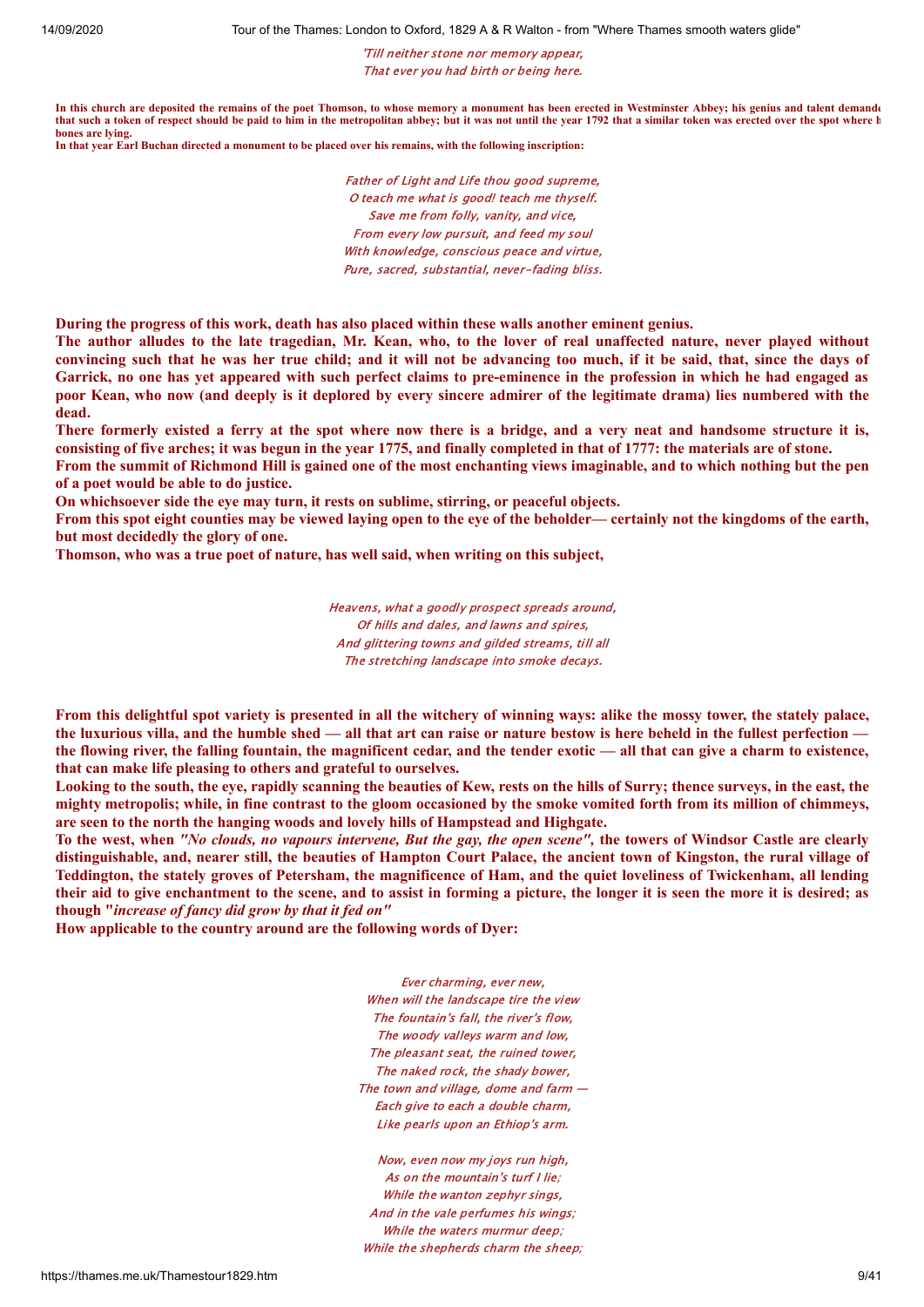While the birds unbounded fly. And with music fill the sky — Now, even now my joys run high!

**It is to be regretted, that while Grongar Hill has its poet, able to immortalize it in such lines as those above, Richmond, with more claims to such an honour, has hither been left without such a distinction. At the foot of this hill the tide, which flows from the sea above sixty miles up the Thames, takes its leave; its influence extending further up this stream, from its mout than in any other river in Europe.**

**There are some good lines from an old poet on this subject,which are as under:**

Oft as the changing moon the ocean wide Impels, our Thames receives the changing tide; When in mid Heaven fair Cynthia glorious rides, By her directed, onward rush the tides; When, on the other side, she wears in wane, The tides, attendant, hasten back again, By force acquired, the exulting river swell'd, Rolls on, and cries "to me all rivers yield", Save the twin-brother floods of Elbe and Scheld. With such true tides no river can be found In all the realms that Europe's empire bound.

**We will now take our leave of Richmond, of which we fear we have given but a very inadequate description, and once more wend our way alongside of the Thames, who beautiful waters are not the least part of the fairy scene we leave in the rear;**

#### RICHMOND

not, however, without some notice being taken of Twickenham, lying on the north side, the soil of which is classic ground this favoured spot having been once the residence of Alexander Pope, whose name will be remembered as long as the **language in which he wrote has being.**

The villa still exists, though not in the same form as in the poet's time, it having received the addition of two wings.

The grotto, once its chief ornament, is either destroyed altogether, or so altered from its former state as to convey no idea of **the ingenuity and taste therein displayed by its projector.**

The following extract from a letter addressed by Pope himself to Edward Blount, Esq., will convey a pleasing notion of the **effect which it must have produced when seen in its highest perfection.**

*"Let no access of any distrust make you think of me differently in a cloudy day from what you do in the most sunshiny weather.*

*Let the young ladies be assured I make nothing new in my gardens without wishing to see the print of their fairy steps in every part of 'em.*

*I have put the last hand to my works of this kind, in happily finishing the subterraneous way and grotto: I there found a spring of the clearest water, which falls in a perpetu rill that echoes through the cavern day and night.*

When you shut the doors of this grotto, it becomes on the instant, from a luminous room, a camera obscura; on the walls of which all the objects of the river, hills, woods, an *boats, are forming a moving picture in their visible radiations: and when you have a mind to light it up, it affords you a very different scene; it is finished with shel interspersed with pieces of looking glass in angular forms; and in the ceiling is a star of the same material, at which, when a lamp (of an orbicular figure, of thin alabaster) hung in the middle, a thousand pointed rays glitter and are reflected over the place.*

*There are connected to this grotto by a narrower passage, two porches, one towards the river of smooth stones, full of light and open; the other towards the garden shadowe* with trees, rough with shells, flints, and iron-ore: the bottom is paved with simple pebble, as is also the adjoining walk up, the wilderness to the temple, in the natural tast *agreeing not ill with the little dripping murmur, and the aquatic idea of the whole place.*

*It wants nothing to complete it but a good statue with an inscription, like that beautiful antique one which you know I am so fond of.*

Hujus Nympha loci, sacri custodia fontis Dormio, dum blandae sentio murmur aquae. Parce meum, quisquis tangis cava marmora somnum Rumpere, seu bibas, sive lavere, tace.

Nymph of the grot, those sacred springs I keep, And to the murmur of these waters sleep; Ah, spare my slumbers, gently tread the cave! And drink in silence, or in silence lave!

*"You'll think I have been very poetical in this description, but it is pretty near the truth.*

*I wish you were here to bear testimony how little it owes to art, either the place itself, or the image I give of it."*

**Upon the possession of this grotto Pope undoubtedly plumed himself; and as it attracted much notice, and was in his time the theme of conversation around, and an obje of general curiosity, it gratified that vanity from the possession of which he, like other men, was not exempt. Dr. Johnson, who did not approve of any thing like an undue importance being attached to that which he considered as undeserving of it, in his life of the poet, has th**

**following passage:** *"Being under the necessity of making a subterraneous passage to a garden on the opposite side of the road, he adorned it with fossile bodies and dignified it with the title of Grotto.*

*As some men try to be proud of their defects, he extracted an ornament from an inconvenience, and vanity produced a grotto where necessity enforced a passage.***"**

Pope was buried in the parish church of Twickenham, to whose memory his friend Warburton erected a monument, and **wrote an inscription.**

From the river Thames, you see through my arch, up a walk of the wilderness, to a kind of open temple, wholly composed of shells in the rustic manner; and from that distan *under the temple you look down through a sloping arcade of trees, and see the sails on the river passing suddenly and vanishing, as through a perspective glass.*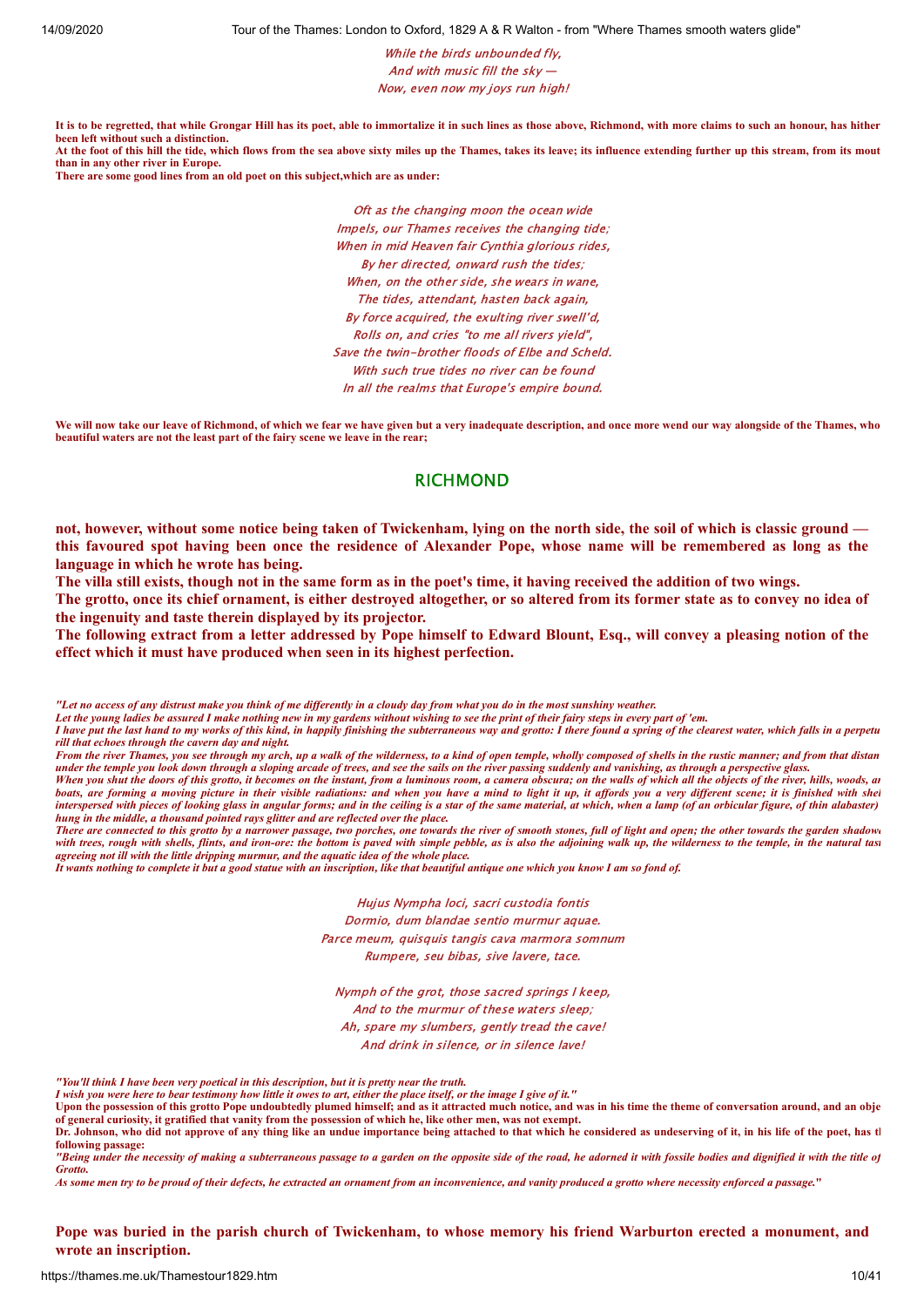Their intimacy had its origin in some critical notices that Warburton had written on the appearance of Pope's Essay on Man, in which he defended the poet, and by an ingenious course of argument attempted to prove that such essay was written **according to true Christian principles and sound morality.**

It was in allusion to this circumstance that George the Third, in a conversation which he had with Dr. Johnson, observed **that Pope had made Warburton a bishop.**

**"True, Sire", exclaimed the Doctor, "but Warburton did more for Pope, he made him a Christian."**

Among the many seats of the nobility and gentry hereabout, is that of Strawberry Hill, once the residence of the celebrated **Earl of Orford, better known as Horace Walpole.**

**It was built in the year 1698, and at that time it was let out in lodgings.**

**The noted Colley Cibber once had an apartment in it.**

**Marble Hill is another beautiful villa, from a design furnished by one of the Earls of Pembroke.**

It is at a convenient distance from the Thames, and takes its name from the colour of the soil on which it stands.

It is now the residence of the Marquis of Wellesley, formerly it was that of the Earl of Buckinghamshire.

Louis Philippe, the present King of the French, resided at Twickenham while in exile, and it is said that he still retains **possession of the property on which he then lived.**

**Perhaps he desires to keep it as a dernier resort.**

The church is a fine building, in the Doric order, and was raised in the last century by a subscription among the inhabitants. The village is without uniformity, long and straggling, but is very attractive from its natural situation and the cleanliness and **gentility reigning around.**

There is a pretty little ait or isle standing opposite the back of the church, on which is a tavern and gardens: it is a place **much resorted to by the Londoners on their high days and holidays.**

On the south bank of the river is Ham House, erected in 1490, which is a fine specimen of the style of architecture prevailing **at that period.**

The country now possesses a different character, as regards its scenery, from that to which we have lately been accustomed; instead of magnificent gardens, enchantin **villas, dense woods, and extensive shrubberies, we behold smiling corn fields and quiet cottages — the horizon being bounded to the left by a low range of hills sweeping o in the direction of Kingston, while to the right, instead of corn fields, are meadows, the view also being occasionally terminated by banks of oziers.**

# **TEDDINGTON**

We now pass Teddington, or Tuddington, the name being a corruption of that of Tide-ending-town, the tide formerly reaching as far as this place when there were fewer bridges over the Thames, the erection of which has sensibly checked its advances, and Richmond has now become its utmost limit, even at spring tides: here is presented the first lock which **interrupts the free course of this noble stream.**

The appearance of things is now somewhat altered: instead of the multitude of pleasure boats and skiffs heretofore seen, we behold only the punt of some brother of the angle, and occasionally a commercial barge; the scene being varied by the **appearance of that noble bird the swan, sailing majestically along.**

The pedestrian is not sorry for the exchange; he now feels himself truly in the country, and free from the contiguity of the **metropolis, and the consequent escape from the intrusion of her sons.**

Your true pedestrian dislikes interlopers; and, except the friend at his side, is a declared enemy to all who claim **acquaintance on the score of living in the same place.**

He leaves his regular habitation and wanders on through unknown tracts in search of different scenes from those to which he is generally accustomed, to find variety and perhaps solitude: in variety he meets with pleasure, while in solitude he indulges in meditations, from which he can, whenever he is so minded, again find relief by once more sallying forth into the wide field **that nature opens before him.**

# KINGSTON

In the midst of these musings, or some very similar, we find ourselves at Kingston, which is a large town in Surrey, where **once a year, in the spring, the Assizes for the county are held.**

**It is very well built, with a fine church and some good streets.**

**Its ancient name was Moreford, or Great Ford, from one having existed in the neighbourhood.**

In the market-place eight of our Saxon kings were crowned; from which circumstance, it is believed the town takes its present name of Kingstown, or Kingston; some, however, are of opinion that it takes its name from a fortress belonging to, **and also had been an ancient demesne of, the crown.**

**It certainly had its present name as early as the Heptarchy.**

The pictures of these kings are preserved in the church, as also that of John, from whom this town had its first charter of **incorporation: it is governed by bailiffs, high steward, recorder, town clerk, &c.**

Here, according to the old writers, was held a great council of the nobles of the land, in which Egbert, the first king of all **England presided, this was in 828.**

Near to the town existed at one time a castle, belonging to the Earls of Gloucester, of which there are now no vestiges **remaining.**

It sent Members to Parliament in the times of Edward the Second and Third, but on the inhabitants petitioning to be **relieved from that honour and burden, such privilege was taken away.**

Queen Elizabeth founded a school here, and gave certain lands in trust for its support; in which school Gibbon, the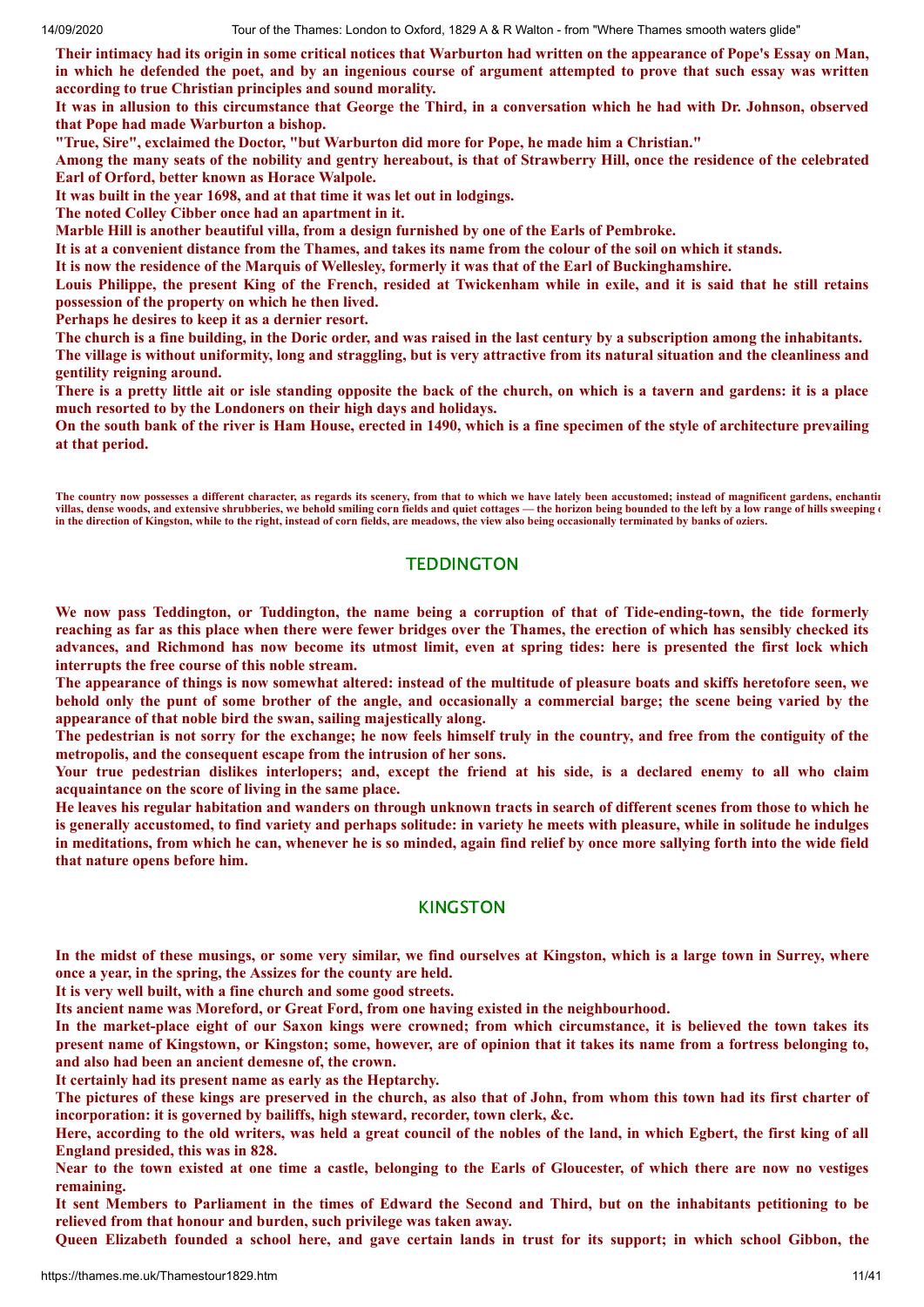**historian, received the early part of his education.**

**The principal church is a fine, spacious, and imposing building.**

Among the many monumental inscriptions adorning its walls is the following, on a brass plate in the western chancel, chiefly **noticeable on account of its singularity:**

|                 | $\parallel$ Here $\parallel$ Francis $\parallel$ Richard $\parallel$ |                   |                                                                                                                            |
|-----------------|----------------------------------------------------------------------|-------------------|----------------------------------------------------------------------------------------------------------------------------|
| ∥Lye            |                                                                      |                   | Richard Edmund Children which the Lord gave to Edmund Stanton, D.D. late Minister of                                       |
| $\parallel$ the |                                                                      |                   | Mary       Edmund   Kingston upon Thames, now President of Corpus Christi College, by Mary                                 |
|                 |                                                                      |                   | $\ $ bodies $\ $ Matthew $\ $ Sarah $\;\;\;$ $\ $ his wife, daughter of Richard Balthrop, servant to the late Queene Eliz. |
| $\parallel$ of  | $\parallel$ Mary                                                     | $\ $ Richard $\ $ |                                                                                                                            |

| Job i. 2.            | Ten children in one grave! a dreadful sight,<br>Seven Sons and Daughters 3, Job's number right. |
|----------------------|-------------------------------------------------------------------------------------------------|
| Eccl. xi. 10.        | Childhood and youth are vain, death reigns o'er all                                             |
| Rom. v. 14.          | Even those who never sinned, like Adam fall.                                                    |
| Rom. v. 12.          | But why over all, in the first man every one                                                    |
| 1 Cor. xv. 2.        | Sinned and fell, not he himself alone.                                                          |
| 1 Tim. i. 1.         | Our hopes in Christ, the second Adam, he                                                        |
| Matth. <i>i.</i> 21. | Who saved the elect from sin and misery.                                                        |
| Rom. ix. 10.         | What's that to us, poor children? This our creed,                                               |
| Gen. xvii. 7.        | God is a God to the faithful and their seed.                                                    |
| 1 Thess. iv. 14.     | Sleep on, dear Children, never that you wake,                                                   |
| Rev. xx. 12.         | Till Christ doth raise you and to glory take.                                                   |

The bridge which crosses to Hampton Wick is of a recent date, built of stone, and consists of five arches.

It is a handsome structure, and very different from the one formerly in use, which was of wood, and of very old standing. In the time of Charles the First, it was the second bridge from the sea (the new one is now the eleventh), and consisted of 20 **arches and 22 piers.**

One Robert Hammond, a townsman of Kingston, endowed it with £40 per annum, for the purpose of releasing passengers **from the payment of the toll which had been imposed for its maintenance.**

In the neighbourhood of Kingston stands a house anciently belonging to that Neville Earl of Warwick who, to use the quaint language of Aubrey in his Antiquities of Surrey, "did pull down and set up kings": it is now the property of Earl Spencer.

Near it are certain springs, the water of which, by means of leaden pipes, is conveyed under roads, buildings, and even the **river itself, into Hampton Park, a distance of more than three miles.**

There are several other seats in the immediate vicinity of great beauty, particularly those called Canbury House and Coombe **House, both of which are deserving attention.**

# HAMPTON WICK

**We now cross the bridge, at the foot of which is Hampton Wick.**

It holds forth to the antiquarian or lover of the picturesque, nothing deserving notice; yet at this moment we were glad to find ourselves within its walls, for being rather wearied with our long walk, under an early autumnal sun, we were right merry to find that mine host of the Lion, could furnish forth an excellent steak and a cup of home-brewed for our refreshment, of which having heartily partaken, we will once more resume our journey; but before taking leave of Hampton Wick, must say one thing that will be thought much in its favour by all honest anglers (of whom we hope we are a part), and it is this — that there is an abundance of fish in the river in this neighbourhood, which was fully proved to our entire satisfaction by the quantity taken by ourselves, for having thrown in our line we were recompensed by some very good sport. Gudgeon and chub seemed to be most in plenty; of the latter we do not remember ever to have killed finer.

# HAMPTON COURT

Quitting this little digression, if so it may be called, which has led us past the village of Thames Ditton, on the opposite shore, we find ourselves at the side of Hampton Park, with the exception of which, there is no object peculiarly striking till we **arrive at Hampton itself, where stands the Palace of Hampton Court.**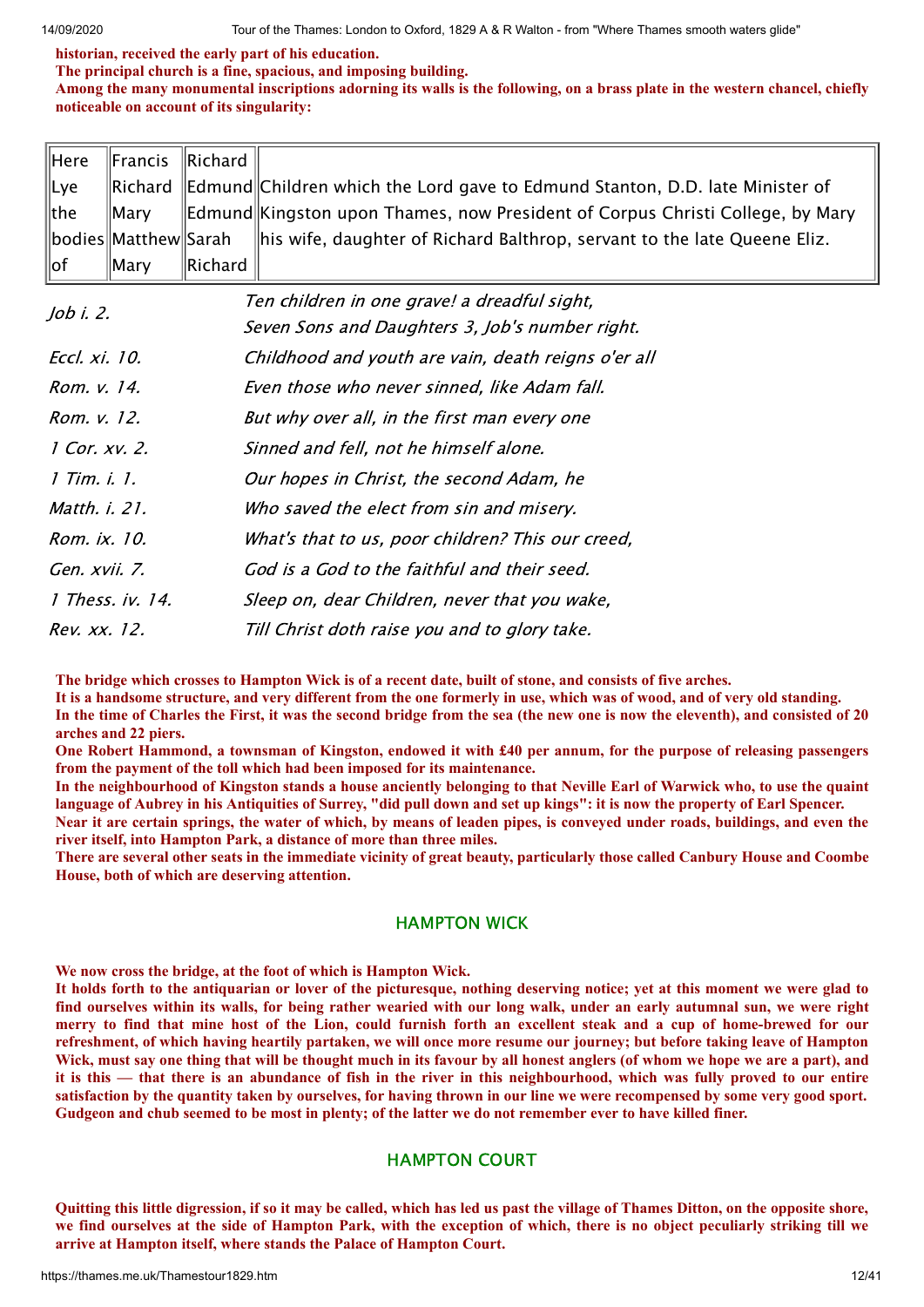**Its history is so well known, that it will be unnecessary at any length to dwell thereon.**

It was built by Cardinal Wolsey, with such rare magnificence and splendour, as to raise so much envy and ill will, that, to screen himself from the effects of both, he made a present of it to Henry the Eighth, who, in return, allowed him the Palace at **Richmond for a residence.**

King Henry greatly improved upon the original design, and so altered it in its completion, that it was held in the highest estimation both by natives and foreigners, and became the favourite residence of some of our sovereigns, and, we must not forget to mention, the prison of one, Charles the First, who was ordered to remain here by the Parliament.

Of its former state some idea may be formed, when we are told that above 280 silken beds were set up in the palace for **strangers only, and that the whole apartments glittered in gold and silver.**

**In an account given of it by a foreigner, in the time of Elizabeth, is the following:—**

"The chief area is paved with stone, in the middle of which is a fountain, constantly throwing up water.

The chapel of the palace is of a most splendid description; while in the Queen's closet the windows are transparent, being of *crystal.*

Being afterwards led into two chambers, one of which was the presence chamber, we were astonished at the profusion of gold *and silver, and silken tapestry every where observable.*

*Here is also a little chapel hung with tapestry, where the Queen performs her devotions.*

In her bed-chamber the bed was covered with very costly coverlids, the tester of which was hung by Anne Boleyn, and presented *by her to her husband Henry the Eighth.***"**

Great part of the ancient structure was pulled down by order of William the Third, who, under the direction of Sir **Christopher Wren, had other apartments added to suit his own personal views, and perhaps complaints.**

Since his time it has not been used as the residence of royalty; and if any observation can be made while on the present subject, it is this — that it is much to be regretted and deplored, that a palace like the one at present treated of, possessing every advantage of situation and size, should be suffered to fall into decay, and experience that neglect which will end in its ruin — or, what is more scandalous still, to be parcelled out into apartments for noble paupers and their friends and relatives, more especially when it is an admitted fact, that we as a nation possess no place, (always excepting Windsor Castle), deserving the name of a National Palace; and if one twentieth part of the money which has been thrown away on Buckingham House, had been expended in improving and repairing this edifice, we should have beheld a very different thing **from the toy-shop to be seen in St. James's Park.**

In this palace are deposited the celebrated pictures, called the Cartoons, for the reception of which a gallery was expressly **prepared.**

They are paintings in water colours from scriptural subjects, by the hand of Raphael Urbin, and are of such value, that when **Louis the Fourteenth offered the sum of 100,000 louis d'ors for them, it was refused.**

They were brought into this country by William the Third, are six in number, and on the following subjects:

| 1. Death of Ananias                                      | Acts, v. 5.           |
|----------------------------------------------------------|-----------------------|
| 2. Elymas the Sorcerer struck blind                      | Acts, xiii. 11.       |
| 3. The miraculous draught of fishes                      | St. Luke, v. 6 & 7.   |
| 4. The people sacrificing to Paul and Barnabas at Lystra | Acts, xiv. 13         |
| 5. St Paul preaching at Athens                           | Acts, xvii. 22.       |
| 6. Charge to St. Peter                                   | St. John, xxi. 15-17. |

The park and gardens are exceedingly beautiful, of which but little doubt will exist, when it is told that Brown, the chief gardener to his late Majesty George the Third, being desired by that sovereign to make whatever improvements he deemed fit in them, is said to have replied, after having properly viewed them, "that any alteration could only be made for the worse, **and that no improvement could be made in the disposition in which they were then laid out."**

**There has been a very handsome church lately erected in Hampton village.**

**It is built near the water side, from which it presents an agreeable picture.**

#### GARRICK'S HOUSE

The path now leads us once again into Surrey, by a wooden bridge, by which means Hampton and the little village of East **Moulsey are connected.**

From this side of the river is presented a very pretty view of the house formerly belonging to Garrick, as also of the gardens, in which there is a Grecian rotunda, with a small portico in the Ionic order, containing a very good statue of Shakespeare **from the chisel of Roubiliac.**

Here then was passed some portion of the life of that excellent actor and exemplary man, David Garrick, who was not only supremely great in the line of his profession, but also in the possession of all those qualities on which we are taught to place a high value, as tending to the happiness of others as well as to the increase of our own rational pleasures.

In him was centred not merely the love and a perfect knowledge of the drama, but also of the muses, with just claims to an **occasional wreath himself.**

The force of wit, the brilliancy of an engaging conversation without its sting—possessing every talent that could adorn life,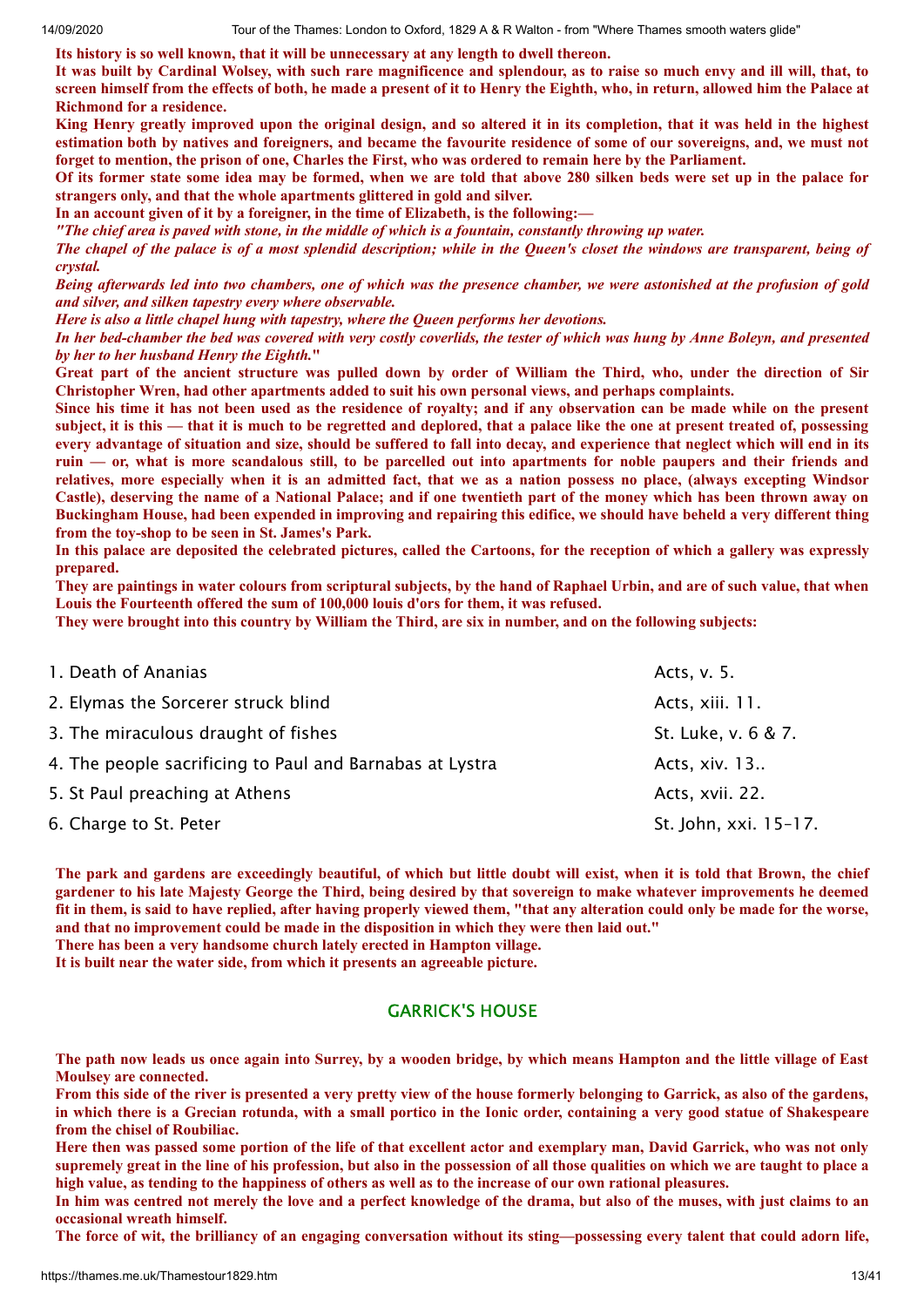or make it engaging to others — he was the counterpart of that character Shakespeare has so divinely sketched, when he **says —**

> ... a merrier man, Within the limit of becoming mirth, I never spent an hour's talk withal. His eye begets occasion for his wit; For every object that the one doth catch, The other turns to a mirth moving jest, Which his fair tongue (conceit's expositor) Delivers in such apt and gracious words, That aged ears play truant at his tales, And younger hearings are quite ravished; So sweet and voluble is his discourse.

#### RIVER MOLE

At this point the river Mole, which has its rise from several springs in the southern part of Surrey, falls into the Thames **between East and West Moulsey, they both taking their names from it.**

**To the latter place there is a ferry from Hampton.**

The Mole is said to take its name from its creeping appearance, and also from its working its way in some places underground, as at a place called White Hill, where it is suddenly lost, when, after having concealed itself for some distance, **it once more emerges into light at Leatherhead bridge.**

In its course it passes through the vale of Holmesdale, the inhabitants of which having formerly had the good fortune to **thrash the Danes, made the following distich, of which their descendants boast unto this day:**

> The vale of Holmesdall Never wonne, ne never shall.

# EYOTS

From Hampton, the country on the Surrey side is nothing more than one continued and extensive plain for several miles, which has no particular claims on our attention; while the view on the opposite shore, being, bounded by the village of Hampton, holds forth no very inviting prospect to the eye, nor is there anything worthy of research; we therefore turn to the river itself, now agreeably diversified by the number of little green isles that exist between Garrick's villa and Sunbury. The pedestrian is pleasantly engaged in beholding their luxuriant foliage and waving boughs, and the high state of **cultivation in which they are.**

#### **SUNBURY**

Thus employed we arrive at Sunbury, differing widely from its neighbour, Hampton, it being a very fine and extensive **village, not to say a sumptuous one.**

It consists of one long street of large and well-built houses, mostly inhabited by a very respectable class of gentry.

It is prettily situated on an elevated site, overlooking the meadows of Surrey, to and from which there is a ferry, with a lock **and weir close at hand.**

Though much may be advanced in favour of this village, little can be said for its inns or public houses; and we would advise the pedestrian (for we speak as we have found), if he should choose to be ferried over the Thames for the purpose of making a closer inspection of Sunbury, by no means to make any stay there: should he, however, contrary to the advice now given, **determine to take his chance, he will meet with bad fare and high charges.**

## WALTON

But pass we on towards Walton, whose bridge, backed by the woods of Oatlands, may occasionally be seen in fine contrast to **the rather denuded country through which for the last few miles we have been straying.**

As a town or village, of Walton much need not be said; but the fineness of the country around, the situation in which it is placed, together with the numerous seats that embellish the neighbourhood, give it many claims to our attention.

Most writers seem to agree that Walton takes its name from a vallum or rampire of earth with a trench running from St. **George's Hill, situate in this parish.**

There are also traces of a camp, and it appears not to be doubted that the Romans had a station of some consequence at this **place.**

Salmon, however, in his Surr, 66, 71, supposes it the Tamese of Ravennas, the ramparts and graff being bigger than Roman,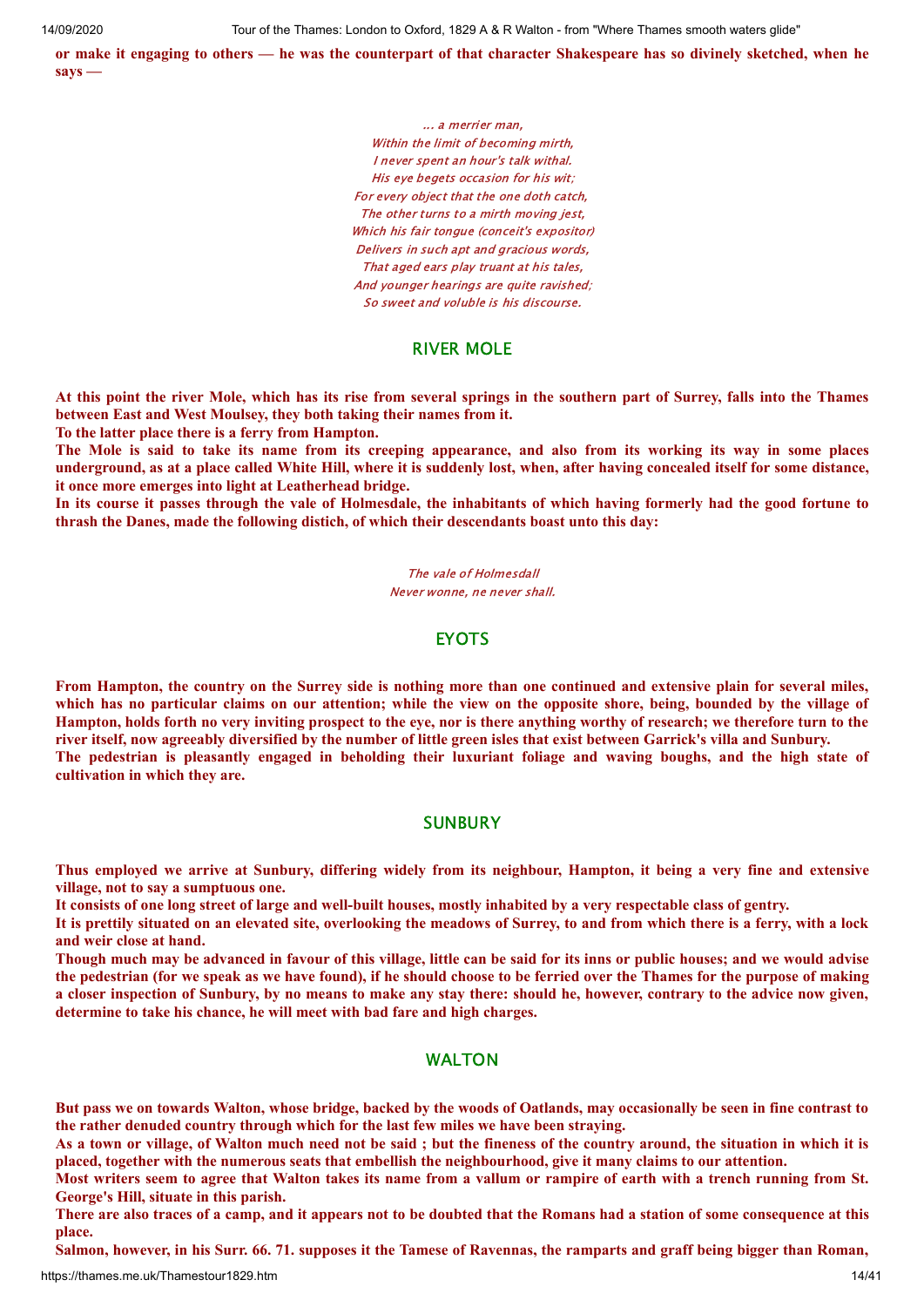**and that a vicinal way led to it from Guildford.**

There is an old story about Middlesex having at one time joined this town, some three hundred years ago; but on account of a dreadful inundation, the old current of the Thames was changed, a church swallowed up, and much other damage done.

There is, however, nothing like a conclusive authority for such an assertion, and at the best it rests but on a feeble **foundation.**

The church makes a good appearance, is large and spacious, with a fine square tower; it is built of flints and plaster, possesses a nave, chancel, and aisles, and is rich in decoration, monuments, and inscriptions, raised and written to **perpetuate the memory of the dead.**

Near the altar lie the remains of Lilly, the astrologer; he had a house in or near Walton, was an ingenious and talented man, though a firm believer in astrology, and has given us the history of his own life, which is still looked upon as a very **interesting piece of biography.**

In the north aisle is a very fine monument to the memory of Richard Wiscount Shannon: it consists of the marble figure of a man in armour, in his right hand he holds a truncheon, while his left reclines upon some colours, about him are various **implements of war, and at his feet a female is seen embracing an urn.**

There is a very long inscription, in which is related the principal transactions of his life; such as his having been engaged in **the battles of the Boyne and Lander, storming of Vigo, &c. &c.**

**He died on the 20th of December, 1740, aged 65 years.**

In the chancel, and also well deserving of the strictest attention, are a couple of brass plates, the first of which is engraved on both sides, but being suspended on a nail is capable of being turned round, and can therefore be very readily seen.

On one side is the figure of a man with a hat on his head, booted and spurred, sitting on a stag, in the stag's throat there being a sword; on the reverse side he is still on the stag's back, one hand holding by its horns, and with the other he is in the act of stabbing the animal; here he is represented without his hat, but retaining the boots and spurs.

**On the other plate is represented himself, his wife, and their children, five sons and six daughters.**

Manning, in his history of Surrey, gives the following traditionary story to account for the above-mentioned plates.

**He says —**

"John Selwyn, the person represented on one in the praying posture, and on the others in the act of killing the stag, was, as appears by the inscription, under keeper of the park at Otelands, in the reign of Queen Elizabeth; the bugle horn, the mark of his *of ice, is apparent in both figures.*

This man, according to the sexton, was famous for his strength, agility, and skill in horsemanship, specimens of all which he exbibited before the queen at a grand stag hunt in that park, where attending, as was his duty of office, he, in the heat of the chase, suddenly leaped from his horse upon the back of the stag, both running at that time with their utmost speed, and not only kept his seat gracefully, in spite of every effort of the affrighted beast, but drawing his sword, with it guided him towards the queen, and coming near her, he plunged it in his throat, so that the animal fell dead at her feet.

This was thought sufficiently wonderful to be chronicled on his monument, and he is accordingly there pourtrayed in the act of *stabbing the stag.*

*An extraordinary circumstance occurs in the plate, which has given rise to various conjectures.*

The representation of the story here related is engraved on both sides of the same plate; in one Selwyn appears with a hat on his head, and in the other he is bareheaded, but with spurs on, a circumstance wanted in the former; from this double representation some have thought he performed this feat more than once, others with more probability attribute it to the first engraving not having been approved of by the family, as deficient either in likeness or some other circumstance, wherefore a second might be done, and to save the expense of a fresh plate, was executed on the back of the former, which opinion receives some confirmation from the four holes seen at the corners of the plate, by which it was fastened down, so that only one side could be viewed."

There is also in the church a highly curious figure of a woman with an iron bridle on her tongue, the following lines being **written underneath,**

> Chester to Walton gives this bridle To curb Women's tongues when they talk too idle.

The building is of very ancient date, notice being taken of it in the reign of Edward the First, at which time the living was **valued at fourteen marks a year.**

The Manor of Walton, in the time of William the First, was in possession of Edward of Salisbury; but came into the hands of the Crown in the reign of Henry the Fifth, and so continued until granted away by Charles the First to certain private **individuals, in whose descendants it most probably remains to this day.**

The first bridge over the Thames from this spot was of wood; the present one is of brick, with a stone parapet, and consists of four principal arches, with many subsidiary ones on account of the winter floods; it is, in fact, a double bridge, whose long line of arches creates a feeling of surprise and pleasure in the mind of any person beholding it for the first time.

#### **OATLANDS**

Thus much for Walton, whose neighbourhood is enlivened and enriched by the vicinity of the noble house and grounds of **Oatlands, the lodge belonging to which is close to the foot of the bridge.**

This was formerly a palace, of some note in the reign of Henry the Eighth, his daughter Elizabeth, and during the time of the **Stuarts.**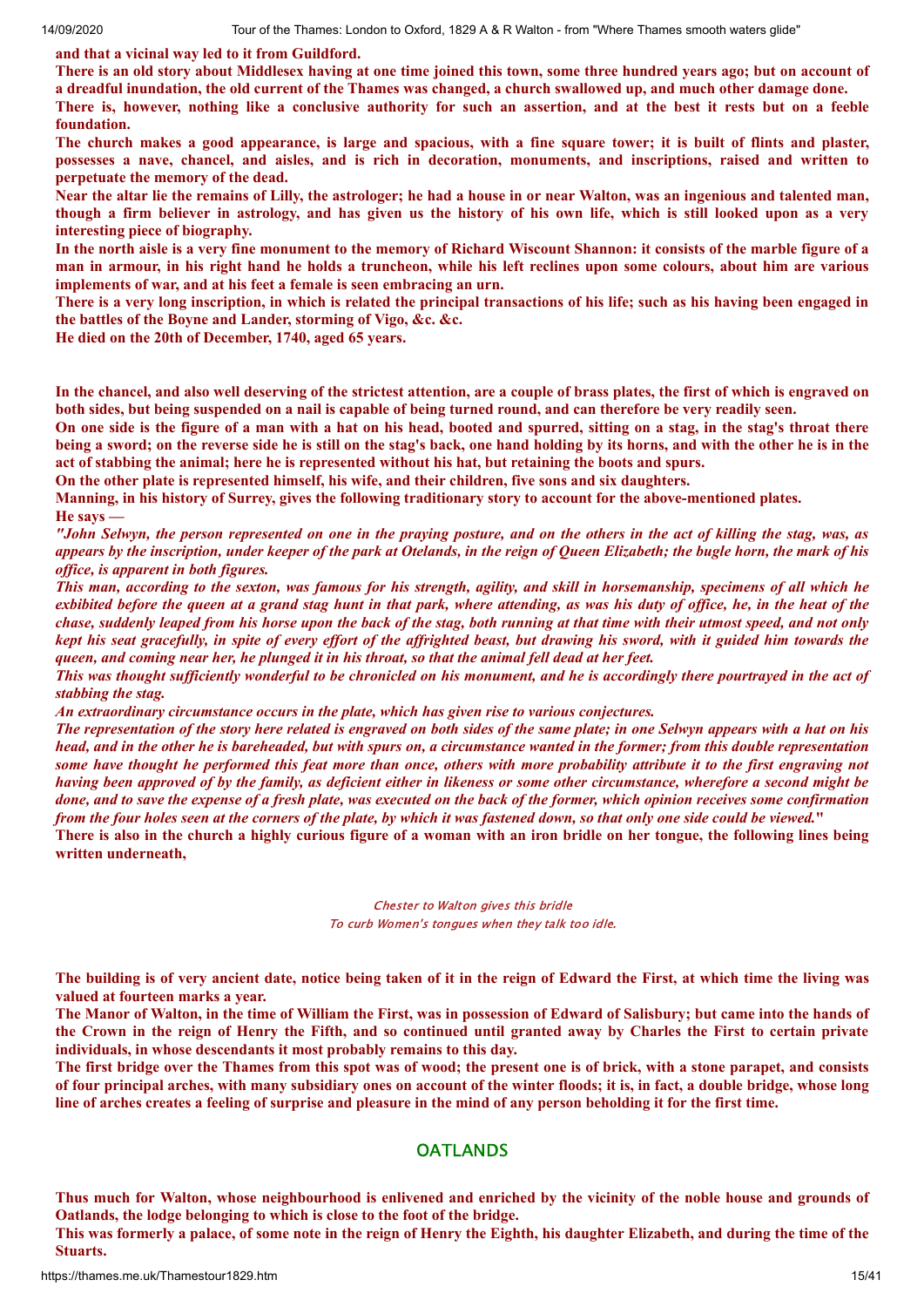Henry, Duke of Gloucester, youngest son of Charles the First, was born and baptized here; he died shortly after the **Restoration, in his 20th year, at Whitehall.**

It came to the Crown by purchase, in Henry the Eighth's time, whose successors stocked the park with deer, which they took **great delight in hunting.**

**During the time of the Commonwealth it suffered much, having been allowed to fall almost into ruin.**

It is now chiefly remembered as having been the residence of the late Duke of York, who restored it in some degree to its **ancient state of splendour.**

Besides the exquisite walks, shrubberies, and woods, which extend to the town of Weybridge, there is also a magnificent sheet of water, scarcely to be distinguished from the noble stream that rolls its waves at its side.

This favoured spot is now the property of Hughes Ball, Esq., from his riches known by the name of Golden Ball, who **married a noted Italian dancer, named Mercandotti.**

#### **HANDFORD**

From an eminence nearly opposite the small and almost hidden village of Handford there is a very delightful retrospective view to be had of the Thames, which makes a sudden bend towards Walton, and as suddenly returns upon itself, almost surrounding a large piece of land, and giving it the appearance of a stately island, enriched with beautiful verdure and supporting numerous herds of cattle that feed upon its herbage, thus imparting a pleasing character to the scene, while the quantity of wood to the right, where the eve once more surveys the fair domain of Oatlands, over which hastily glancing, we gaze for an instant on Walton's picturesque bridge, and finally rest on the quiet picture of still life displayed in the snug **farm-houses and homesteads lying on the Middlesex bank.**

**Fain would we linger near such scenes as this, and drink in their loveliness;**

#### THE RIVER WEY, WEYBRIDGE

but time warns us to depart, and we resume our journey, passing to the right the before-mentioned village of Handford, whence the river meanders in all directions until it receives the Wey, a small stream that rises in Hampshire, and entering Surrey at Farnham, proceeds on to Godalming, thence to Guildford, and after passing Newark Abbey, whose side is washed **by its waters, at last falls into the Thames at Weybridge, to which it gives name.**

At this place is a very pretty villa, worthy of notice on account of its having once been the residence of the Countess of **Dorchester, daughter of the celebrated Sir Charles Sedley, and mistress to James the Second.**

When Sir Charles was asked why he took part in the Revolution of 1688, he is said to have answered, with rather a bitter smile, that "James having made his daughter a countess, he was bound in gratitude to assist in making the son-in-law of his **benefactor a king."**

# COWAY STAKES

In the parish of Walton, and at the distance of three quarters of a mile from Chertsey, is the place known as Coway Stakes, and which has occupied so much of the time and attention of the learned in all ages, as to whether it was at this point that **Julius Caesar forded the river when in search of Cassivelaun, whose territories he was about to invade.**

Camden is decisive in his opinion as to this being the spot, and gives the following account of the manner of the passing of the **Romans.**

"On the other side of the river was drawn up a large army of Britons, defended by large stakes; but the Romans entered with so *much intrepidity that the Britons could not stand the shock, but abandoned the place and fled."*

He further says, "I cannot be mistaken in this place, the river being scarce six feet deep hereabouts; and the place, now called *from these stakes, Coway Stakes."*

Gale, in his Archaeologia, i. p.188, supports the opinion of Camden; but Doctor Owen attempts to controvert it, and says **that the Tamesis mentioned by Caesar was the Medway. Arch. ii. 159.**

With respect to certain stakes which have at different periods been weighed or dredged up, some have been of opinion, that they only formed part of a fishing weir used by the Britons; but in the first place, it is not at all likely that stakes of such a description as those that have hitherto been discovered, should have been used for any such purpose, consisting as they do of a very thick and extremely hard piece of wood, so hard indeed as to be able to turn the edge of an axe, having an immense weight of lead at one end, which being sunk in the bed of the river, kept such stake firmly fixed in its place.

But another objection to these stakes ever having formed a fishing weir is contained in Manning's History of Surrey (and it **is by far the more important one).**

It is this — "that, supposing such stakes to have been used for the purposes of a weir, why have not similar ones been discovered *in dif erent parts of the river?"*

Considerable importance may be attached to this observation; for in the earlier stages of our history, when Britain consisted chiefly of trackless woods, the arts of civilization little known, and the great body of the people no better than barbarians; at such a period the sports of hunting and fishing must of necessity have been general among them — they would have been employed in self-defence against starvation; and if such weirs as is supposed to have been here erected were found to have conduced to the utility or benefit of the community, instead of having only one solitary instance of such a work, they, on the **contrary, if not numerous, would at least have been much more frequent.**

If, therefore, it cannot be supposed that they were placed for any such purpose as that last adverted to, for what could they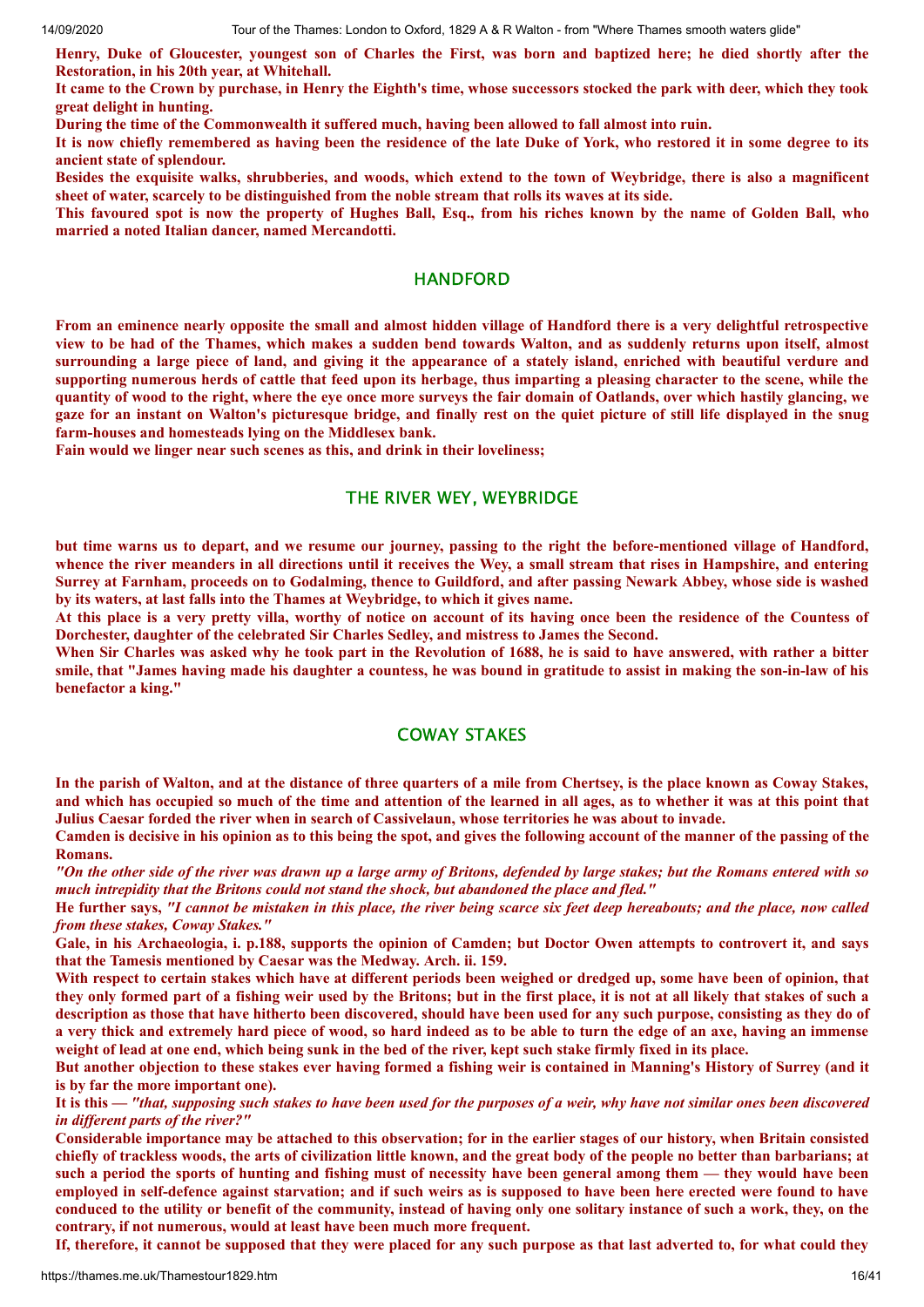**have been intended?**

Clearly not to prevent the incursions of neighbouring tribes, of whom they had little dread; and whose quarrels, when they did happen, were of too sudden a nature to suffer the completion of such a work as Coway Stakes.

No: there is every evidence to prove that they were placed to put a stop to the advance of a dangerous and haughty foe, to a strange and hostile nation, whose mode of warfare and well disciplined ranks left no hopes of success to the forlorn and **disheartened Britons, but in extraordinary efforts, whether of force or stratagem.**

That this was one of the means tried by that dispirited people there can remain no reasonable doubt, confirmed as it is by the many remains of broken Roman weapons of war which have from time to time been dug up in the immediate vicinity, betokening the place of an engagement, of which Caesar speaks as having occurred immediately on his having succeeded in **effecting his landing.**

#### **SHEPPERTON**

In a short time the tourist reaches Shepperton, a sweet retired spot, surrounded by farm-houses and orchards, and **possessing a beautiful little church of picturesque appearance.**

This village is worthy of note, independently of its rural situation, on account of its contiguity to Coway Stakes, and being supposed to have been the place of the general engagement which ensued on Caesar's landing, between that warrior and **Cassivelaun.**

The learned of course have differed, (as they indeed generally do in any important point, whether of history, divinity, or other matter,) as to this having been the actual place where such conflict occurred; but this portion of the country formed part of Cassivelaun's territories, and Caesar himself informs us, that on his having succeeded in fording the river, he entered **into and triumphed in a general engagement over Cassivelaun.**

Adjoining the town there is a meadow, called the War Close, in which arms of all kinds have at different times been dug up: **which circumstance confirms, in some measure, the opinions before given.**

# **CHERTSEY**

On the opposite bank, in Surrey, stands Chertsey, which is connected with Shepperton by means of a bridge: formerly, the **only means of communication was by a ferry.**

The first bridge was of wood, and built by permission of Henry IV.; the present one is of Purbeck stone, consisting of five **principal arches, and two subsidiaries for the floods.**

The work was done by contract, and the contractor having completed the number of arches he had engaged for, and they not **reaching the Surrey shore, that county was obliged, at a great expense, to supply the deficiency.**

Chertsey, which is about three quarters of a mile above Coway Stakes, next claims our attention: it has been a market-town since the time of Edward the First, and was at one period celebrated for the possession of a magnificent mitred abbey, whose **abbot was privileged to sit in Parliament.**

It was founded by Erchenwald, bishop of London, in the year 664, and was once burnt in an incursion of the Danes, who killed the abbot and ninety of the monks; but king Edgar refounded and enriched it with many liberal endowments.

Although it was one of the most splendid religious houses in the kingdom, there are now little or no remains of it.

From the ruins a causeway has been erected, reaching hence to Egham, and thus protects the low lands from the winter **floods; the streets also are heightened, to save them from inundation.**

It was in Chertsey Abbey the remains of Henry the Sixth were deposited, after his having been barbarously murdered in the **Tower, here they remained until Henry the Seventh thought proper to remove them to Westminster.**

His successor, Henry the Eighth, had it in contemplation to have made a saint of him, and for that purpose applied to Pope Julius; but they differing as to the amount of money to be given as a consideration to the said pope for managing the **business, these worthies disagreed, and the matter was carried no further.**

The old church, which was pulled down in the year 1806, was built at the same time with the abbey.

**Here lived Cowley, the poet; and here also he died.**

The house in which he resided was known by the name of the Porch House, from a porch projecting into the street, which **has since been removed.**

This house was some time ago purchased by Mr. Clark, the late Chamberlain of London, who took especial care to preserve the apartments, known as those in which our poet chiefly resided, sacred from the violation and intrusion of the repairer and **beautifier.**

Cowley was a staunch supporter of the royal cause, and also a sufferer for the same; and like many others, when better days dawned, seems to have been neglected, or thought himself so, by those who had the power, and who ought to have rewarded **and caressed him.**

On his death he was honoured with a sumptuous funeral, perhaps as a compensation for the little notice taken of him in his **lifetime; and now lies buried in Westminster Abbey.**

Charles the Second, who had failed to recompense him while living, requited him on his decease in a way too often done by **that thoughtless monarch, by saying, "there had not ever lived a better man than Mr. Cowley".**

# LALEHAM BURRWAY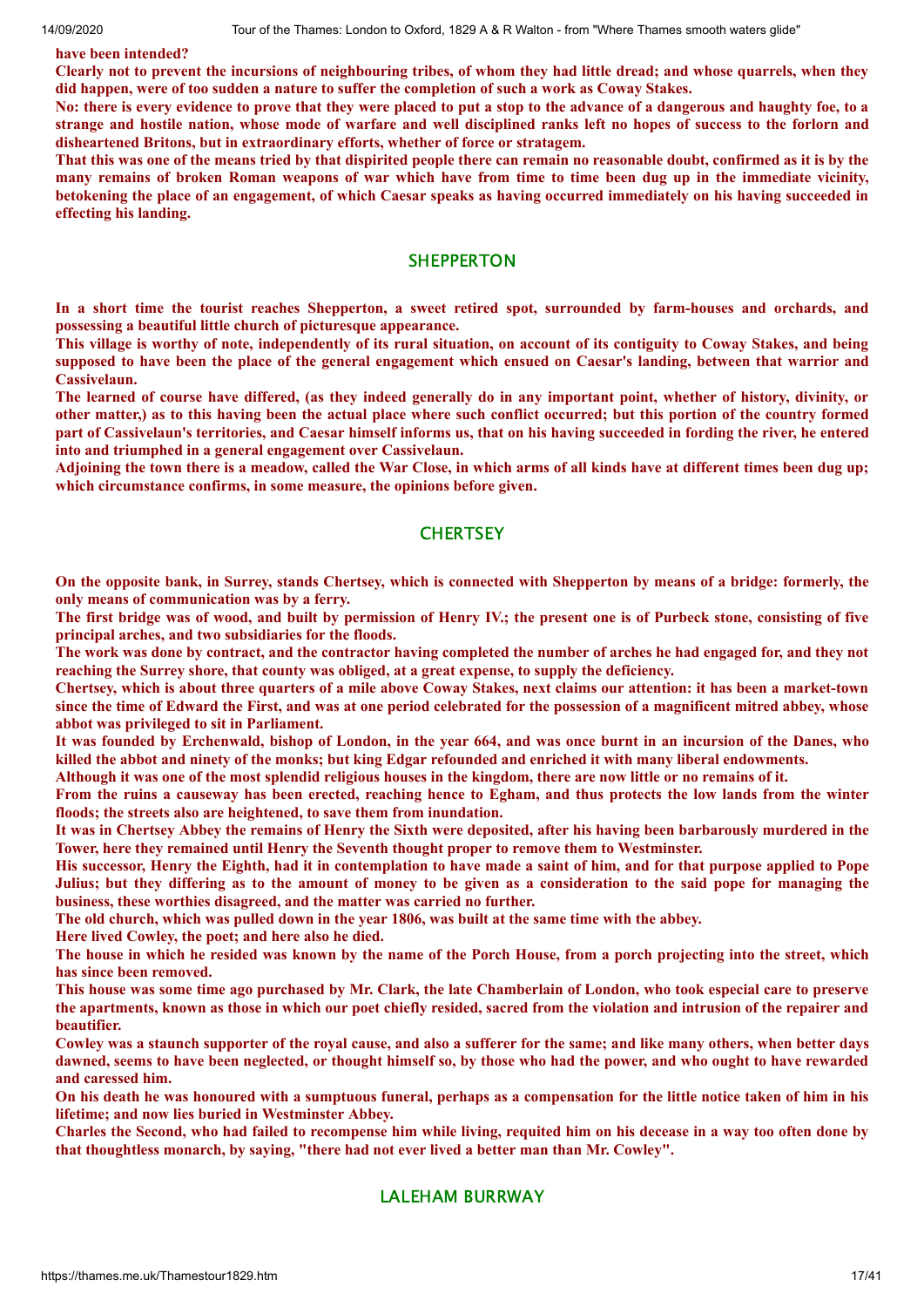In Chertsey parish, but in the manor of Laleham, in Middlesex, lies a quantity of land, about one hundred and sixty acres in extent, which goes by the name of Laleham Burr-way, the pasturage of which belongs exclusively to the owners of property **within the said manor, and may be let by them to any person they please.**

It is one of those heavenly spots, few on the earth, and far, very far between, paying no taxes of any kind to either parish.

The right is divided into about three hundred parts, called Farrers, on which some are entitled to feed a horse, on others a **cow and calf.**

**These lots are often sold totally distinct from the estate to which they originally belonged.**

This tract of land has been enclosed, and was specially exempted in Chertsey Inclosure Act, which was passed in the year **1808.**

In winter, when the water is high, the cows being collected together by a cow-herd, swim over to their pasture.

This piece of land is said to have been granted to the inhabitants of the manor of Laleham by the monks of Chertsey, in recompense for a timely supply of provisions furnished to them in a season of scarcity, the inhabitants of Chertsey having **neglected or refused so to do, or at all to aid and assist them.**

# ST ANNE'S HILL

At the distance of about a mile from the town is St. Ann's Hill, on which formerly stood a chapel; it is a highly romantic spot, **free from the noise and bustle of the world, and also from its cares, pollutions, and its crimes.**

From its summit is presented a commanding view into six different counties, laying open a scene of such a rural, picturesque, and happy character, that the mind is gradually solaced and softened by its influence into the indulgence of the most amiable **feelings that the complicated nature of our system affords.**

While in the enjoyment of such feelings, how sweetly sound (borne on the breeze) the village bells of Shepperton.

Had not all our best affections been awakened within us before, all our holiest associations, it wanted but the magic of these **sounds, visiting us as they did in solitude and silence, to have sufficiently called them forth.**

What emotions of the heart do they not conjure up! — what remembrance of things long past do they not recall! — all our childish enjoyments, all our school-boy days, all that we have ever loved and love, are brought together, thus forming a chaos **as inexplicable as it is pleasing!**

How often has it been our lot, cast on the grassy turf, to surrender ourselves up to the saddening, softening, happy, beloved recollections their melody calls forth! Oh! it is not too much to name that melody which acts so feelingly on the senses, making such deep inroad on the human frame, and leading us gently on to thoughts and acts in which it would be happy for us were we more frequently to indulge, and moulding our minds for the receiving of good impressions that lead us to **moralize, and find**

> Books in the running brooks, sermons in stones, And good in every thing.

# LALEHAM

Walking over a few fields towards Thorp, in order to avoid the necessity of again visiting Chertsey bridge, we arrive at a ferry that takes us to Laleham, to which, from Chertsey, the Thames runs almost in a straight line,

#### STAINES

and, with the exception of an occasional gentle bend, so continues till it reaches the town of Staines, so called, it is apprehended, from the stone put up at a short distance from the town, to mark the extent of the jurisdiction of the city of London up the river, to which place the chief officers of that city, once a year, make an expedition by water, for the purpose of catching the young swans, which is done by means of nets, when, having put the city mark upon them, they once more give **them their liberty: this is called swan-hopping.**

Thus far the city lays claim to all swans having the mark upon them, and any person meddling therewith is guilty of felony. The Romans undoubtedly were acquainted with this place; and Stukely gives it as his opinion, that they surrounded it with

**ditches; and he traces some appearance of a Roman road hence, in the direction of Turnham Green.**

In its very early history Staines was not exempt from misfortunes, for in the year 999 the Danes, under the command of Unlaf, laid waste the whole country hereabout; and not satisfied with what they had already done, they once more paid it a visit in the year 1009, and did not leave it till their ships, wanting repair, warned them to depart.

This town, conjointly with Egham, on the other shore, has been truly unfortunate in its bridges, of which the first and best **was of wood, erected in the reign of Edward the Third.**

After undergoing many repairs, it becoming dangerous, a bridge of stone was begun to the east of the old one, in the year 1791, and was opened in 1796; but the piers having sunk in such a manner as to cause the centre arch to crack, it was obliged **to be shut up in the following year, and was never afterwards used.**

**This structure cost nine thousand pounds.**

In 1801, a contract was entered into for the erection of one of iron, for the sum of four thousand six hundred and twenty-nine pounds, which was opened in 1803, but gave way the same year, in consequence of some excavations having been made, as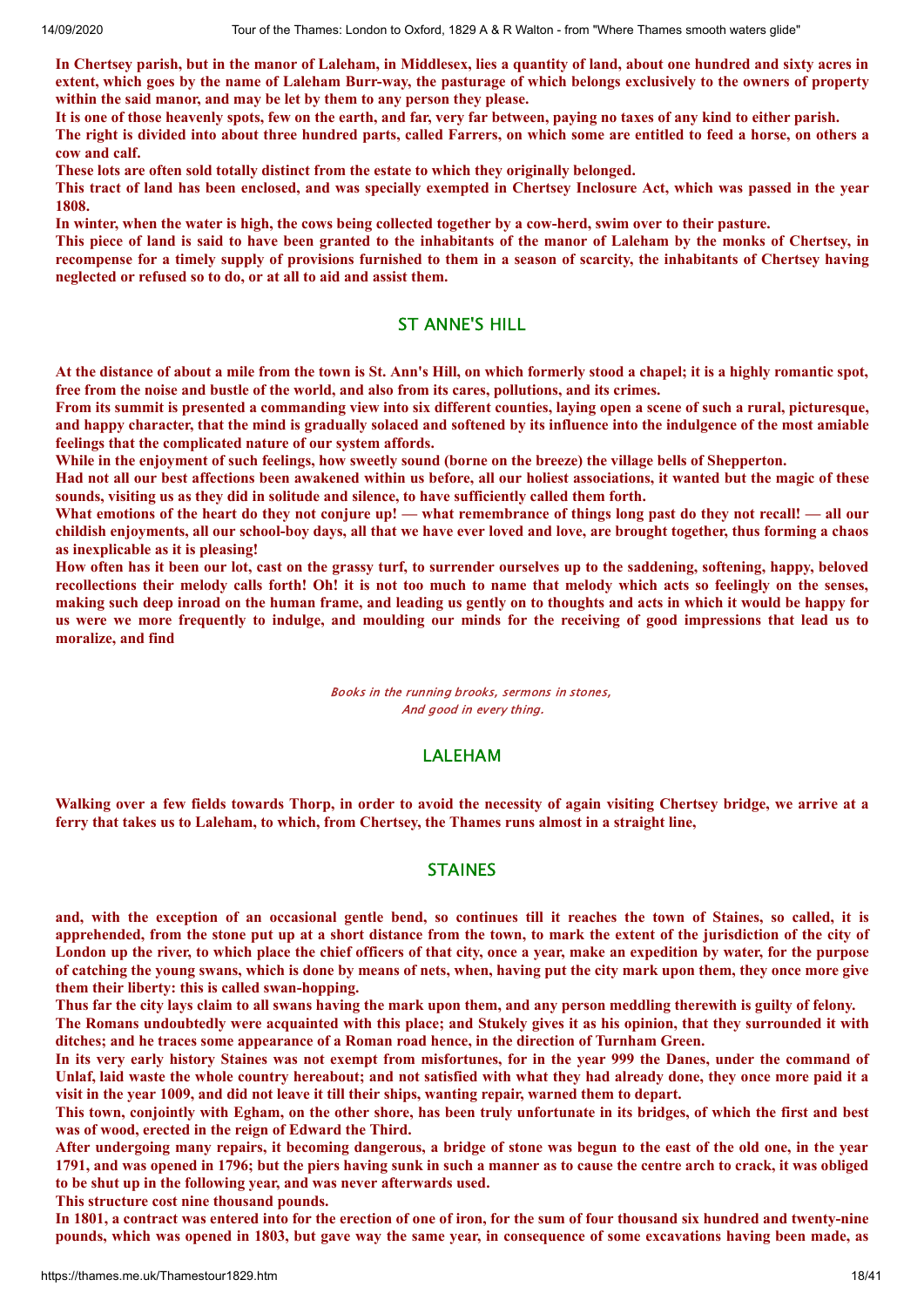**was alleged, on the Middlesex side.**

Another iron bridge was now resolved upon, and was accordingly built, being supported by eight rows of strong wooden piles, but though that lasted longer than its three predecessors, yet it was considered unsafe in 1829, and a new one of stone **was near completion when the author passed up the stream.**

It has since been opened, and we heartily wish it may stand as long as its appearance would warrant us in believing it will.

#### EGHAM

Egham is of ancient date, and at one time belonged to the abbey at Chertsey; it does not carry on any trade, but is chiefly **supported by travellers, being one of the great thoroughfares to the West.**

**The church is of recent erection, the old one having been taken down in the year 1820.**

Among many beautiful monuments that were formerly in the old church, but which have been removed into the new one, are two worthy of attention; one to the honour and memory of Sir John Denham, father of the poet of that name, and one of the judges of the Court of Exchequer in Ireland, in the reign of Charles the First; the other being in memory of his two wives.

Upon the one, Sir John is figured as rising from the dead at the general resurrection; while upon the other, his first wife is **represented as bearing a child in her arms, the second wife having her back turned towards her.**

There are some alms houses in the town, for five old women, each house having an orchard attached to it.

Here is part of a noble causeway, which had its commencement at Chertsey, being kept up for a protection against the floods of winter, when the waters of the Thames, running high, would (were it not for this preventive) overstep its limits, and **destroy the country around.**

Egham has, for some years past, been enlivened by frequent horse races, which, it is to be hoped, may meet with such encouragement as will tend to their continuance, furnishing as they do a source of much innocent pleasure and amusement **to the inhabitants in general.**

#### RUNNYMEDE

**Leaving Egham, we shortly pass, to the left, Rumney Mead, whose ancient name was Runimed.**

This meadow has long been famed on account of its having been the spot where the great barons of England, who had assembled an army to ensure for themselves and others the observance of their several rights and privileges by King John, **gained from that monarch his reluctant consent and signature to Magna Charta.**

It is believed that the charter was actually signed and ratified on a little islet lying opposite this meadow, from which circumstance it derives its name of Magna Charta Island, and all the importance to be gained from such an event.

If it were our habit to moralize (which we confess it is not), here would have been abundant occasion for the indulgence of such a feeling; nevertheless, who can suffer his footsteps to stray over a place where has occurred one of the chief transactions in our history as a nation - where the great bulwarks of our liberty were first firmly established, and the foundations of British freedom first laid — without pausing for a moment to gaze on this spot with the mingled feelings of **interest, veneration, and regard, awakened by such recollections.**

How peaceful is the scene before us! how precious in its reminiscences and itself! The lowing herd now occupies the place where formerly stood the mail-clad warrior, and a solitary angler walks the banks where stamped the proud and mighty **war-steed.**

The isle itself, for a moment the seat of royalty, irresolution, and debasing fear, is now the abode of the hardy fisherman, or the retreat of the timid swan; but peace is around the habitation of the former, and the latter builds her nest in safety, and hatches her brood unscared by any thing more dangerous to her rest than the sighing wind, or the ripple of the waves of that **stream over which she loves to glide.**

#### RIVER COLN

Near to this island, and close to Ankerwyke House (formerly a benedictine nunnery, founded by Montfichets in the reign of **Henry the Second), the river Coln joins the Thames.**

The Coln has its rise at Chesham, in Buckinghamshire, whence running through great part of Hertfordshire, it afterwards forms the boundary line of the counties of Middlesex and Buckinghamshire, visiting, in its course, the towns of Rickmansworth, Hertford, Uxbridge and Colnbrook, and flowing thence to where it loses its name in the chief of all our **rivers.**

The latter town all authorities agree in setting down as having been the Pontes of Antoninus; and Camden says,

"There is no place on the road from Gallena to London with which that name better suits; for here the Coln is divided into four channels, joined by as many bridges for the convenience of travellers, from which it plainly took its name."

At the place just mentioned there are many little islands, where the Danes (having retreated on suffering a defeat from Alfred) intrenched themselves; nor could he drive them hence, being obliged to raise the siege on account of a scarcity of **provisions.**

# COOPER'S HILL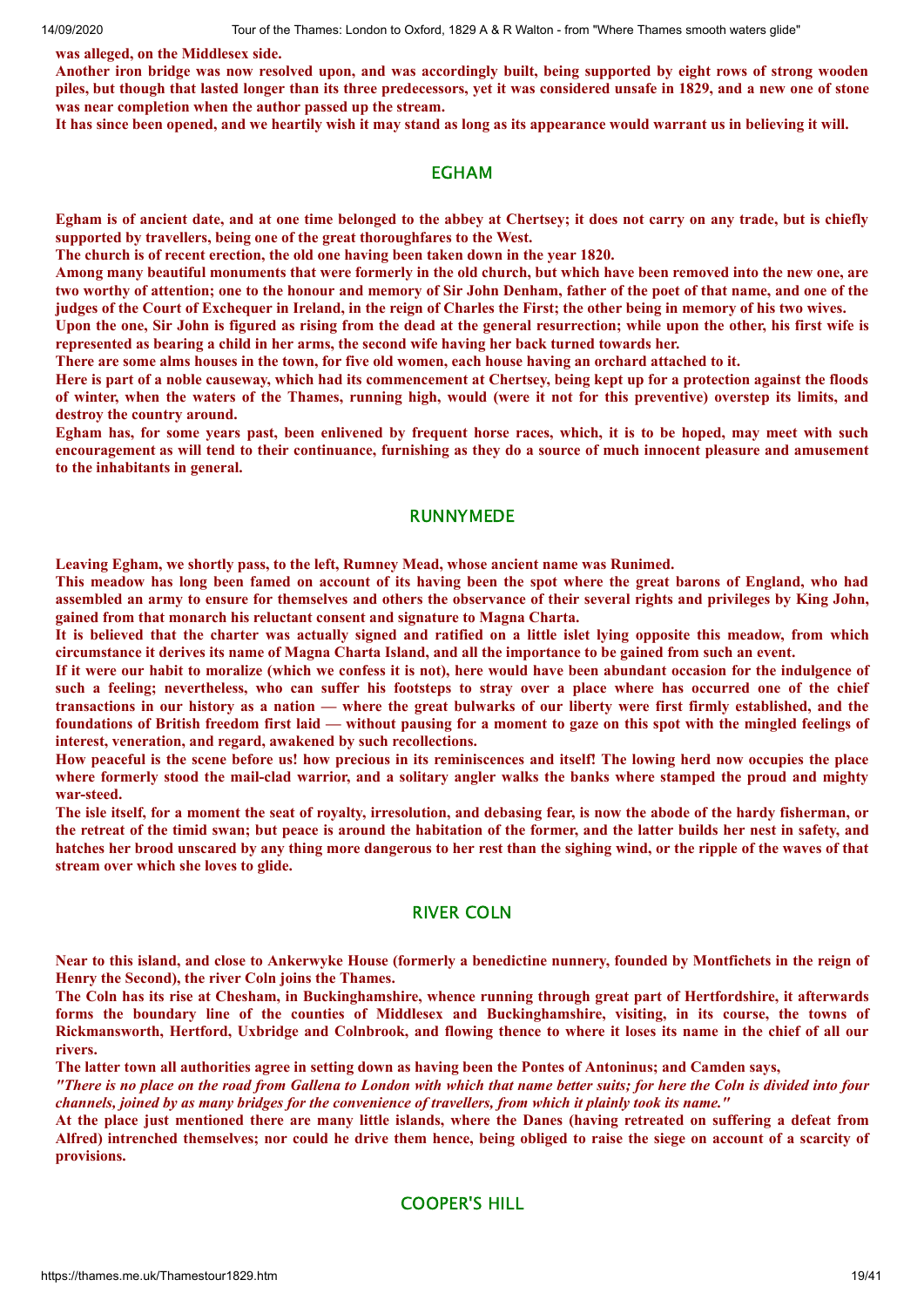A little further on, at the edge of the county of Surrey, stands the ancient seat of the Denhams, known by the name of **Cooper's Hill, and which Sir John Denham has immortalized in a poem of that name.**

From this spot is beheld an enchanting prospect over the greater part of Berkshire, of which the Castle of Windsor forms a prominent feature, and is seen towering over the meadows stretched at its foot in all the majesty of beauty, strength, and pride: the river also winding amidst all the varieties of the most beautiful landscape, its banks fringed with every description of foliage, and the hills, plains, and valleys, on either side, dotted with magnificent seats, exquisite cottages, meat farm houses, and the church spires of its villages, imparting to the whole that to which no description can do sufficient justice.

> Below me woods unnumbered rise, Beautiful in various dyes.

# **DATCHET**

Descending from this eminence, the path leads us on towards Datchet, having on our way had occasion to notice several very pretty houses, built in the cottage style, which skirt the margin of the river in several places between Egham and the abovementioned village, which lies in Buckinghamshire, and has a bridge over the Thames, built in the reign of Queen Anne; it is **of brick, having a wooden parapet.**

In the immediate neighbourhood is Ditton Park, a seat built by a secretary of James the First, and is well deserving the **observation of the curious.**

As we near Windsor there is little extent of prospect; yet what is to be seen is extremely beautiful: at every turn of the stream some fresh object starts into life, of the existence of which no previous idea could have been formed, nor its beauty properly **felt, unless seen.**

Wandering on, engaged in beholding a succession of pleasing objects, we approach the classic seat of Eton, and the ancient **and noble palace of our monarchs.**

To seek to do justice to either, would exceed our humble powers of description, and would fill volumes, were we to aim **thereat.**

Some idea may, however, be formed of the usefulness of the one, and the magnificence of the other, even from the short **notice it will be but barely justice to take of these celebrated seats of learning and of power.**

#### **ETON**

And, first, of Eton, which, with its buildings and play grounds, forms a pretty and interesting view, as seen from the Thames; the scene being shut in on the other side by the town of Windsor, and the elevated site of its castle.

Eton is separated from Windsor by a bridge, and by the like means the College is separated from Eton village, which consists of one long street; of this school, the finest in all the British dominions, the following account may prove acceptable to the **reader.**

It was founded by Henry the Sixth, the date of such foundation being the 11th of October, 1440, the first stone having been **laid on the 3d of July, 1441.**

**It was founded by the name of "The blessed Marie of Etone beside Wyndesore."**

There is a charter dated at Wyndesore the twelfth of September, 1441; another at Shene in the same year, but of a different **date, it being October the 21st; and a third on the 25th of March, 1442.**

It is worth while to note the care and concern the unfortunate founder seems to have had in respect of it, as may be gathered **from certain parts of his letters patent, from one of which we shall take the liberty of quoting.**

"Laving aparte superfluity of too curious works of entayle and busy moulding, I will that both mi sayde colleges be edified of the most substantial and best abyding stuffe, of stone, ledd, glass, and iron, that may good be had and provided thereto; and that the walls of the sayde college of Eton of the outer court, and of the walls of the gardens about the precinte be made of **herd stone of Kent."**

Henry also granted arms to this college, which have remained unaltered unto this day, the field of the said arms being sable. It would appear that this college had like to have been stifled in its very birth, in consequence of the aversion entertained against it by Edward the Fourth, on account of the dislike borne by him to the memory of its founder, and who succeeded in obtaining a bull from Pope Pius the Second for dissolving it, and uniting it to the college of Windsor; but owing to the intrepid behaviour of William of Westbury, the then provost, it was preserved, Edward having been persuaded to write for **the dissolution of the union, as he had before done for the union itself.**

This college was founded for the maintenance of a provost, vice-provost, and seven fellows, one of whom to be vice-provost, and to instruct seventy King's scholars, those being so called who are on the foundation, who, when fit, are elected to King's **College, Cambridge, being then provided for by scholarships, fellowships, &c.**

The collegiate edifice consists of two quadrangles, with a statue of its founder in bronze, given by Dr. Godolphin, one of its **provosts.**

The school yard is enclosed by the chapel, schools, dormitory, master's chambers, and the eastern line of buildings.

**There is a tower in the centre, forming the principal entrance to the cloisters.**

Beside these there are generally about two or three hundred other scholars here, it being one of the best public seminaries in **the kingdom.**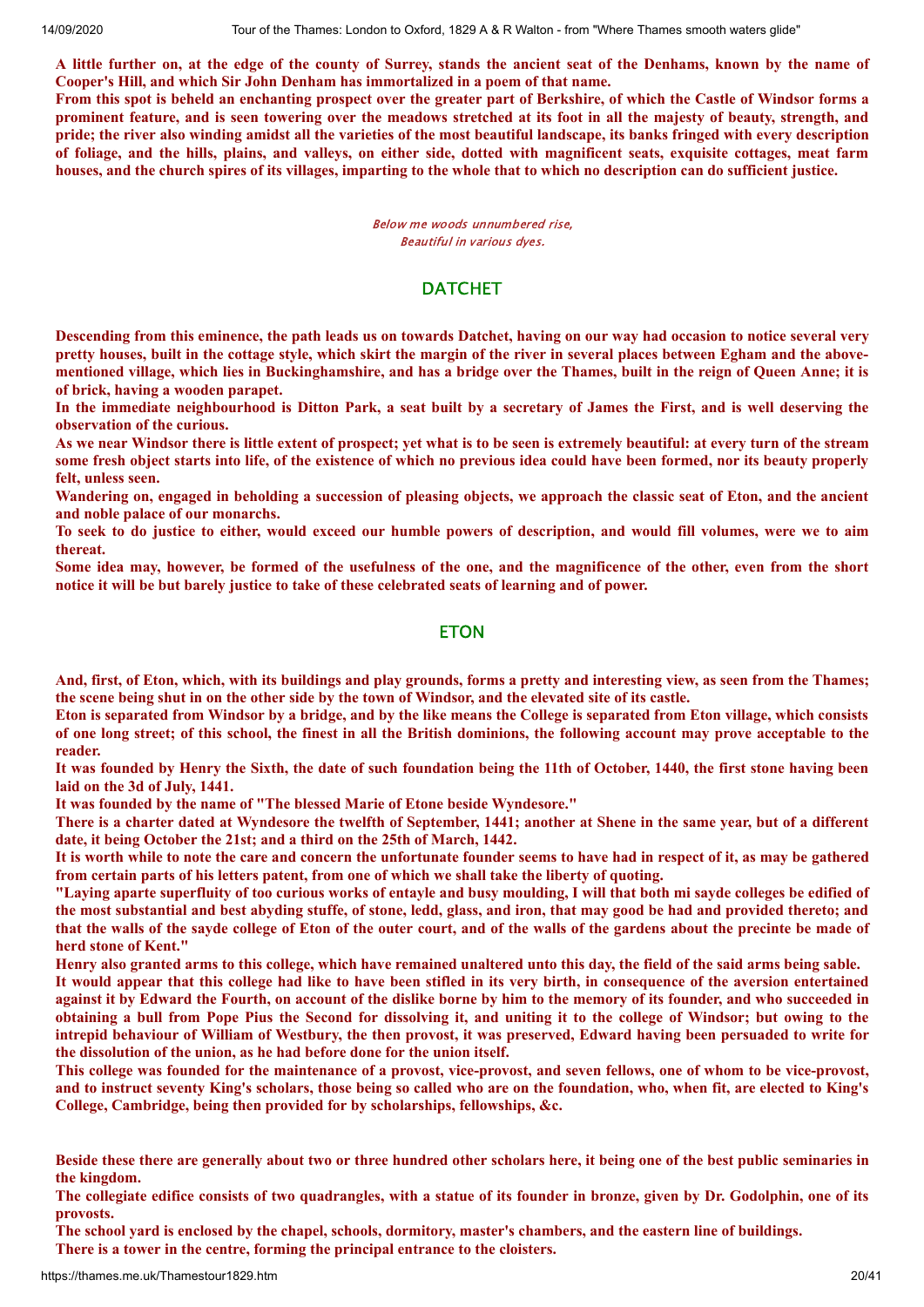Then the lesser quadrangle consists of the cloisters where the fellows lodge, part of the provost's lodge, and the library, **beneath which there is a flight of steps ascending to the hall.**

In the centre tower of the first quadrangle, called Lupton's Tower, is a clock, which was put up in the year 1765.

The present upper school cost £2,286 9s. 14d. and was erected in the provostship of Dr. Cradock; it forms the western face of the larger quadrangle, and is supported on that side by an arcade, with double columns of the Doric order; the whole **structure presenting an elevation worthy of its great designer, the celebrated Sir Christopher Wren.**

**The library and lobby are both used as school-rooms.**

**The lower school is in the building on the north side of this quadrangle.**

**The library is of great extent, and is a very valuable collection.**

Among the many benefactors to it are the names of Provost Godolphin; Dr. Waddington, Bishop of Chester, (who was a fellow of this college, and gave a fine collection of books, to the value of £2,000 sterling); Mr. Mann, Master of the Charter House; and Richard Topham, Esq., Keeper of the Records in the Tower, whose executors presented to the college a very **handsome collection of drawings, after the antique, which he had formed in Italy.**

Indeed we cannot but lament the necessity for the conciseness of our remarks and observations on the places, towns, and villages of which we have attempted some feeble description; but having been rather limited for time, the observations upon **them are more sparing than the subjects treated of deserve.**

But to resume. In the time of Henry the Eighth, the annual value of the possessions of the college were £1,066 16s. 9½d., they **are now supposed to yield £5,000**

**The ecclesiastical preferments in its gift are twenty-two vicarages and fourteen rectories.**

The play-grounds, or fields for the scholars' recreation, are situated north of the cloisters, by the side of which flows the **Thames.**

**They have other grounds for the playing of cricket and the indulgence of various sports.**

They have here a triennial ceremony called the Montem, which takes place on the Tuesday in Whitsun week, The boys proceed from Eton in procession (clothed respectively in the most fantastic dresses,) to Salt Hill, a small eminence at the **distance of two or three miles from their school.**

At this place (called Salt Hill from the ceremony long since performed here) they dine, and it may be as well to observe that **the place is celebrated for having some of the finest and most spacious inns in the kingdom.**

**In an excellent book which gives an account of Eton College, it says —**

"A Latin prayere is afterwards read on the mount, and the procession returns in the same manner as it had set out."

The head boy of the King's scholars takes the lead, as captain, bearing in his hand a truncheon, having on it the motto "Pro **More et Monte", which is likewise inscribed on the colours borne by another boy.**

When at Salt Hill, some collect money from the visitors, who are in general very numerous, while others range the country in different directions for the same purpose as far as they please, provided they keep within the county of Buckingham, the **custom not permitting them to collect salt out of that county.**

The sum so gathered often exceeds £1,000 in amount; after defraying the necessary expenses, the remainder goes to the **King's scholar who is captain of the school, as an outfit for college.**

It would not be well to close this short and insufficient account of so noble a school, without adverting, in a sentence or two, to the numbers of eminent men who have here received the foundation of that learning and those talents which have so justly **entitled them to become the admiration and wonder of mankind.**

To select a few would be an injustice to the many; and to name them all would require volumes to enrol them: suffice it to say, that if religion and sound morality (so often inculcated in those who have been fortunate enough to have received an education here, the effects of which have been so well experienced by the world), can entitle it to the good wishes of every christian and lover of his country, it cannot fail to possess them; and while worth and true religion dwell in this favoured land, it cannot fail to prosper; but should these characteristics of Britain ever quit her shores, then, and not till then, we may **say, farewell Eton.**

Beside the college chapel, Eton possesses a chapel of ease, which was consecrated in the year 1769 or 1770; it also contains charity schools for a certain number of boys and girls; but this latter is no longer a distinction in any parish in Britain, the spirit of true charity having long since taught her children to provide for the poor and needy in time of trouble.

#### WINDSOR

Separated from Eton only by the bridge before mentioned stands the town of Windsor, which has long been celebrated for its magnificent castle, and for having been the seat of so many of our kings, as also their place of burial.

A description of the whole would much exceed the limits prescribed to the present volume; but to give such an one as will **serve to convey some idea of its magnitude and extent will be our especial province.**

But, first, of the town, which is very old: it stands on the side of a hill, and formerly belonged to the Abbot of Westminster, **who exchanged it to William the Conqueror for other lands given in lieu thereof.**

It was formerly called Wyndsore, such name having been given, as is conjectured from the nature of its winding shore.

It figured at an early period, there having been a famous pass here in the time of the Saxons.

It now consists of several fine streets, well paved and lighted, having a bridge of wood across the Thames, seemingly very old **and dilapidated, and not making that fine appearance worthy of the town and stream which it crosses.**

It first sent members to Parliament in the reign of Edward the First, and is governed by a mayor, aldermen, burgesses, recorder, town clerk, &c.; it possesses a fine guildhall, built of Purbeck stone, erected in the year 1686, at the expense of the **corporation.**

Windsor manor, besides other valuable lands, is corporation property; they also possess many immunities and privileges, the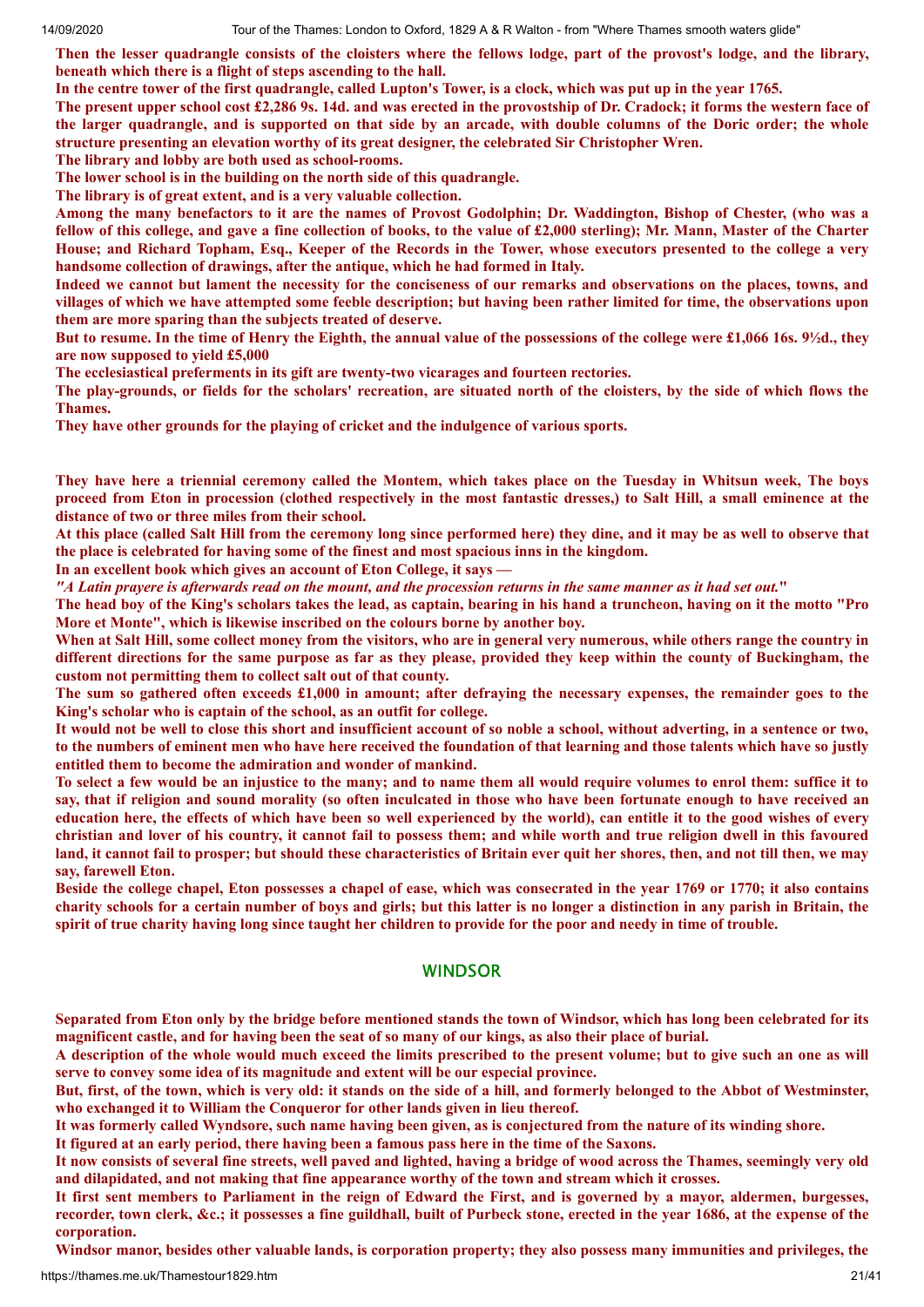**grants of successive monarchs.**

Too much cannot be said in praise of its natural situation, being on an eminence rising out of the most fertile plains, watered by the most refreshing of streams, and possessing every advantage the most extravagant fancy could desire or conceive. Windsor was protected by a castle before the Conquest; but our first William undoubtedly improved and enlarged it. **Henry the First, third son of the Conqueror, kept great state here.**

It suffered much in the reign of John, the Barons having besieged, but did not succeed in taking it.

Edward the Third was born in it, from which circumstance he took the surname of Windsor; he very much enlarged the **castle, and had a great partiality for it.**

It owes him a debt of gratitude for first bringing it into notice; he built the palace chapel and the Keep tower.

**Edward the Fourth rebuilt St. George's chapel.**

Henry the Seventh and Oueen Elizabeth also added to it considerably, and latterly not less than three millions sterling has **been expended thereon.**

Edward the Third very much enlarged the castle, and here it was that he instituted the Order of the Garter.

**During some portion of his time the kings of France and Scotland were confined within its walls.**

The magnificent terrace, which is one of the finest promenades in the world, was formed under the direction of Queen **Elizabeth; but Charles the Second completed it, by carrying it round the east and south sides.**

This terrace is 1,876 yards in length, and is so well drained as always to be fit for walking on, even after much rain.

Charles the Second added much to the former state of the castle, it having fallen into some decay during the commonwealth, **when very little respect was paid to any thing savouring of royalty.**

It seems to have been the peculiar delight of most of our sovereigns, and certainly it is one of the brightest gems the nation **possesses.**

It is calculated to be a mile in circumference, and seems to have reached this extent even as early as the reign of Edward the **Third, who, for eleven years and upwards, employed workmen upon it without ceasing.**

As it at present stands, it is divided into two courts; from their centre rises the round tower or Keep, which is a commanding object for many miles around; from the roof of which is beheld a scene of which it would be useless to attempt a description, **for no pen could properly do justice to such a picture.**

St. George's Chapel divides the lower court into two parts, the north side is occupied in apartments set out for the dean and **canons.**

**On the south-west side reside the poor knights of Windsor.**

The upper court is a regular square; on the north side are the royal apartments, St. George's Chapel and Hall. **In the area is a fine equestsian statue of Charles the Second.**

# WINDSOR PARKS

There are two parks contiguous to the Castle, known as the Great and Little Parks; the former is about fourteen miles in **compass, the latter between three and four.**

It would be needless to say they present every feature of the most perfect park scenery; for where so much attention has been **bestowed on the seat of royalty, the grounds surrounding it are sure not to be neglected.**

Windsor Forest is a large tract of land upwards of fifty miles in extent, and comprising within its bounds many beautiful seats belonging to the nobility and gentry, much too numerous to mention; the whole forming a fitting place for the residence **and amusements of the sovereign of one of the first nations in the world.**

**Pope has some beautiful lines in his poem of Windsor Forest, which are very applicable; he says —**

Here waving groves a chequered scene display, And part admit, and part exclude the day; As some coy nymph her lover's warm address, Nor quite indulges, nor can quite repress. There interspers'd in lawns and opening glades, Thin trees arise that shun each other's shades. Here in full light the russet plains extend: There wrapt in clouds the bluish hills ascend. E'en the wild heath displays her purple dyes, And 'midst the desert fruitful fields arise, That, crown'd with tufted trees and springing corn, Like verdant isles, the sable waste adorn.

It was a beautiful moonlight night when we quitted Windsor on our way to Maidenhead, which is but a few miles further. Nothing could exceed the appearance of the scenery around, radiant as it was in the beams, of the goddess of night; in truth, **it dwells upon the memory as a fairy scene—so enchanting in reality, so lovely in review.**

On the Buckinghamshire side is beheld fine meadows, that lie in all the subdued beauty the rays of Diana can confer, stretching far away, till they are screened from further curiosity by the lengthening shades of the luxuriant hedges that bound their course; on the other side were seen the fair woods of Windsor, silvered o'er by the glorious moonlight, whose image, reflected in the face of the shining waters, seemed redolent with joy, and dancing with gladness over the silent but ever-rolling waves; while in perspective, and towering over all, is beheld the monarch of the scene, "Standing, like a giant, *proudly pre-eminent"***.**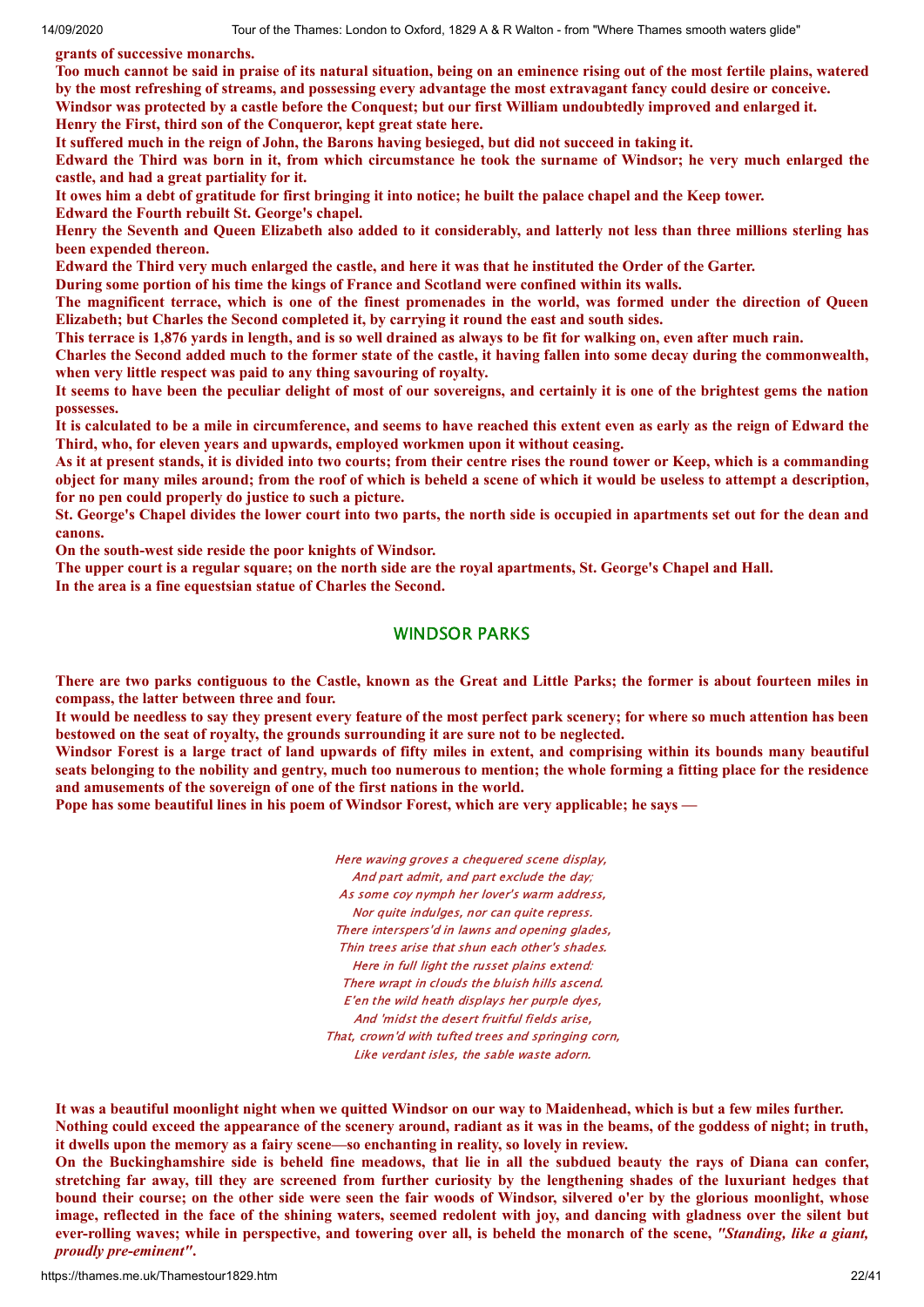To what reflections does not such a picture give birth! What reminiscences does it not recall! Seated on a rising ground the **whole is before us.**

Looking towards Windsor, we have to our left the plains of Buckinghamshire; on our right the woody heights of Berkshire, **the river rippling and foaming between, Windsor town and castle bounding the view.**

Oh! as those distant turrets catch the eye, what indefinable sensations arise within the breast! What thoughts of former times **break in upon the mind, which inadequately find vent in something like the following:**

> I gaz'd upon thy towers, and I thought On all the ages that had pass'd away Since thou wert first created, and as nought Are many generations, and their clay Is undistinguishable — thou hast seen The mighty and the feeble in decay. And though o'er thee have cent'ries pass'd, I ween Thou hast not yet seen thy meridian day. Thou stand'st a pile of grandeur, fit to tell Thy nation's glory — and thou dost it well.

I could have wept when first those towers gray, Hoar with the lapse of ages, met my sight; All seemed so still, so silent, while the ray Of the chaste moon shed forth her soft'ning light; Flooding the whole with glory. Where are they. The myriads who have pass'd thy halls among, Whose mighty deeds have hallow'd their decay, And o'er their brows the wreath of laurel flung? All, all have vanish'd; thou alone can'st tell Thine and their nation's glory—and thou dost it well.

#### BRAY

**It is with reluctance that such scenes as these are left; but the little tower of Bray church withdraws us from their further contemplation. Bray is famed for the versatile character of its vicar, who was a protestant in the reign of Henry the Eighth, a catholic in that of Mary, and once again a protestant whe her sister Elizabeth wielded the sceptre.**

**On being reproached for his inconsistency, he is said to have answered, that he meant to be consistent in one thing, which was, to live and die vicar of Bray. This little village lies in Berkshire, whose small gray church and white cottages present an agreeable feature of English landscape. On the north wall of the chancel of the church are the two following epitaphs.**

**The first is underneath the figure of a man, whose hands rest on a skull, while near him stands his wife:**

If what I was thou seekest to know, These lynes my character will shew; Those benefits that God me lent, With thankes I tooke, and freely spent; I scorned what plainess could not get, And next to treason hated debt; I loved not those who stirred up strife, True to my friend, and to my wife; The latter here by me I have, We had one bed, and have one grave. My honesty was such, that I When death came, feared not to die.

#### **On the other, underneath the figures of a man and his wife, who are both in a kneeling posture, is the following:**

When Oxford gave thee two degrees in Art, A love possessed thee, master of my heart. Thy College Fellowship thou leftst for myne, And nought but death could separate thee from thyne. Thirty-five years we lived in wedlock's bands, Conjoyned in our hearts as well as hands. Death the bodies of best friends divides, And in the earth's close womb their reliques hides; Yet here they are not lost, but sowne, that they May rise more glorious at the Judgment Day.

# MONKEY ISLAND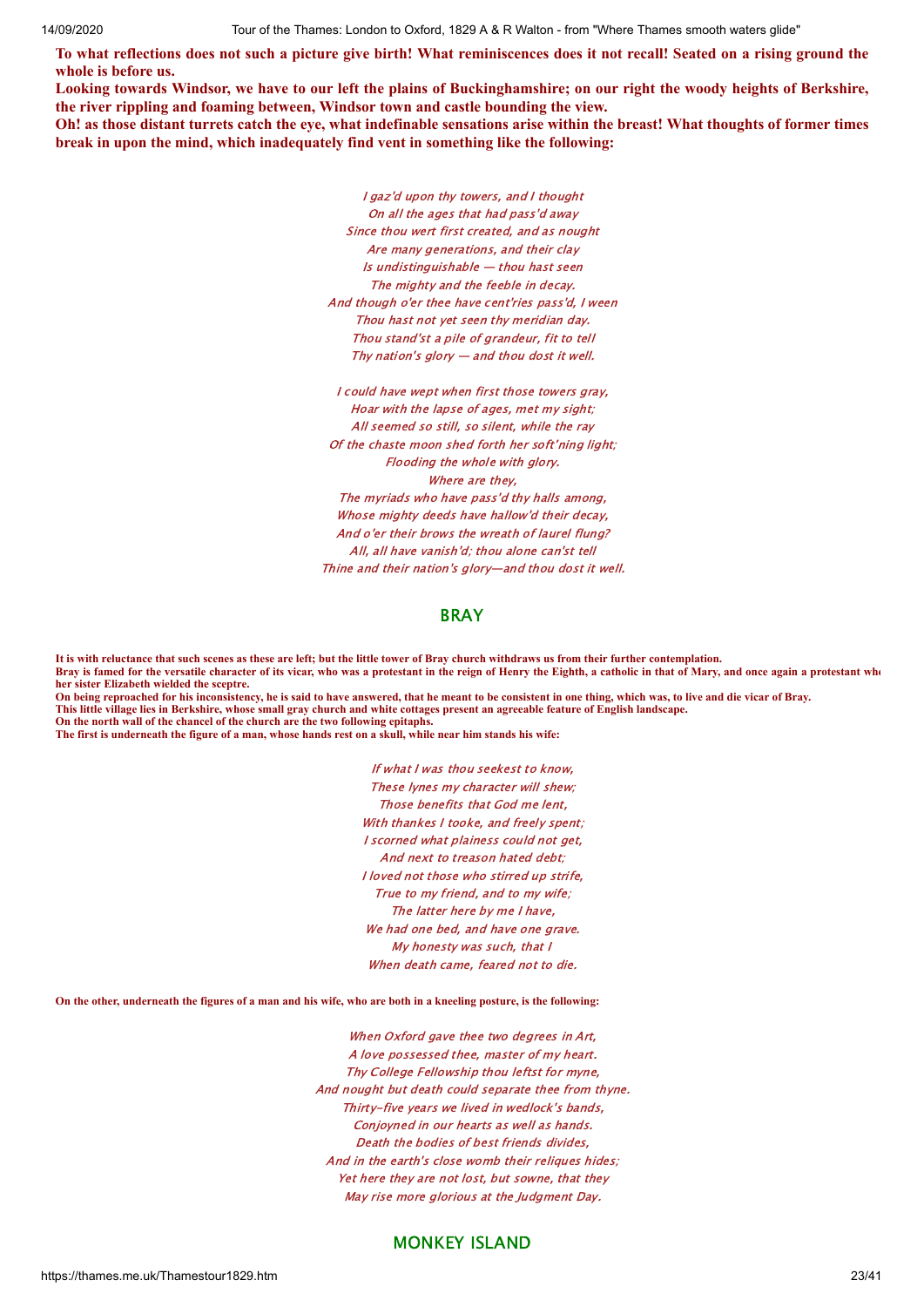Near unto Bray there is a small island, known by the name of Monkey Island, said to have received such name from the circumstance of two small pavilions or summer **houses which were here erected being hung with tapestry, having the figures of divers monkeys worked thereon. This is a pretty spot, well adapted for the seclusion of those willing, for a few hours at least, to retire from the bustle of the world, and for which purpose the pavilion before-named seem to have been erected.**

**The Thames, which had flowed from Windsor to the above spot in a gentle bend, so continues until it reaches the town of Maidenhead, having passed several beautif islets in its course, that being generally adorned with the richest foliage, add a charm and freshness to the scene, not more desired than agreeable.**

#### MAIDENHEAD

Within a short distance of Maidenhead is beheld a fine view of its bridge, which is of stone, and consists of thirteen arches. **Its first bridge was of wood, and built in the year 1297.**

The pier of the large arch of the present structure divides the two counties of Berkshire and Buckinghamshire.

**The ancient name of this town was Ealington or Elyngton.**

Stow says it took its present name from the circumstance of 11,000 virgins having here undergone martyrdom, with St. Usurla at their head; but Simondus, a very eminent Jesuit, tells a very different and much more probable story, and gives the **following as a reasonable solution of its origin.**

He says — "In some very ancient manuscript I fell in with the words Usurla and Undecemilla, which is the name of one virgin;" **and further,** *"that the monks, through ignorance, changed it into Undecim mille, eleven thousand."*

This town was of no account in former times, and is chiefly of note in the present as being a great thoroughfare to the north**western part of England.**

Before the road was diverted from Cookham, (in which direction it formerly ran,) it was scarcely known; but that circumstance immediately gave it all the importance which is to be gained from becoming the constant resort of travellers. **It was formerly governed by a warden and burgesses, but it now has a mayor and corporation.**

The town consists of one long street, running in a direct line from the bridge, which connects it with Buckinghamshire, with **several smaller ones branching therefrom.**

It possesses a court-house, gaol, and chapel, which last is peculiar to the corporation; the choice of its minister being in the **inhabitants generally, such minister not being obliged to attend the Bishop's visitation.**

There are several good inns in the town, and one at the foot of the bridge on the Buckinghamshire side, called the Orkney Arms, where travellers will find their charges more reasonable than the appearance of the house and the accommodation **afforded might lead them to expect.**

**At this point the pathway again changes into Berkshire.**

#### TAPLOW AND CLIVEDEN

Immediately on bidding farewell to the last-mentioned town, the scene assumes a new and romantic feature; and it must be observed, that the two counties seem to have changed sides; for instead of the hills, valleys, and woods, observable in Berkshire prior to our reaching Maidenhead, we have now in their stead extensive plains, adorned here and there with clusters of beautiful whitewashed cottages, looking the more neat and pretty from the clustering rose-trees in full bloom that **generally adorn them.**

On the contrary, Buckinghamshire, in lieu of its plains, presents rocky heights and falling fountains, with abundance of **wood.**

Leaving Maidenhead, we approach the beautiful seats of Cliefton and Taplow, both of which were formerly the property of **the Earl of Inchiquin.**

Cliefton House, or, as it was anciently called, Cliefden, was erected by Williers, Duke of Buckingham, in the reign of Charles **the Second.**

This house was sometime the residence of Frederick, Prince of Wales, the father of George the Third, and it was here that **Thompson's play of Sophonisba was first performed.**

The two houses above mentioned, though totally distinct as to the manner in which they are built, differing widely also as they do in all their arrangements, and in the laying out of the grounds, are yet perfect specimens of their kind; the former as a castellated mansion, fit only, by its extent and domestic arrangements, for the habitation of princes; while Taplow is a **delightful scene of cottage simplicity and rural ease.**

Instead of lordly terraces and wide and well-drained walks, is beheld serpentining ways through its numerous woods, and the murmur of rivulets and streams surprise and please the passer-by, while, by their presence is given that notion of **retirement and rusticity, so often desired, but so seldom enjoyed, by the inhabitants of large towns.**

Quitting this assemblage, alike of the romantic and sublime, we descend from its wooded heights and pleasing summits to **gain once more the banks of our favourite stream.**

The appearance of the little river Wick, here reminds us of Hedsor Lodge, the seat of Lord Boston, the grounds surrounding which are laid out in a very superior style, and form a fit accompaniment to the scenes of Clieften and Taplow.

It is built on an ascent, from whence is gained a beautiful prospect, if abundance of wood and water, diversified in every **form that nature in her most wanton freaks could imagine, deserves that name.**

The little stream just mentioned rises above West Wycombe, and after running but a few miles distance, alike loses its name **and being in the absorbing waters of the Thames.**

COOKHAM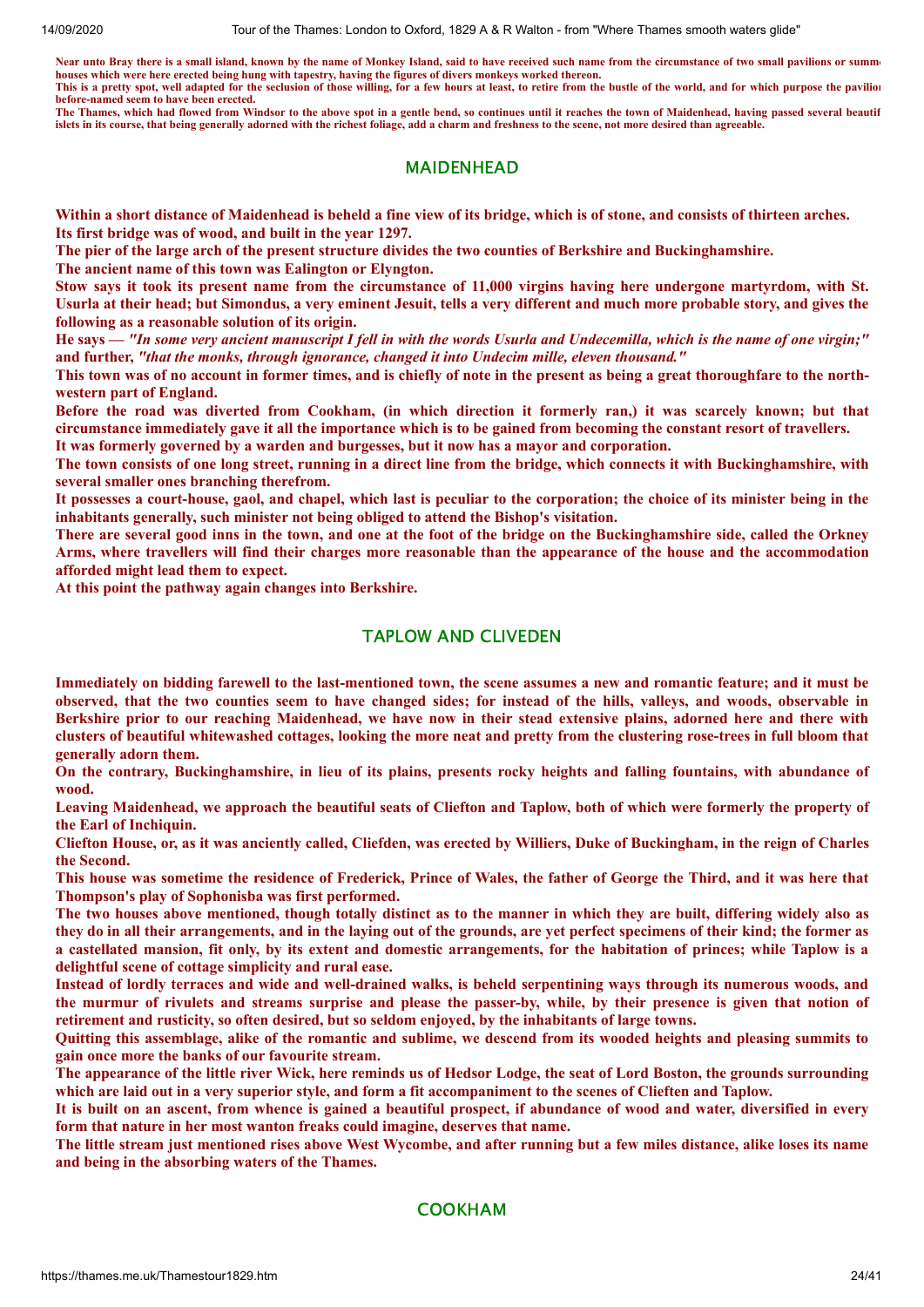Let us now turn our attention to Cookham, a village very pleasantly seated on the river's side, which, at this point assumes the shape of a horse shoe, and, after passing this village, turns suddenly to the right, and so continues until it reaches the **town of Marlow.**

**But to return.**

Cookham is prettily situated in a very fertile plain; it is composed of several small streets, but has nothing in particular to distinguish it from the many quiet sequestered, and, let us hope, happy spots which characterise not only the banks of this **noble river, but the face of the country generally.**

In the church, on the south wall, beneath a monument of alabaster, is seen the figure of a man in armour, while near him stands the figure of his wife, as also those of his two sons and three daughters, the following lines being subscribed on the **tomb:**

> To Christall Skies let fame resound the vertous praise aright, Of Arthur Balham, here depicted in alabaster bright; Of antient race he did descend, and thereto as you heare, He took a wife, a worthy dame, Alice, the daughter deare Of Sir John Browne, in Oxfordshire, a Knight of worthy fame, Of whom six children did proceed, as herein this doth name. John, the first, deceased is, Christopher next the heire, Elizabeth and Columbree, Ursurla and Elumere. Soe this dame Alice hath erect this work of costly stone, For her sweet Arthur Balham's sake, though he be dead and gone. Farewell renowned true Esquire, my husband and my friend, I hope in heaven to meet with thee, when all things here have end.

# QUARRY HILLS

**There is a horse ferry from Cookham to the opposite shore.**

Following the course of the stream, we pass a range of hills to the left, known as the Quarry Hills, whose appearance, covered as they are to the very summit, with foliage of every kind and description, is most imposing, adding a charm to the **scene, at once unexpected and pleasing.**

The paths of these woods, which we had not time to unravel, seem by no means strange to the lads and lasses of the neighbouring villages, many of whom we met in boats, merrily making their way for the woods, there to spend in harmless **mirth a happy, and, we hope, a deserved holiday.**

It was amusing to hear (after they had landed and made way into the deep recesses of these wooded heights) the echo of their voices, now calling for their companions, lost in the trackless maze, and then the loud peals of laughter, occasioned by their **sudden and unexpected recognition.**

Absorbed in beholding the magnificence of these hills, and our attention fixed by observing the happiness of its human inhabitants, the ground is insensibly passed over, and we arrive at a part of the river within a short distance of Great Marlow, studded over with numerous little aits, on which oziers are grown, whose wild luxuriance imparts an additional **charm, which, to be properly felt, must be seen.**

**These aits form, in fact, a complete Archipelago, but on a very small scale.**

#### MARLOW

The town of Great Marlow, at which we now arrive, derives its name from the soil in the neighbourhood, which is a kind of **chalk or marl, useful as manure: its ancient name was Marlaw.**

It is a market town of some extent, consisting of one principal street, with several minor ones branching therefrom.

It sent members to Parliament from the year 1299, until that of 1308, when such privilege was taken away, nor was it **restored until 1622.**

This town formerly boasted possession of a brass and copper manufactory, at a place called the Temple Mills, though now gone to decay: at the present time its inhabitants are chiefly employed in the manufacturing of paper and the making of lace. Like every other town in Britain, (to her credit be it said), Marlow is not without its charities, of which it possesses many too **mumerous to mention.**

**Its church is a gothic structure, having a wooden spire.**

Among the many monuments within its walls is one to the memory of Sir Miles Hobart, who was killed by the overturning of his coach, while in London for the purpose of attending his parliamentary duties, he being member for Marlow; this was in the year 1632, and the event, as it happened, is pourtraved in basso relievo, and is well worthy a minute attention.

When the army of the Parliament, during the civil wars, occupied Marlow, some of the troops were quartered in the church; and it may also be as well to mention another circumstance as connected with that eventful period — namely, that when Charles the First passed through the town a prisoner, on his way to London, the bells were rung for joy; and there is an item in the parish books of five shillings paid to the ringers for that service: this was in the year 1647.

Marlow, till very lately, had communication with the opposite shore by means of a wooden bridge, erected by subscription; it had one of a similar kind as early as the reign of Edward the Third; a suspension bridge of iron was in progress at the time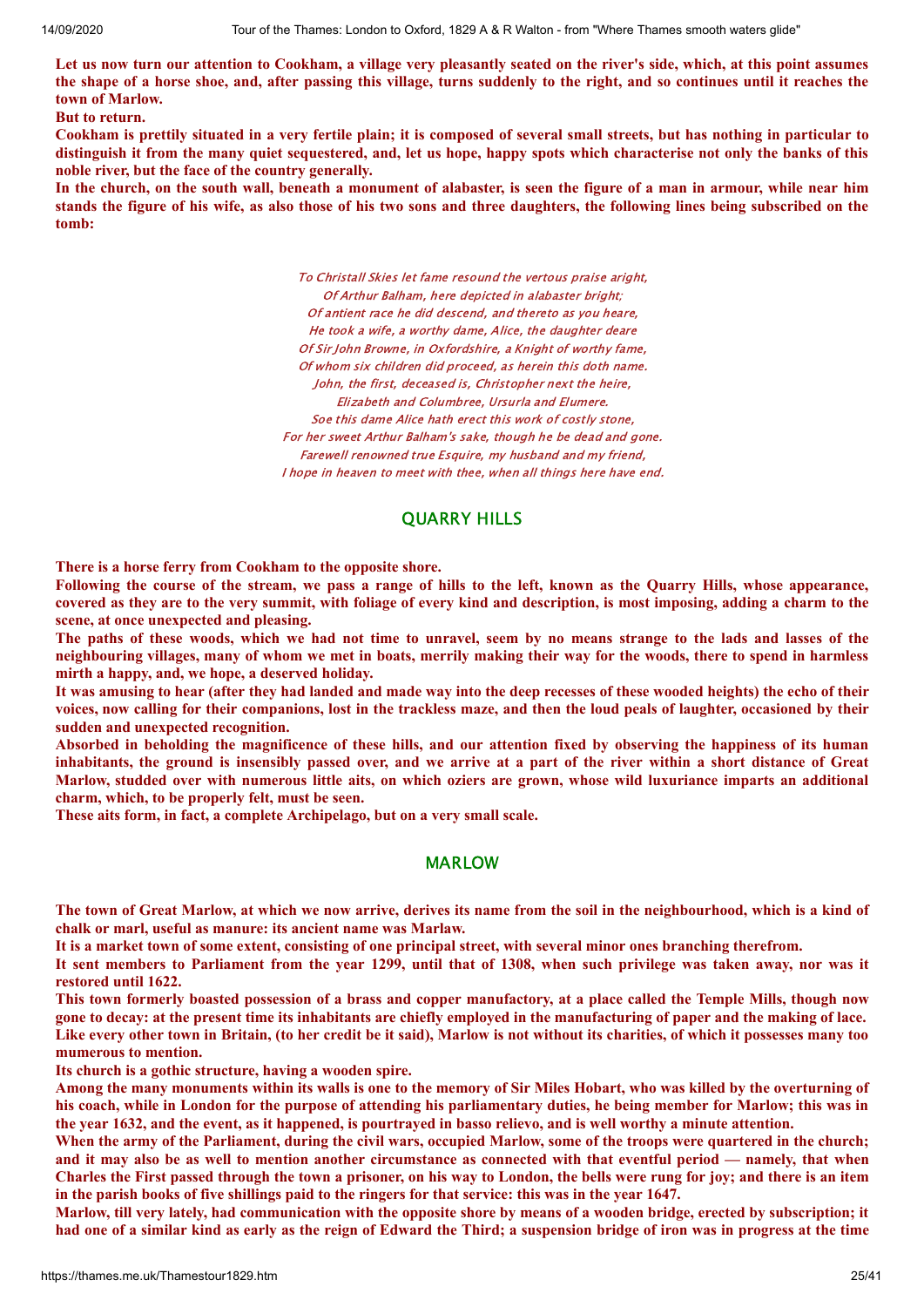**the author visited the place, which has since been finished and opened to the public.**

It is a very handsome affair, and is highly ornamental as well as useful to the town from which it takes its name.

#### BISHAM

Leaving Marlow in our rear, and once again roaming "free as mountain air", a fine view is gained of Bisham Abbey, the seat **of the Vansittarts.**

It stands on the Berkshire side of the river, looking full to the town of Marlow, and on a general view has an imposing **appearance.**

**Bisham manor was given by Robert de Ferrarii to the Knights Templars, who built a preceptory.**

From them it passed to the Knights of St. John of Jerusalem, thence into the Hoby family, and afterwards into that of the **Montacutes, who built a priory.**

Queen Elizabeth often visited the house, and there is still shown an apartment which goes by her name.

The appearance of the abbey and the scenery around is peculiarly soft and pleasing; it stands in a lawn which slopes from the side of the Thames towards Bisham church on its right, whose square tower is not the least attractive part of the scene.

At its back are seen lofty woods, while in the front the lawn before-mentioned falls gently down to the river's brink; and on the opposite shore are fertile meadows and shady bowers, the scene being terminated by Marlow town and bridge, and the **range of Chiltern hills.**

It was in the year 1138 that William, Earl of Salisbury, founded the priory above-mentioned, of which Bisham church is the **remains.**

In it was buried that unfortunate youth Edward, Earl of Warwick, who was basely murdered on Tower Hill, in the reign of Henry the Seventh, who being at that time in negociation with the Court of Spain for a marriage between his son Arthur and Catherine of Spain, and that Court objecting that his title was not perfect while the unfortunate Edward remained alive, he was accordingly doomed to death, and in him perished the last heir male of the House of Plantagenet.

#### **TEMPLE**

Passing onward we behold many beautiful seats, and among them that of Temple Hall, worthy of observation, as well for the **situation in which it is placed, as for the advantages it derives from art.**

The appearance of things at this point is peculiarly interesting; on whichsoever side the eye turns is beheld lovely groves, romantic cottages, green lawns, blissful bowers; while the water rolling gently on, softly murmuring as it flows, gives an **agreeable finish to so excellent a picture.**

The number, too, of ladies and gentlemen who are to be seen in their skiffs enjoying the gentle motion of their fairy vessels as they are slowly wafted over the silver wave, or engaged in their punts, "studious the finny creatures to deceive", all these **tend to throw a charm over the scene more easily felt than described.**

#### **HURLEY**

**But Hurley is before us, a small village of Berkshire, either of Saxon or Danish origin.**

It is mentioned in Domesday book as the property of Geoffrey Mandeville, doubtless a gift for the eminent services rendered **by that Norman warrior to William, at Hastings.**

This Geoffrev founded a monastery, which, in the reign of Elizabeth, was the seat of a private family, and known by the **name of Lady Place.**

It is famous on account of the secret meetings that were held in a vault under the mansion, which meetings had for their **object the placing the Prince of Orange (afterwards William the Third) on the British throne.**

It is believed that the principal papers used in that negociation were signed there; be this as it may, this vault has been esteemed an object of curiosity, and has been visited by high and distinguished personages: among others may be mentioned his late Majesty George the Third, and General Paoli, some time King of Corsica, and since a prisoner for debt in the King's **Bench.**

In his schedule he is said to have registered his Kingdom of Corsica for the benefit of his creditors.

At the end of this vault has been affixed by a former proprietor a brass plate, bearing the following inscription:

*"Dust and ashes! Mortality and vicissitude to all!*

Be it remembered that the Monastery of Lady Place (of which this vault was the burial cavern), was founded at the time of the great Norman revolution, by which revolution ti *whole state of England was changed,*

> Hi motus animorum, atque haec certamina tanta Pulveris exiquijactu compressa quiescunt.

*"Be it also remembered, that in this place, six hundred years afterwards, the revolution of 1688 was begun; this house was then in the possession of Lord Lovelace, by who* private meetings of the nobility were assembled in this vault; and, as it is said, that several consultations for calling in the Prince of Orange were likewise held in this recess, or *which account this vault was visited by that powerful Prince after he had ascended the throne.*

*It was visited by General Paoli in 1780, and by King George the Third and his Queen 14th of November, 1785."*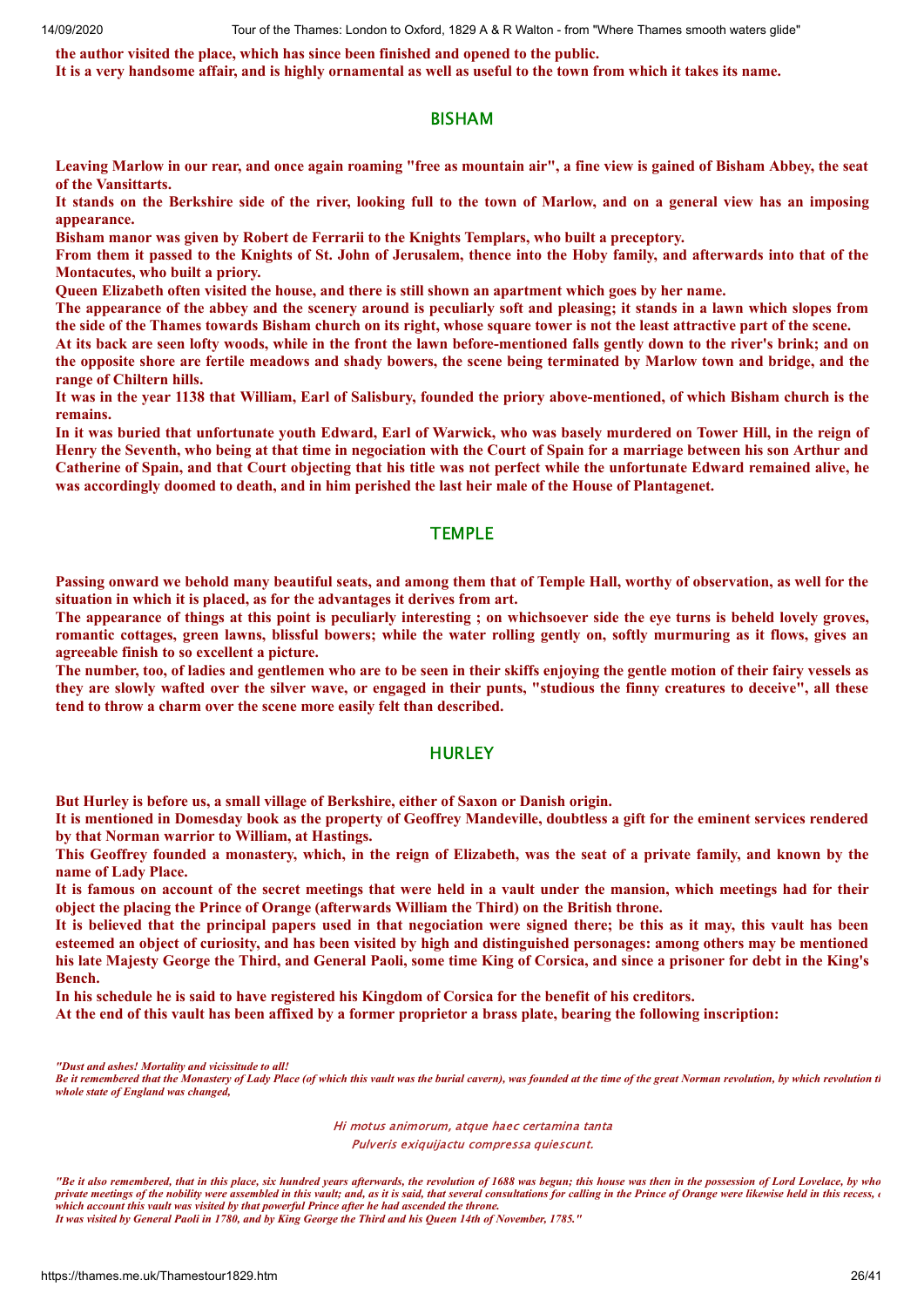# MEDMENHAM ABBEY

**The few remains of Medmenham Abbey now engage the tourists attention, seated on the margin of the stream on the opposite shore: this monastery was founded in th year 1204, but never reached to such size or extent as to be of importance, for at the dissolution its estimated annual value was under £3. Its abbot was epistolar to the order of the garter.**

**It had not long been established before it was annexed to Bisham Abbey.**

The abbey house is pleasantly situated, is in good repair, inhabited, and commands an extensive prospect of the meanderings of the Thames, which are, at this poin **numerous and engaging.**

# HAMBLEDEN

On the same side of the Thames, a little above Medmenham, stands Hambledon, in all its rustic simplicity and loveliness.

The manor of Hambledon formerly belonged to the Earls of Mercia; at the Conquest William bestowed it on his Queen; on **her decease it reverted back to the crown: it is now the property of a private gentleman.**

The manor house was built by an Earl of Sunderland, in the time of Elizabeth; and Charles the First halted here with **Ashburnham, when a prisoner on his way to London.**

Though but a village, Hambledon possesses a fine old church, the tower of which, is however, modern, having been built in **1721.**

In one of its windows the resurrection is depicted in stained glass, as are also the figures of the Apostles in those of the **chancel, while in others are the arms of the neighbouring family of the Claytons.**

Among the different monuments to be seen within its walls is one deserving attention, belonging to the D'Oilli family, and erected in particular to the memory of Sir Cope D'Oilli, his wife, and their ten children, whose figures, in alabaster, as large **as life, are seen around in various positions.**

**Under the figure of the knight are the following lines:**

Ask not of me who's buried here? Goe ask the Commons, ask the sheire; Goe ask the church, they'll tell thee who, As well as blubbered eyes can doe; Goe ask the Heraulds, ask the poore, Thine ears shall hear enough to ask no more. Then, if thine eyes bedey this sacred urne. Each drop a pearl will turne To adorn his tomb, or if thou canst not vent, Thou bringst more marble to his monument.

**Under that of his wife, Martha, are these:**

Would'st thou, reader, draw to life The perfect copy of a wife, Read on, and then redeem from shame That lost, that honourable name; This dust was once in spirit a Jael, Rebecca in grace, in heart an Abigail: In works a Dorcas, to the church a Hanna, And to her spouse Susanna; Prudently simple, providently wary, To the world a Martha, and to heaven a Mary.

# FAWLEY COURT

From Hambledon the river is seen flowing in many a winding form, till, by a sudden turn, it places before us the village of Fawley, chiefly to be noticed as possessing the beautiful seat called Fawley Court, a romantic spot, situated on the extreme edge of Buckinghamshire, having the village of Medmenham [He means Remenham!] on the opposite shore, and the town of **Henley at the distance of two miles on its right.**

This house is placed at a convenient distance from the Thames, to which lawns of the brightest verdure come sloping down, **leaving to the admirer passing by a full view of the building and adjacent grounds.**

It is said to have been erected from a design furnished by Sir Christopher Wren; but others are of opinion the credit of that **design is due to Inigo Jones.**

**However this may be, it is a beautiful specimen of the arts.**

The mansion is a square, having four perfect fronts, affording from every point views of no ordinary description.

TEMPLE ISLAND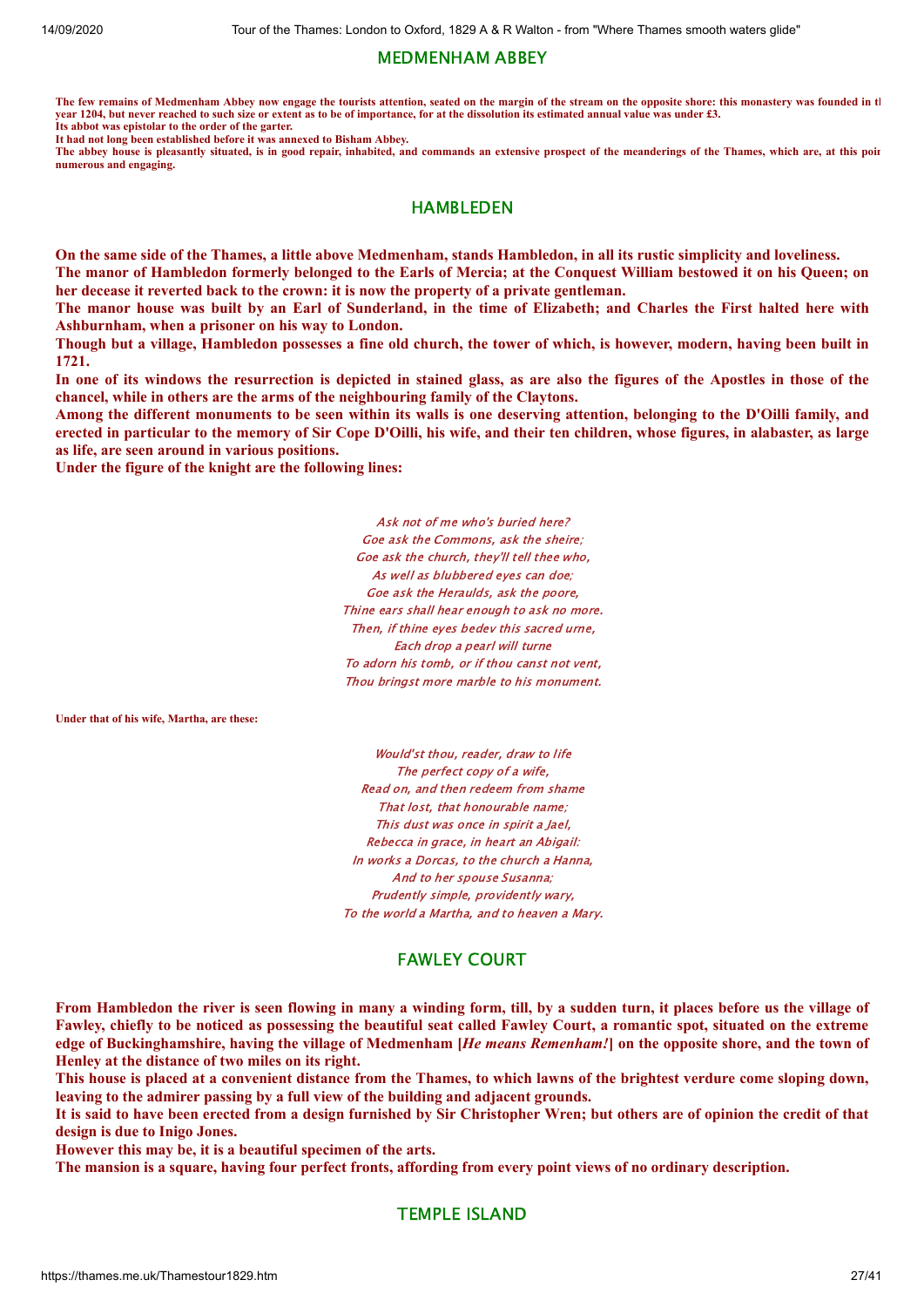On a little island, in the midst of the Thames, a former proprietor of Fawley Court has erected a Grecian temple, where occasional banquets were given; he had also surrounded it with hanging trees and choice shrubs, forming altogether a **retreat in which poetry might well be content to dwell, and Calypso be delighted to remain.**

It may be as well to mention that in the time of the conqueror, Fawley manor was in the possession of Walter Giffard, Earl of **Buckinghamshire.**

#### **HENLEY**

This little temple is beheld with peculiar effect from Henley bridge, which we are now approaching, the river having more **the appearance of a lake than of that it in reality is.**

A short description of the view presented from the spot just mentioned we shall now attempt to pourtray.

Looking down the river, to the left is beheld part of Henley town, and the square tower of its ancient and venerable church: while further down, seated on a ridge of hills, and surrounded by comfortable farm houses, is seen the village of Fawley, and **at its feet, in grandeur and in pride, stands Fawley Court.**

Withdrawing the eve from this scene, and gazing down the stream, the view is terminated by the temple before described, which being in the centre of the water, at some distance from the place where we are now standing, gives to the river that lake-like appearance we have before alluded to, which illusion is farther confirmed by the hills rising in the distance, and **closing in the view.**

To the right, the prospect is bounded by wooded heights that stretch from this place on to Wargrave, (of which by-andbye), whose leafy tops waving in all the hues of an autumnal season, impart a charm and character to the scene both pleasing and **impressive.**

The town of Henley is reckoned to be the oldest in the county, yet it boasts not of many antiquities; it was known in the **Saxon time by the name of Hanleganz.**

At this point it is conjectured the Romans passed over when in pursuit of the Britons, and there is evidence of there having **existed here a Roman road, and Roman coins have at different times been dug up.**

**Leland mentions a bridge of stone over the Thames.**

In Camden's time it possessed one of wood, which has since given place to one of stone, with five elliptical arches; on the key stone of the centre arch is the head of Isis, while on the opposite side is that of Thame, both from the chisel of the Honourable **Mrs. Damer.**

**This bridge is exceedingly well built, and is an ornament to the river over which it leads.**

The town, as it now stands, comprises several fine streets, wide, well payed and lighted, and possessing that cleanliness which **gives to every thing a double charm.**

There is also in its neighbourhood, numerous beautiful walks and drives, making Henley altogether a deserved favourite **with the numerous class of persons who find occasion to visit it, whether for business or pleasure.**

It also possesses several good inns, and among others, that of the Angel, situated at the foot of the bridge on the town side.

The civility experienced by the author from its host and hostess deserves this mention of their house, and their reasonable **charges and good accommodation ensure it.**

Here may be had pleasure boats, as also a variety of punts for fishing parties, of which numbers are to be seen every evening on the river, adding, by their presence and picturesque appearance, an additional charm to the scenery around.

The pathway, which is now in Oxfordshire, leads us on our way towards Wargrave, through a splendid country, abounding **in beautiful vegetation and luxuriant foliage.**

# PARK PLACE

But as we trace our winding way through the meads of Oxfordshire, we bid not farewell to the neighbourhood of Henley. **without noticing Park Place, once the seat of General Conway, now that of Peregrine Maitland, Esq.**

This charming mansion is situate in Berkshire, about a mile above Henley Bridge, and is one of the most picturesque and pleasing on the whole line of the Thames; it is seated on a continuation of the ridge of hills before mentioned as extending to **Wargrave.**

The house, which is placed on a lofty eminence, surrounded by stately groves and trees, though a magnificent building, charms not so much as the grounds that surround it, which are laid out in all the variety the most lively fancy could imagine, **or science, assisted by art, plan and pourtray.**

At one moment we gaze on a beautiful plain, enlivened by a menagerie — at another, we find ourselves wandering in an extensive shrubbery, in which are seen the most splendid exotics and costly plants; in the midst we are surprised by an aviary, from whence issue the songs warbled forth from a thousand throats — now we stray in an extensive valley; while in the clefts of the swelling hills which enclose the same are to be seen rustic cottages and rural seats.

Gaining the summit of a lofty eminence, is beheld, seated in the middle of this commanding situation, a druid's temple, which was discovered on a hill near to the town of St. Helier, in the island of Jersey, of which island General Conway was at that time Governor, which temple was presented to him by the inhabitants as a token of their respect.

This wonderful curiosity the General had conveyed to England, and placed in the situation mentioned, the stones having **been so marked when taken down as to be easily set up in their original positions.**

They are forty in number, the whole being sixty-three feet in circumference, and in height seven feet; a full account may be **found of it in the 8th Archaeologia.**

**Thus much for Park Place.**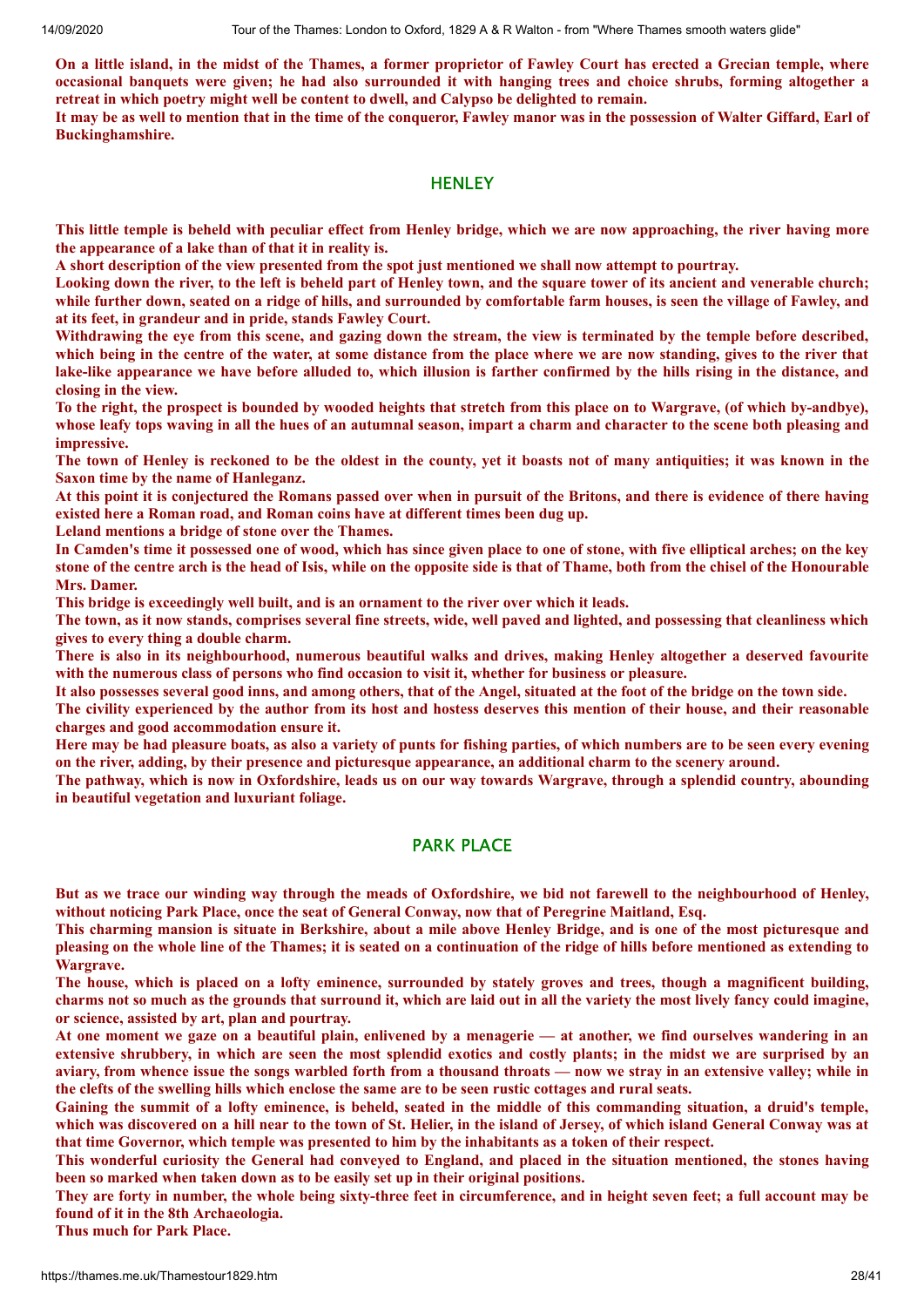# MARSH LOCK

Nor does the scenery of Oxfordshire, though of an entirely different character, seem less charming to our view, our course lying through fertile meadows, fringed at their extremity with the beautiful foliage of their hedge-trees; in the front is seen a flour mill, the noise of whose everworking wheels, and the business-like air and manner of its few inhabitants, add a charm to the scene, filled up by the appearance of many beautiful aits and gentle swans borne on the water's current.

Here also is seated the angler, cheerful from his sport, of which few have reason to complain about Henley, and adding a **characteristic feature to the view, not the less pleasing, being expected.**

# **WARGRAVE**

Stretching through the plains of Oxfordshire, which are varied by the rising hills of the opposite county, we arrive at **Wargrave, on the Berkshire side of the Thames.**

It is a small place, and worthy of no particular mention, unless it be the adventitious lustre which it gained from the peculiarities of the late eccentric Lord Barrymore, who had a seat here, and who built a theatre, that cost £6,000 in which **were collected audiences consisting of the most noble inhabitants of the kingdom.**

On his death it was pulled down, and the materials sold for less than the amount of wages paid to labourers who worked in **its erection.**

In the time of Edward the Confessor it was called Weregrave, probably from a ferry which it possessed and still possesses. **It was at one time a market town, but is now no more than a village.**

In its church is a monument to that excellent man and christian, Day, the author of Sandford and Merton, and other useful books, which have for their object the excellent purpose of instilling into the minds of youth the best of all knowledge and **true principles.**

The hundred of Wargrave was in ancient times the property of the Crown, but afterwards belonged to the Bishops of **Winchester.**

In 1551, Poynet, Bishop of Winchester, surrendered it once again to the former possessors, and it was granted to Henry Nevill, Esq.; but on Oueen Mary coming to the throne, this act of the bishop was declared void, and it was re-conveyed back again to the see of Winchester; but the accession of Elizabeth once more altered the state of things, and an Act of Parliament was psssed, confirming the original surrender of Poynet, and restoring again to Nevill the hundred in question, whose **posterity long enjoyed, and may at this moment be enjoying the same.**

Such, then, is Wargrave, which we gazed on without expectation, and quitted without regret; for where there is nothing to **arouse the attention, indifference will generally exist.**

# SHIPLAKE

After passing some short distance further, another bend of the river placed before our eyes Shiplake, an Oxfordshire village, **placed on a chalk hill, close to the side of the high road to Reading.**

**At this place terminates that ridge of hills, mentioned before in our account of Henley.**

Shiplake is much smaller than Wargrave, but infinitely bevond it in its situation and prospects, of which it has very many, and that too of a superior description, which will well repay the little trouble the pedestrian may be at in leaving the direct **line of his route in order to survey them.**

Of the church little can be said, except in favour of its situation and appearance, which is pretty enough, being seated on the edge of a cliff, the tower being covered with ivy, from the summit of which may be seen the whole distance we have passed **from Henley hither, and, taking in at a glance, all that is most lovely and rare in nature.**

The like view is gained on looking up the river, where are beheld the many ozier aits which intersect the Thames, as also the **plains of Sonning, Twyford, and even Bagshot.**

# RIVER LODDON

**At Twyford the Thames receives the Lodden, after having refreshed Hampshire and Berkshire with its waters.**

From Shiplake our way leads us through a long extent of level country, and whether it happened that the day was dull or the country really uninteresting, true it is we thought it so, and, in consequence, hastened to reach some sequestered spot, where, for the remainder of the day, we might refresh ourselves with a comfortable dinner *ineog*.[?], and afterwards enjoy, along with our glass, some social chat, and the sweet ambrosia of a veritable Havanna, of which your true pedestrian always **carries a store.**

# SONNING

Fortunately we had not far to progress before, by means of a ferry, we changed counties and our path, and soon lighted on Sonning, where, having given especial orders about dinner, and seen it actually in a state of forwardness, we quickly turned our walking-sticks into fishing-rods, without the aid of magic, and took a stroll down to the river's brink, to wile away in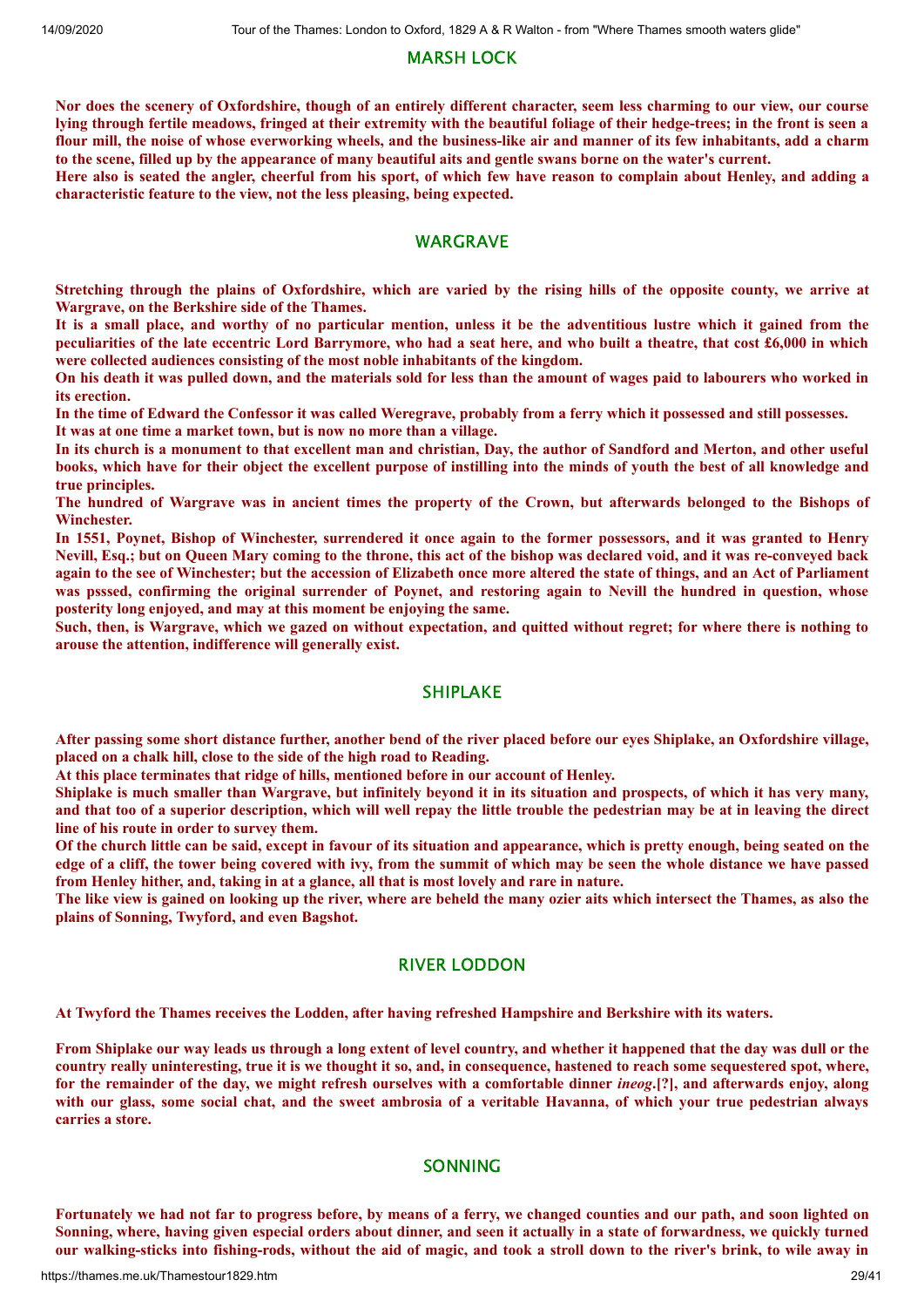**fishing, those tedious moments intervening between us and our repast.**

It must be granted, that if the sport we experienced the short time we were engaged in angling be any criterion of what is in general to be found at Sonning, a lover of the angle would not be disappointed in his sport; we having taken, for amateurs, a reasonable quantity of fish, and being in a fair way to take many more, when "That tocsin of the soul, the dinner bell", **called us away to a more substantial amusement.**

Sonning is a pretty retired spot, and one of the many places uncontaminated with the knowledge and the vices ever gained **from unrestrained communication with great cities.**

**It consists of but few houses, which are, however, well disposed.**

In the midst of the village stands its church, which contains nothing worthy the observation of the curious, unless it be the **figures of several men lying in complete armour.**

This place was formerly of note, having, in conjunction with Wiltshire, been the seat of eight bishops, and that for upwards of 500 years, but it was afterwards translated to Salisbury: it also boasted possession of a monastery and park.

The manor of Sonning, if we mistake not, still belongs to the Bishops of Salisbury; and before the conquest they had a **manor-house in the town.**

The neighbourhood affords many pretty home scenes, the views of which always bring along with them that satisfaction and **pride their appearance is sure to raise.**

The snug farm houses, surrounded with their ricks of wheat, hay, &c., and the numerous breeds of poultry cackling about their door-ways, convey a notion of comfort and plenty, always agreeable to the feelings and appetite of an Englishman.

In the immediate vicinity of the town, the scenes both below and above bridge, though limited in extent, are most worthy of notice: of the two, that below the bridge is superior, and the pedestrian, before entering the town, will do well to pause for a **moment to survey the quiet prospect and calm appearance this village presents.**

Before him is the bridge of Sonning, to the left of which rises the village, in a little cluster of neat brickbuilt houses, while in the midst stands Sonning church, whose venerable tower adds an additional feature to the scene, the whole being improved by the appearance of some fine elm trees, the back ground being closed in therewith; while bearing more to the right, the **view is terminated by an old stately mansion, formerly in the possession of a Lady Rich.**

Above bridge, still taking in a view of the town under different circumstances, is seen a water mill; and on the Oxfordshire side of the river, the neat cluster of cottages stretching on in the direction of the Reading road, and known by the name of **Sonning Eye.**

We will now, with the advantage of a fine autumnal morning, stretch our legs on to Reading, our way being through two **miles of as pleasant a country as could well be desired.**

It is not the least advantage which the pedestrian enjoys over his fellows, that he beholds nature in all her variations, whether of season or of time; little are the indolent and supine aware how much they lose by the too much love they bear **their pillow, otherwise they would enjoy a morning's walk more frequently than they do.**

How lovely was the one before us: the sun rising amid small and vapoury clouds, turned by his glory into the appearance of beds of refined gold, but not yet sufficiently strong to disperse the dews of heaven, yet clinging, as loth to bid farewell to mother earth — (by the bye, these same mists are a sure presage of a fine day); and then the joyous aspect of nature, bursting from her sleep, the birds warbling in the trees or careering over their tops, the cattle lowing in the meadows, while the finny inhabitants of the waters are seen darting through the spray thrown up from some jetty, and falling back again into **the watery bosom, like drops, bearing all the hues of the opal.**

## READING

As Reading is approached from the Thames, its appearance would lead us to infer that it was one of our chief cities, and not **simply a market town.**

Assuredly if size, number of inhabitants, or extent of trade, were to be any criterion by which a city could be known, **Reading, long ere this, would so have been considered.**

It is situated on the banks of the river Kennett, (a stream of Berkshire,) near its confluence with the Thames, over which **river of Kennet are several bridges, both in the town and its neighbourhood.**

Reading, which is the principal town of Berkshire, is of considerable size and importance, both as respects its trade, and the **number and intelligence of its inhabitants.**

It is a borough by prescription, and has sent two members to Parliament since the reign of Edward the First.

**It was incorporated by Henry the Eighth, succeeding monarchs having confirmed and enlarged its original charter.**

It is now governed by a mayor, twelve aldermen, twelve burgesses, recorder, steward, and several minor officers,

**It is divided into three parishes; namely, St. Mary, St. Lawrence, and St. Giles.**

Its streets are numerous, large, and well arranged, and, as before observed, taken as a whole, this town is of more **importance than many of our principal cities.**

At the commencement of the civil wars, it was garrisoned by the Parliament forces, but afterwards submitted to the King.

It is supposed to derive its name from from Rhea, a river, or from the fern found in the neighbourhood, called Redin; the **Saxon name was Rheadyne.**

In its early history, the usual quantity of castles, monasteries, and civil broils are allotted it; they, however, have happily **given way to trade, peace, and plenty.**

It anciently had a castle, of which not a vestige remains, and the learned even disagree as to its site.

All that we can distinctly trace, is, that it was possessed by the Danes in the year 871, and destroyed by Henry the Second for **the shelter its walls had afforded his enemy, Stephen, during their wars for the crown.**

The monastery which it once possessed was founded by Henry the First, on the site of a nunnery, erected by a Saxon queen,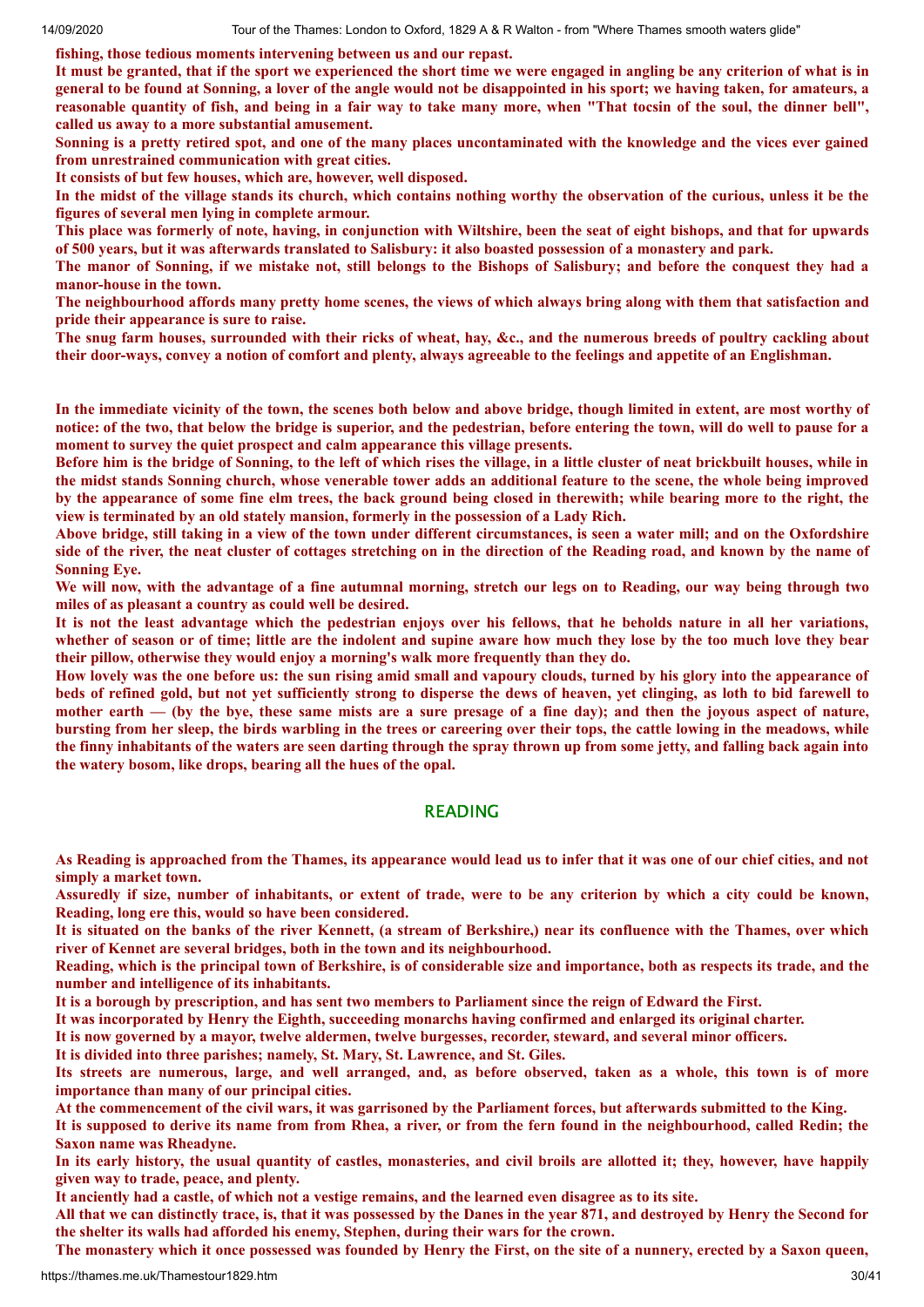and was built with such splendour, and so munificently endowed, as to make it the admiration and envy of the surrounding **country.**

In the reign of King John, a great council was held within its walls, as was also another in that of Edward the First, and a **Parliament was summoned here in the reign of Henry the Sixth.**

Within the chapel of the monastery were deposited the remains of its founder, Henry the First; and likewise those of his **queen.**

Here also were interred Henry the Second, his eldest son; Constance, daughter of Edward Duke of York; and a son and **daughter of Richard Earl of Cornwall.**

At the dissolution of religious houses by Henry the Eighth, the annual amount of its revenues are stated by Speed to have **been £2,116. 8s. 9d.**

The only remains of this once proud edifice are a portion of the lady's chapel, the refectory, and the great gate, which latter **is in tolerable preservation.**

**The manor of Reading formerly belonged to the crown; it is now the property of the corporation.**

Among its numerous charities is a grammar school, which, according to Leland, had its origin in the following circumstance: **—**

"In 1445, one Thorne, abbot of the monastery, suppressed an alms-house for poor sisters, and employed its revenues to the use *of the almoner.*

But Henry the Seventh hearing of it, was offended, and ordered him to settle the house and lands on some charitable institution. The abbot, therefore, made it a grammar school; and William Deane, an officer in the abbey, seconded him in that excellent design, and at the same time gave 200 marks towards the advancement of the foundation; an account of which is to be seen on *his tomb in the abbey church.*

However, the abbot dying in 1486, the settlement does not appear to have been completed, though it was begun; for at the *dissolution, the master was allowed ten pounds per annum by the crown."*

**The following is its history to the present time.**

In Elizabeth's reign, the corporation undertook to pay the master's salary, amounting to £41 9s. 7d. per annum, in exchange for certain lands given by Elizabeth; and by charter, bearing date the 23d of September, 1560, they were empowered to **appoint the master.**

In the reign of Charles the First, the master's salary was increased by the will of Archbishop Laud, (a native of Reading,) **who left land at Bray, of the annual value of £20, for that purpose.**

He also appointed three visitors; namely, the Vice Chancellor of the University of Oxford, the President of St. John's, and the **Warden of All Souls College; and left a sum of money for their proper entertainment.**

**They visit the school every third year.**

This school possesses two scholarships in St. John the Baptist's College, Oxford, founded by Sir Thomas White, in 1557.

**The present school-house was built in 1790, by the then master, at his own expense.**

The school was founded for the sons of inhabitants and others, and is therefore open to all who conform to its regulations.

# CAVERSHAM

No sooner does the traveller quit Reading but the village of Caversham, anciently called Causeiham, appears before him, pleasantly situated amidst a range of small hills, of a fanciful and pleasing aspect, the more gratifying as they repay the **tourist for the flat country he has so lately traversed.**

The church, which is near the river's brink, is, in some of its parts, of great antiquity, but it has received many additions since its first formation, put together, seemingly, without plan or design, nevertheless, as a whole, it is not an unpleasing structure; while, from the churchyard, which, by a little elevation, seems to form a natural terrace, several fine views are obtained; one in particular across the meadows to Reading, in which is displayed its churches, bridges, and principal buildings, forming an agreeable contrast with the bustle and turmoil of a great town which you have in view, to the serenity, **peace, and quiet the beholder enjoys in reality.**

Of Caversham bridge, which is built of wood and brick, little need be said, except that it is of singular construction, and quite out of the common way in which bridges are usually built, and is merely attractive on account of its novelty.

Near the village is situated Caversham Park, where Charles the First, when a prisoner under General Fairfax, was confined; and there it was his children were brought from Windsor, that he might see them, permission being had from the Parliament **for that purpose.**

**Caversham Park formerly belonged to Lord Knowlys, who there entertained James the First and his queen.**

This place was the scene of many adventures during the civil wars, in which sufficient blood was shed to make the chief **actors in them of note.**

In this place was formerly a cell, famous, in the eves of the ignorant and superstitious, on account (according to Dugdale) of the angel with one wing, who here deposited the spear-head that pierced our Saviour on the cross. Dug i. 161.

**This village gives the title of Viscount Caversham to Lord Cadogan.**

**Leland, speaking of this place, calls it Causaham.**

# CATSGROVE HILL

**At a short distance from hence, at a place known by the name of Catsgrove Hill, some time in the last century, was discovered a large stratum of oyster shells, on a bed green sand, having a layer of bluish clay immediately above; among them were found many with both valves together; and although the moving separated them, it w**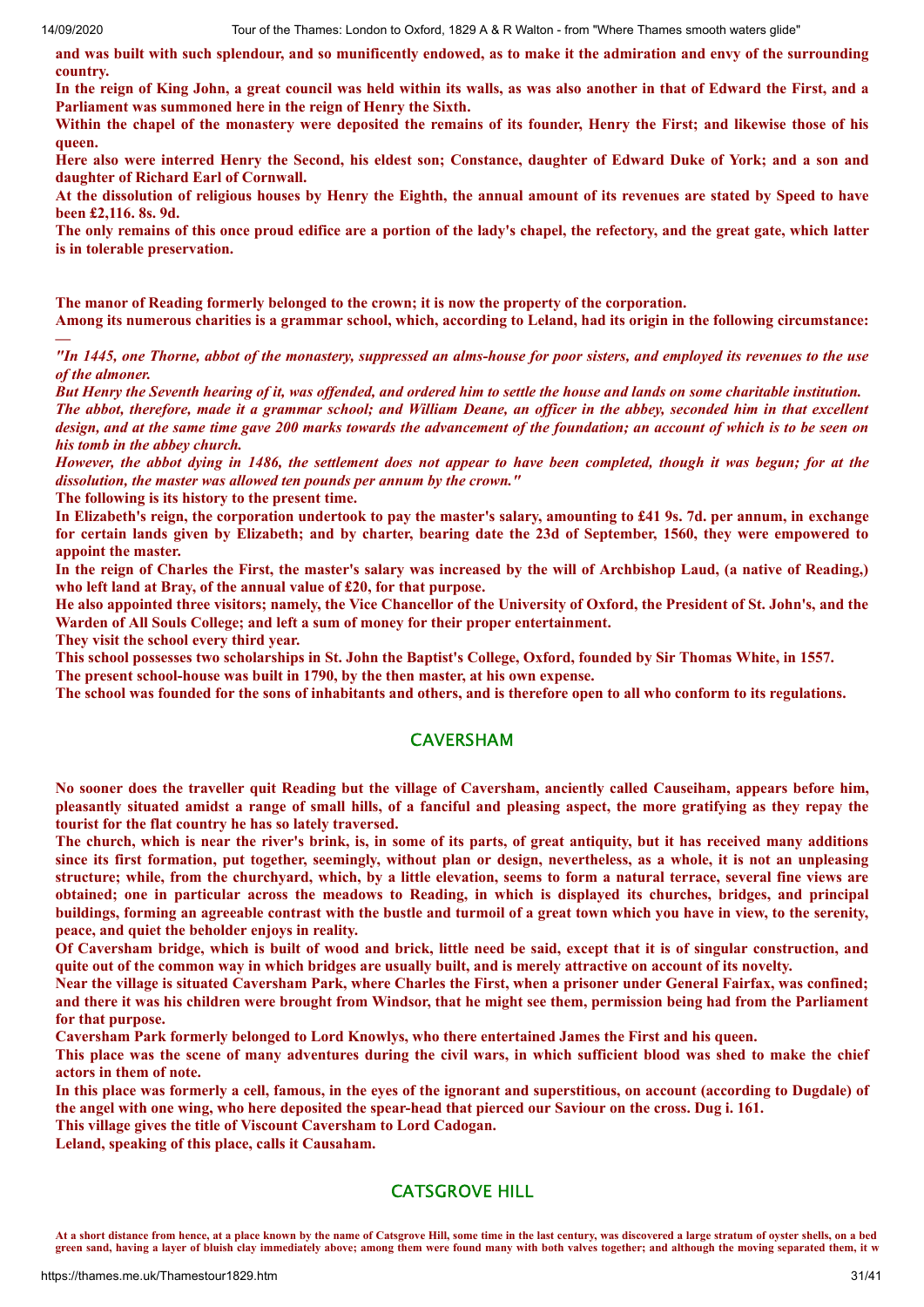**clearly perceivable that they belonged to each other. Geo. ex. Phil. Trans. No. 261.**

#### MAPLEDURHAM

We now approach the pleasant Oxfordshire villages of Maple-Durham, and Hardwicke, through fields of waving corn and **wood-crowned heights, dressed in nature's gayest attire.**

**These villages invite attention by their retiring, yet not less engaging beauties.**

At the former is a stately house, which, at one time was the property of a family named Blount, who were the intimates and friends of Pope, to one of whom, it will be in the recollection of the reader, our poet addresses a letter, wherein is given a **description of his grotto at Twickenham, which letter we have before taken the liberty to insert.**

In the front of this house is a noble avenue of elms, such as are rarely seen, extending to the distance of nearly a mile.

## **HARDWICK**

At Hardwick is a mansion named from the village in which it is situate, of goodly show, built within a short distance of the **river.**

**It is in the form of a square, crowned by a central turret.**

**Some old writers conjecture that it was formerly a monastery, but of this there is no proof.**

Near to the latter village is a goodly hostel, called Colin's End, where, while we partook of some excellent brown bread, butter, &c., washed down by a fine glass of ale, our loquacious host informed us we were on the spot so often visited by Charles the First, who, while detained a prisoner at Caversham, was allowed by his keepers to come here, where he diverted **himself with a game at bowls, of which game he was passionately fond.**

There is a picture hanging up in one of the rooms of an ancient personage, formerly the landlady, who attended Charles on **such occasions.**

# PURLEY

**On the Berkshire side, and opposite Hardwick, stands Purley.**

**In its immediate vicinity is Purley Hall, once the seat of Warren Hastings.**

**It was built by Hawes, the South Sea defaulter.**

**In the church is a monument to the memory of Anne, the wife of the Earl of Clarendon, or to quote the inscription thereon, "the wife of Edward Hyde, Chancellor an Author".**

#### PANGBOURNE

From hence, by an agreeable walk of a few miles, we pass on to Pangbourn, having a view, at one time, of smiling plains, on the bosom of which numerous herds are seen grazing; suddenly the scene is diversified by swelling hills, which shut out a **more extended view, till a bend in the river allows further observation and more minute remark.**

The village of Pangbourn, in Berkshire, stands at the foot of a small hill, which is beautifully wooded, and forms a fine back **ground to the picture this little place presents, with its few houses and humble church.**

**The woods and groves surrounding it are full of romantic walks and drives.**

From the hill just mentioned is caught a glimpse of Oxford, the view of which furnishes a fine source of reflection, and, to the **lover of his country, affords much gratification and pride.**

**Pangbourn is stated in Domesday-book to have belonged to one Crispin.**

The manor afterwards became the property of Reading Abbey, it then passed into the possession of the Duke of Somerset, some time protector, who was executed in the reign of Edward the Sixth; it then reverted to the Crown, from which it was **regranted, and is now in the enjoyment of some private individual.**

**This village takes its name from the stream in the vicinity, formerly called a bourne.**

From this place a bridge of wood, of comparatively modern date, crosses over to Whitchurch, in Oxfordshire,

# GORING AND STREATLEY

from whence we pass on to the romantic villages of Goring and Streatley, the former being in Oxfordshire, and the latter in **Berkshire.**

These villages are charmingly situated amid hills, whose hanging woods and sloping lawns form a romantic and highly **delightful picture.**

The views are not extensive, the heights forming a kind of amphitheatre, in which these places are enclosed; we, of course, except what may be seen from their summits, whence a delightful prospect is presented, embracing the town of Reading and **the whole of the adjacent country.**

Goring formerly possessed a nunnery, founded by Henry the Second, which, at its dissolution, was granted by Henry the **Eighth to his brotherin-law, Charles Duke of Suffolk.**

Here is a spring, formerly in high repute for the excellency of its waters, and the cures said to have been effected by their use. **It has, however, fallen into disrepute.**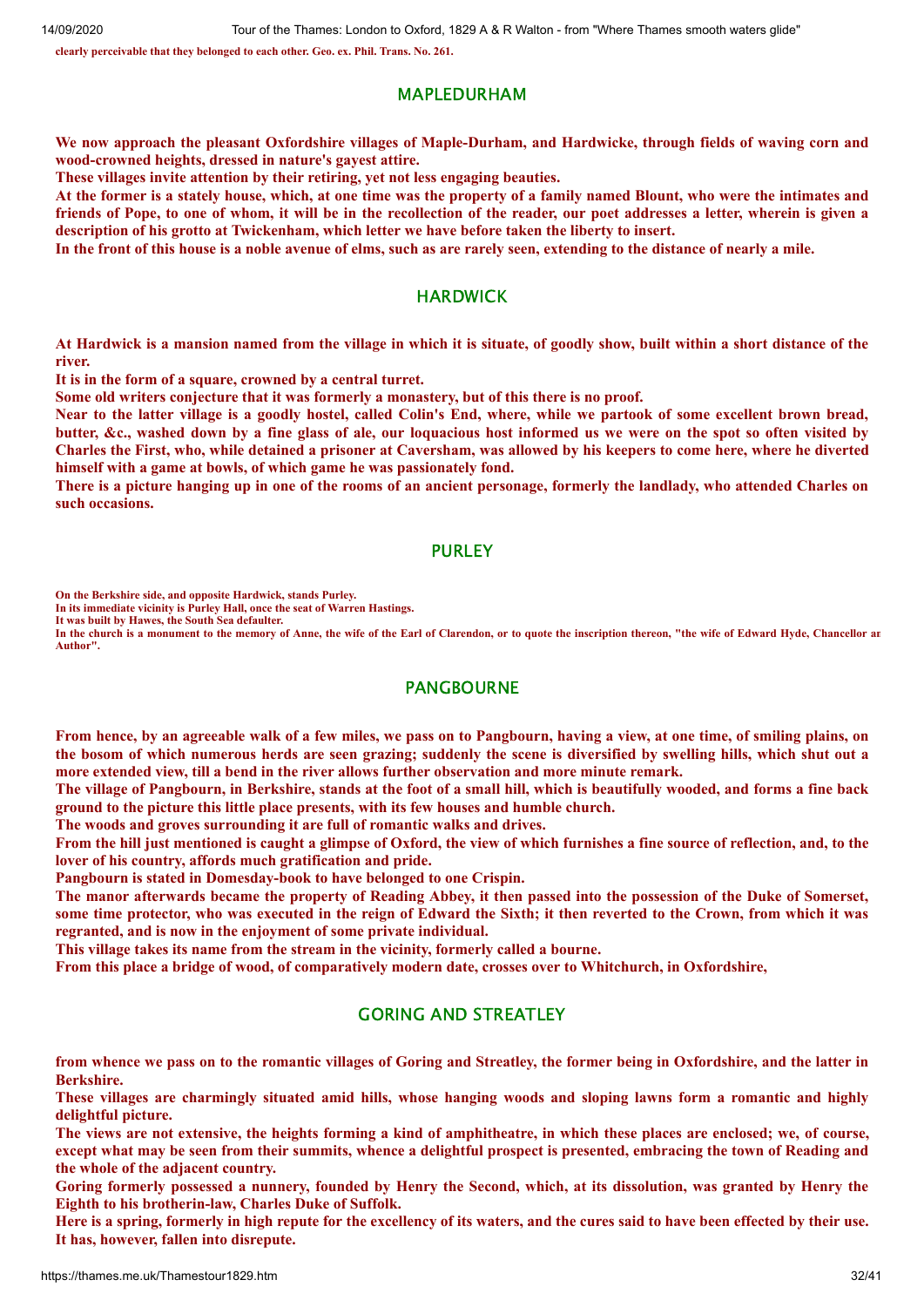The ancient road known as the Ikenild Street, crosses from Goring, by means of a bridge, into Streatly, through which it **passes, and from this circumstance, that village derives its name from Stratum, a Roman road.**

Ikenild Street, commences at Yarmouth in Norfolk, and after forming the eastern portion of the ancient kingdom of the **Iceni, (whence it derives its name,) extends therefrom into many different parts of England.**

Passing by South Stoke and Moulesford — the latter of which is in Berkshire, and belonged, in the reign of William the First, to Giraldus Fitz Walter, from whom is descended the present family of Carew, (its name is taken from a ford, which formerly **existed here,)**

# WALLINGFORD

we find ourselves near to the old and venerable town of Wallingford, whose bridge, of curious construction and extending **arches, being nineteen in number, is productive of considerable effect.**

Having passed through extensive plains, which, from their high state of cultivation, would be deemed more beautiful, were it not for the scenes the traveller leaves behind — but which however, are not without interest and partial effect—the tourist will do well, if he at any time feels the want of a prospect before him sufficient to engage his attention, to look back and **survey the swelling hills which before were the cause of so much delight.**

Wallingford is a market town in Berkshire, of good extent and fine appearance, consisting of many streets of substantial **houses.**

Of its former wealth and importance some notion may be gathered from the circumstance of its having possessed twelve **churches, which had dwindled down to three as early as the time of Richard the Second.**

Its original decay is attributed to various causes: by some, a great plague, which troubled this town in the reign of Edward the Third, and carried off vast numbers of the inhabitants, is stated as the cause; others ascribe it, and with more likelihood, **to the diverting of the Gloucester road from this place to Abingdon.**

**Still it has increased of late in size and importance.**

**It was a borough in the reign of Edward the Third, and sent members to Parliament.**

It was incorporated by James the First, and is now governed by a mayor, high steward, recorder, six aldermen, (who are **justices of the peace within the borough,) town clerk, two bailiffs, and a chamberlain.**

It possesses a town hall, where the sessions for the town are held; the assizes were also at one time occasionally holden at this place; but that practice has for some years been discontinued, and Reading and Abingdon alone enjoy that privilege.

Wallingford still retains the names of four parishes, but with only two parish churches, called St. Peter's and St. Leonard's; one is situated near the river's side, from which point it is well seen, as is also the town itself.

The spire of this church is of a singular character; it was built at the charge of that learned commentator on the laws of **England, Sir William Blackstone, who lies buried in the chancel.**

He represented this town in Parliament several times, and on his retirement from the bench became resident here.

The bridge, which is of stone, is of that ancient date as to preclude the discovery of the time of its erection.

Here is an endowed grammar school, founded by an Alderman of London, named Walter Bigg, who bestowed thereupon £10 **per annum.**

There is also Sir Thomas Bennett's charity of £20 per annum, paid by the company of Merchant Taylors.

**Of the ancient history of Wallingford, and its importance, much is extant.**

**It is supposed to have been the chief town of the Attrebattii, a people who inhabited Berkshire.**

**It was formerly called Attrebatum, by Antoninus; while Ptolemy called it Gallena.**

Camden supposes it to have been called Gallena from Guallhen, "The Old Fort", to which was affixed the word ford, one **having existed here; hence the corruption to Wallingford.**

The original name of any town can only be of consequence to the antiquary, or when it can afford solutions to some **important questions, as connected with our ancient history or that of neighbouring states.**

It has been asserted, that Wallingford was the Calleva of the Romans; which Gale, in his Antominus, denies, and fixes it at **Henley, in Oxfordshire.**

**Be that as it may, it subsequently became the metropolis of one of the Saxon kingdoms.**

Of its castle much has been written, and it is sufficiently proved to have been one of the most extensive buildings of the kind in the kingdom, being encompassed with walls a mile in extent, and a double wall and ditch that rendered it so strong as to gain it the reputation of being impregnable: certain it is, that Stephen besieged it several times, but always retired with loss. It was under these walls that a convention was afterwards entered into between him and Prince Henry, to prevent the

further effusion of blood, which gave to Stephen the Crown during his life, and afterwards settled it on Henry, who not long **after became, on Stephen's death, his successor, the second of that name.**

It is not clear who were the founders of this castle, but to the Romans is generally ascribed that honour.

It is mentioned in Domesday-book; and William the First marched here after having defeated Harold at Hastings, and **received the submission of the English.**

Brian Fitz Count, in right of his wife, possessed the castle, which held out against all the attacks of Stephen.

It afterwards came to the Crown, and was given by Henry the Third to his brother Richard, King of the Romans, whose son **founded a collegiate church within its walls in 1281, which was abolished at the dissolution.**

**Leland says, at the time of its greatest splendour it contained within its walls five streets.**

However great it may have been, of which there is no question, it is now difficult to trace its remains — so perishable are the **mightiest works of man, yet how enduring as compared with himself, the most fragile of all.**

Edward the Second bestowed Wallingford manor, as also the Duchy of Cornwall, successively, on his two favourites, **Gaveston and Spencer.**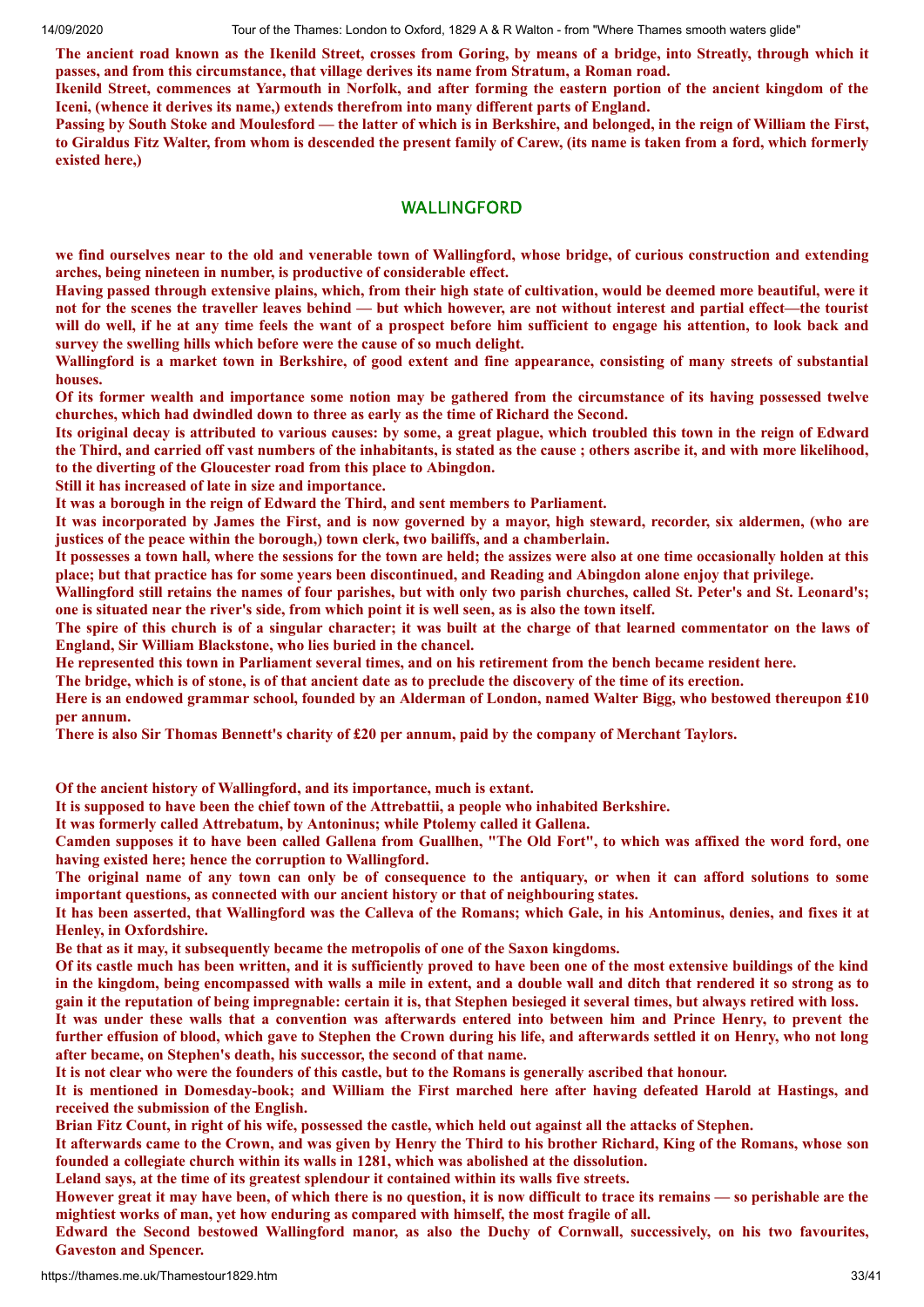John of Eltham, who was raised by his brother Edward the Third to the earldom of Cornwall, afterwards possessed it, which **earldom having been changed into a dukedom, was conferred on Edward the Black Prince.**

It was subsequently separated from the Duchy of Cornwall and annexed to the manor of Ewelme, in Oxfordshire, which was **given by Henry the Eighth to Wolsey.**

William the First here founded a monastery of black monks, and Richard of Wallingford, abbot of St. Albans, founded a **convent of benedictines.**

**It also possessed an ancient hospital, dedicated to St. John the Baptist.**

In the year 1644, Charles the First having been defeated at the second battle of Newbury, in which he lost three thousand men, took shelter in Wallingford, having left all his cannon, baggage, and camp equipage behind him, at Doddington Castle.

# SINODUN HILL

Near unto Wallingford is Brightwell, where was once a castle, of which there is now no remains; also Sinodun Hill, of which Leland gives the following account: — *"This place is wonderfully diked about, and standeth on a hill, hanging over the Tamise.*

*It is yn circumference half a mile, and within it hath been some towne, or, as the common voice sayeth, a castelle, in the Britannes time, defaced by likelihood by the Danes. At this time it beareth very plentifully, both barley and whete, and munismati Romanorum be there found in ploughing."* **Lel. It. ii. 13, 14., Cygn. Cant. It is now called Sandon or Mother Dunche's Buttocks, from a family of that name some time resident here.**

# **BENSON**

We will now pass over into Oxfordshire, nor pause till we arrive at the little village of Bensington, formerly known as **Benslington, and now, by contraction, called Benson.**

The Roman Way cast up between Alcester and Wallingford crosses the Thames at this spot, to the west side of the church, **called by the inhabitants Medler's Bank.**

**Camden, quoting Marianus, says this place was anciently a royal village.**

In the time of the Saxons it formed the frontier town to the kingdom of Mercia, prior to which it was in the possession of the West Saxons; but Offa, king of the former country, deeming it impolitic to suffer a rival sovereign to possess territory on that **side of the river, forcibly took possession of the place.**

# SHILLINGFORD

**The rural village of Shillingford is in Benson parish, seated in a smiling country amid every luxuriance of vegetation which the bountiful hand of nature can bestow.**

# **DORCHESTER**

From hence is seen Dorchester church, whose ancient tower, rising in solemn grandeur, awakens the mind by its appearance to reflection, giving birth to those reminiscences which a knowledge of its ancient history cannot but be well calculated to **recall.**

To Dorchester our way winds through fields of golden grain, diversified occssionally by chalky cliffs; while, on the opposite **shore, the Berkshire hills stretch away till they are lost in the horizon.**

**Dorchester, formerly a city and the see of a bishop, is now little more than a village.**

One cause of the loss of its importance is clearly to be attributed to the translation of its see from hence to Lincoln, which took place in the time of William the First, after a possession of five hundred years; another, and the chief reason is, the **diverting the high road from London a different way.**

**The founder of the bishoprick was a Saxon, named Berinus, who flourished in the year 630.**

This place once possessed five stately churches, of which but one is now remaining: this was the Cathedral.

**It has a beautiful square tower, and is altogether an imposing and venerable structure.**

In Willis's account of mitred abbeys will be found a fuller description of its ancient state than can here be given.

Dorchester is supoosed to have been a Saxon city of note, its ancient name having been Civitas Dorcinia.

It boasts of many antiquities, of which the following account is given by Gough, in his ed. of Camden's Brit. v. i., 307:

"On the south side of the town are double intrenchments, called Dike Hills, extending as a string to the great bow of the river Thames, consisting of two banks running from one part of that river to another, about three quarters of a mile long, twenty vards *asunder at bottom, and forty at the top, and a perpendicular height of about twenty feet.*

The river which forms the bow might easily be made to communicate with the string, so as to fill the dyke with water, and *sometimes does actually fill it.*

A road crosses them near the west end, and having crossed the river, runs up the hill pointing to Sinodun Camp.

A skeleton, a mattock, and part of a cross, were once found at the east end of the south bank, and Roman coins were often found *among the north ramparts, which are the most defaced.*

A Roman road is said to lead to a ford below Shillingford, where piles and beams have been taken up, and where is now a *handsome wooden bridge.*

*Another ford here is called Queenford."*

Plot supposes these works to have been a Roman fortification, or some outwork of that on Sinodun Hill, a mile and a half off on the opposite side of the river, in Berkshire, which Leland calls Danish, and Hearne supposes the castle of Dorchester; **others ascribe Dike Hills to the Mercians.**

**They may have been outworks to the station here.**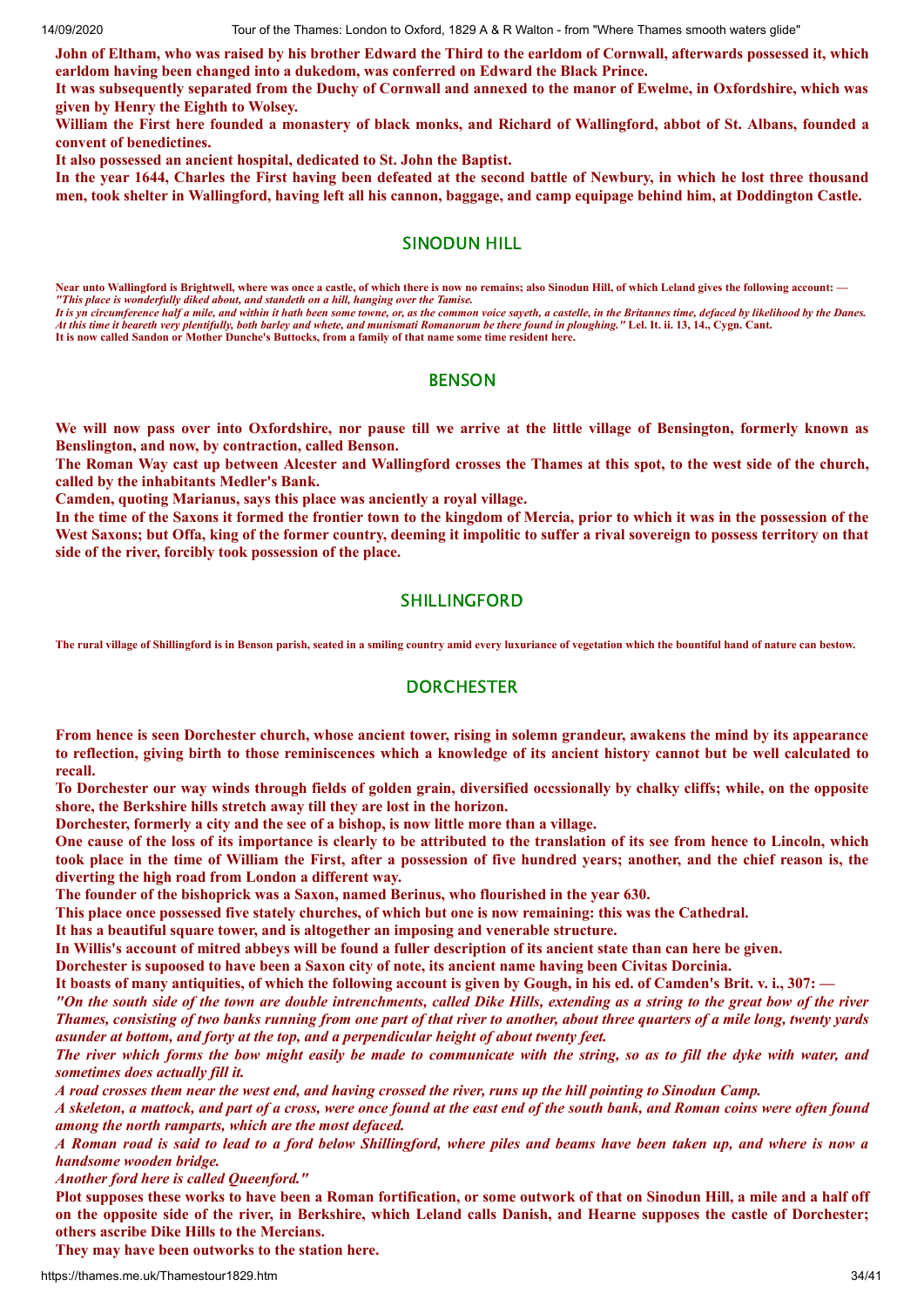**At the end of them is a spot which Hearne supposes the site of a royal mansion.**

**It is called Conygere Court, a quarter of a mile from the east end of Dike.**

On the north side, half a mile from the town, are some ditches, called All Ridge or All Ditch Banks.

Many Roman coins have at different periods been found in and near Dorchester; in particular at a place called Overy Field and Hemperoft, where, in 1731, was dug up a small altar, with the annexed inscription, remarkable for the mention of the Cancelli, which Mr. Ward supposes rails to enclose it as an altar for prayer only, and not for sacrifice, it having no focus. It was carried to Little Wittenham, a mile from Dorchester, the seat of Sir G. Oxenden, who bought it for a guinea, and has **since given it away.**

**It was found nearly in the centre of the Roman station.**

I. O. M. ET NIMB AVG B. COS ARAM. CVM CANCELLIS.

i. e Jovi optimo maximo & numinibus Augustus Marcus Valerius Severus Beneficiarius consulis Aram cum Cancellis De surposuit.

In the chancel of the church, in 1750, a stone coffin was dug up, which contained a body, enclosed in gilt leather, with a **pewter chalice; also another coffin, which was filled with mould.**

Here is a free grammar school, founded in 1652 by Sir John Fettiplace, Bart., who gave £20 per annum for a master to teach **Latin, and also gave the remains of an old abbey for a school house.**

**The master's stipend has since been reduced to £10**

#### RIVER THAME

**A little below this town the Tame (which has its rise in Buckinghamshire, soon after which it enters Oxfordshire) after washing the town of Thame, to which it gives nam unites its waters with our nobler stream.**

# BURCOT

**Passing by Burcot, in Oxfordshire, which is an hamlet to Dorchester, and which gives name to Burcot, an ancient seat of the Oxendon family, whose grounds, beautiful wooded, furnish a screen on the Oxfordshire side, for a considerable distance,**

# CLIFTON HAMPDEN

**we arrive at Clifton, another village of this county, where is an ancient ferry: the boat passing continually to and fro enlivens the scene, which also receives an additio from Clifton church, near unto the river side, whose small and humble proportions harmonize well with the objects around, and presents to our view a pleasant hom scene, shaded with the foliage of several stately trees.**

# WITTENHAM

At a short distance is Wittenham, in Berkshire, which offers in its approach some engaging scenery, rich in wood and water, the whole receiving an additional beauty by the appearance of its church, seated on a gentle declivity, and surrounded by the **most verdant lawns.**

The points of view to be observed are still characteristic of the county we are in — alternate hill and dale; on the brow and **sides of which, at this spot, are some fine specimens of the fir.**

# APPLEFORD, SUTTON COURTNEY

Wittenham and Appleford, in the same county, vary the view, and bring us on to Sutton Courtney, whose picturesque mill and lock add additional engagement to the **general scene.**

# OLD CULHAM BRIDGE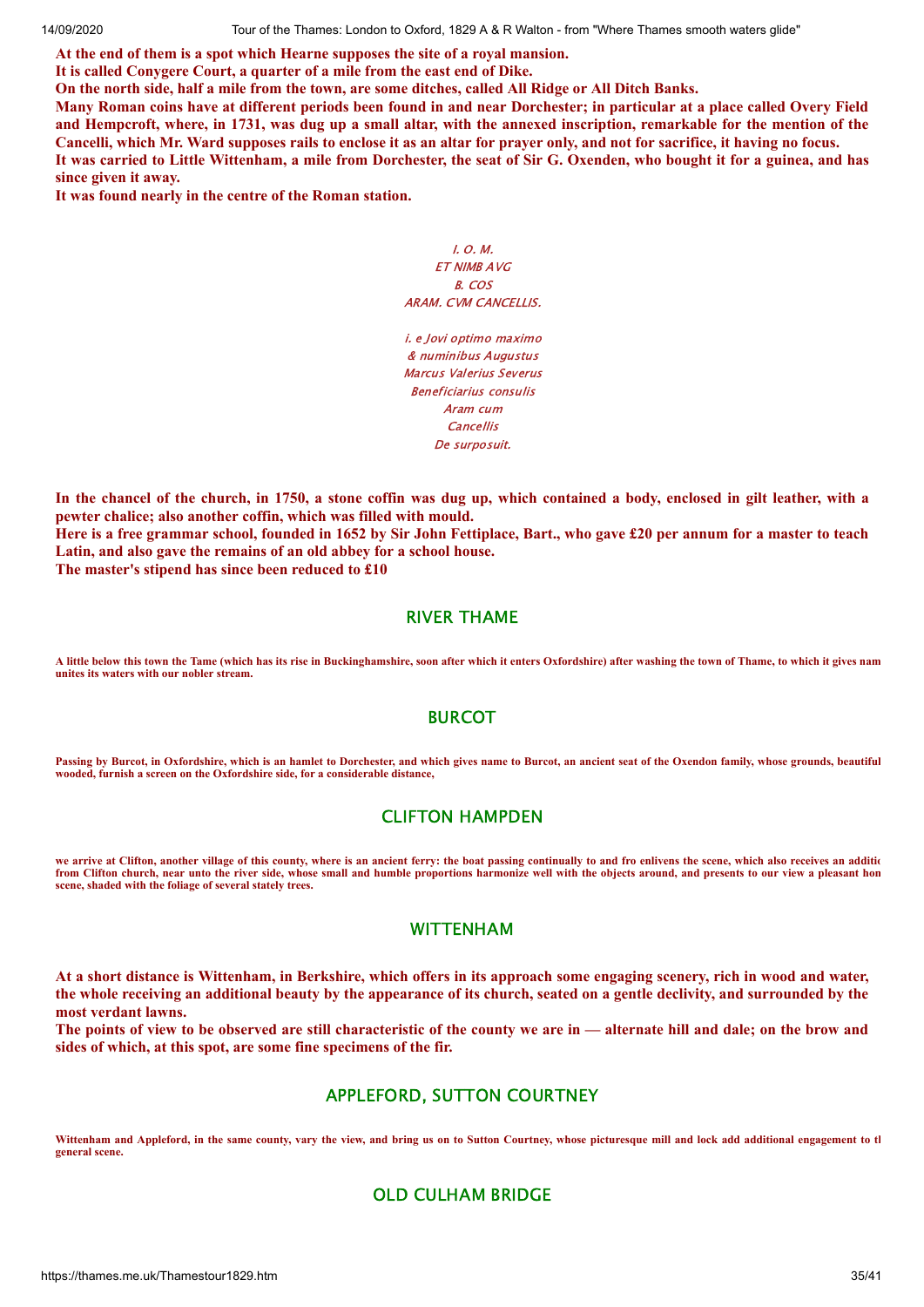[ This is the old bridge over the outflow of the Swift Ditch which bypasses Abingdon. Not to be confused with Sutton Bridge belo Culham Lock. ]

Culham bridge, at the distance of a mile from Sutton, also a most picturesque object, and well deserving attention, now **presents itself before us.**

This bridge was built by direction of Henry the Fifth, to aid the communication with the town of Abingdon, of which we have a fine view from this spot, whose wharfs, and the general bustle around, give sufficient notice of our approach once again to **the busy haunts of men.**

#### SWIFT DITCH

**It should have been observed, that before reaching Culham bridge, the New Cut formed above Abingdon from the main stream, to aid the purposes of navigation (th Thames, in seasons of drought, not being of sufficient depth), once again joins the parent stream.**

#### ABINGDON

We will now enter Abingdon, and, divesting ourselves of river scenery and localities, dwell for a short time on scenes of a far **different character.**

This town, though not the most important one in Berkshire, (Reading being far before it in all respects), is vet the shire town, **and where the assizes are held conjointly with Reading.**

It is of a good size, and pleasantly situated; in it are several fine streets, well built, which, branching from one common centre, (the market place), give an air of regularity and design not observable in places of far greater size and importance.

In the market place is a spacious structure, which serves the purposes of market house and town hall, it is supported by arches of a noble construction, and is a work reflecting infinite credit on those who designed and were employed in its **erection.**

It is a borough and corporation, consisting of a mayor, nine aldermen, and two bailiffs, &c., and derives much consideration **from its trade in malt.**

**Its first charter of incorporation was from Queen Mary.**

Abingdon formerly had five churches, of which two only are now remaining; namely St Helen's and St. Nicholas. In the former, underneath the tablet erected to the memory of a liberal benefactor to this town, are these lines —

> Our Curtaine in this Lower Press Lies folded up in Nature's Dress; His dust perfumes his Urne, and Hee This town with Liberalitie.

**In that of St. Nicholas, on the south side wall, on the tomb in which are enclosed the bodies of a man and his wife, who both died on the same day, are these —**

When once they lived on earth one bed did hold Their bodies, which one minute turned to mould. Being dead, one grave is trusted with that prize, Untill the trump doth sound and all must rise. Here death struck even, yet did not part this paire, But by his stroke they more united were And what left they behind, you plainly see, One only daughter and their charity. What though the first, by death's command did leave us, The second we are sure will ne'er deceive us.

This church of St. Nicholas was erected by an abbot of that name between the years 1289 and 1307.

The Saxon name of Abingdon was Sheonepham afterwards Abbandaune or Abbey Town, doubtless from the famous abbey it possessed, founded by Hearne, a nephew of one of the West Saxon kings, who also built a palace here.

**In an incursion of the Danes the abbey was destroyed, but rebuilt by Edred.**

William the First was magnificently entertained at this place by one of its abbots during the Easter festival, and was so pleased with his treatment, as to intrust the education of his third son, Henry, (afterwards Henry the First,) to the care of its **monks, who, for his various acquirements, was surnamed Beauclerk, the learned clerk.**

On his accession to the throne he added many magnificent gifts to those which it had before so abundantly received.

Of this once splendid structure, whose revenues, when it was dissolved were of the annual value of nearly  $\pounds2,000$ , nothing **remains, except the gate house and a small tower.**

In the market place existed a magnificent cross, erected by the holy brotherhood, but it was destroyed in the civil wars by the **troops under Waller.**

There is also given, in a very ancient history of Abingdon, an account "of a famous cross", found near the town, the nails of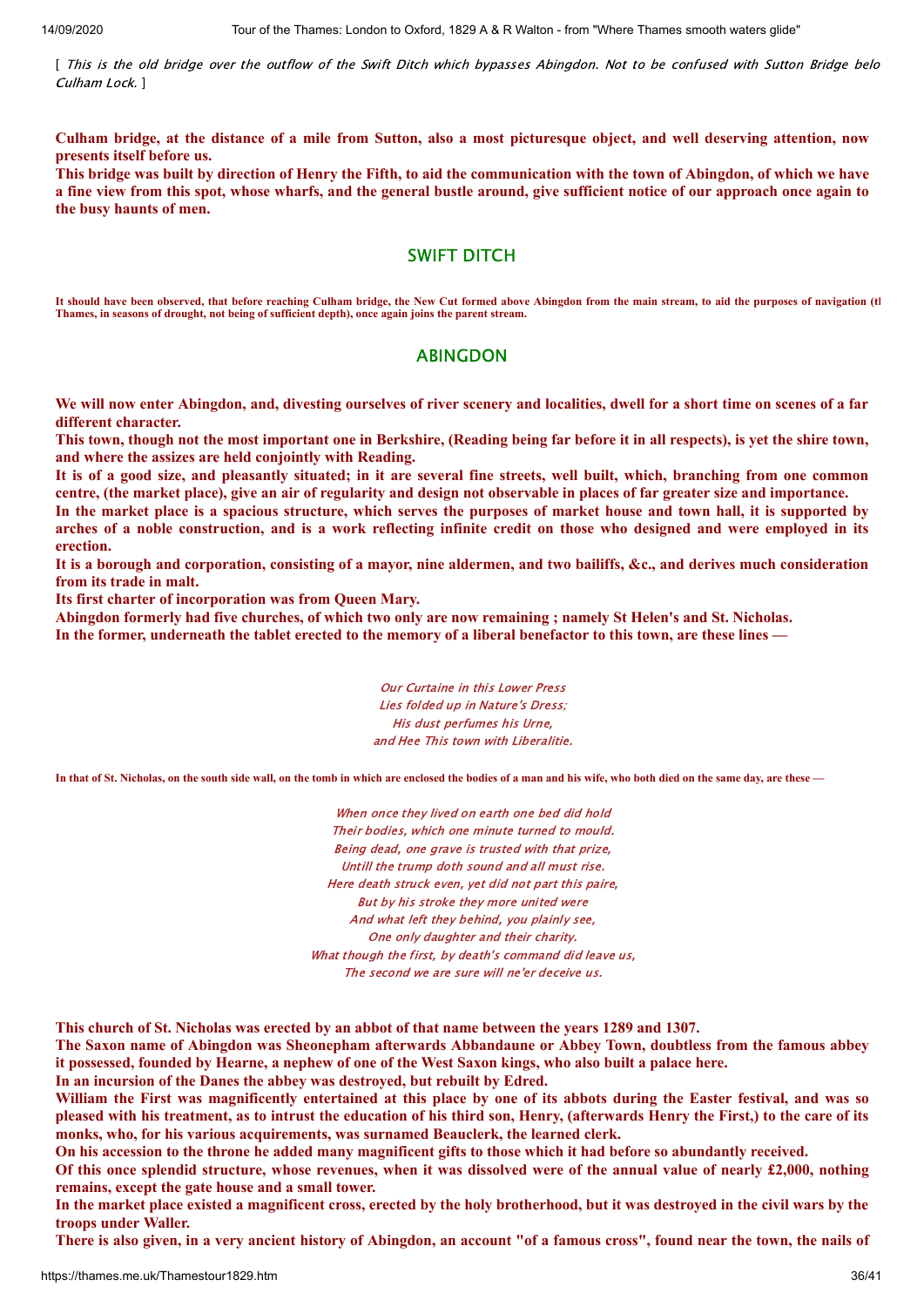which, according to the superstitious belief of its author, "struck dead all who foreswore themselves upon it".

**There is also mentioned, with much more likelihood of truth, an old fortress**

"that stode in olden time in Andersey by South West of Abbandaune, in a meadow againe St. Helens, almost in the middle, between the old and new bottom of the Isis, part of it stode after the conquest, and there were kept the king's hawks and hounds." Leland tells of the appearance of two camps nigh Abingdon, one of which was called Lerpen, the other Barrow; and there is a tradition of a great battle having been fought here between the Danes and Saxons, the trenches of which are still plainly to **be seen.**

Henry the Fifth, besides building Culham bridge, as before-mentioned, built another here, of three arches, over the Thames. **This was in 1416.**

This town was garrisoned by King Charles at the commencement of the wars between him and the Parliament, which garrison left the place on the approach of the Earl of Essex and his army, and it was afterwards held by the Parliament until **the close of the contest.**

#### RIVER OCK

**The river Ock, which washes one side of the town, joins the Thames between Abingdon and Culham.**

This stream takes its rise in that extensive and far-famed vale of Berkshire, known as the vale of White Horse, a designation given it from the figure of a horse having been cut on the side of a chalk hill, and occupying about an acre of ground in **extent.**

It is generally supposed to have been the work of the Saxons, (whose device was a white horse,) and to have been executed in **token of some great victory obtained by them over their enemies.**

It may be seen at the distance of twelve miles, and is altogether one of the most curious relics of which this island can boast.

The inhabitants of the surrounding villages once a year meet for the purpose of weeding and keeping perfect its form and **figure; this done, the rest of the day is spent in festivity and mirth.**

At one extremity of the same vale are to be seen three stones, about four feet square, on the top of which is a fourth lying flat; these stones, form what is called by the villagers "Wayland Smith's Hole", on account of a tradition believed in a century or two back, of its being inhabited by an invisible smith, who was of much service to travellers unfortunate enough to lose their **horses shoes, through the roughness of the way, by replacing them.**

**There is no account how these stones came to their present place.**

Aubrey gives it as his opinion, that though they are now loose and confused, they were formerly here from design.

They are to be viewed with feelings of interest, independent of their antiquity, from the circumstance of Sir Walter Scott having deemed them of sufficient importance to form a feature in his deservedly admired novel of Kenilworth

# NUNEHAM COURTNEY

Ouitting any farther digression, we regain the Thames, and proceed towards Nuneham Courtnay, which village derives all its importance from its contiguity to the magnificent seat of that name, belonging to the Earl of Harcourt.

We approach this splendid domain through a great variety of engaging scenery, passing in our way the commencement of the new cut beforementioned, which begins at the distance of about a mile above Abingdon, at which point a fine view is afforded of the woods of Nuneham; the house also, seated on the brow of an eminence, whose sides slope down to the **Thames, beautiful in nature's dress, vieing with the emerald in its green.**

This house, together with a church at its side, is seen embosomed in trees, except in front, of such stately growth as to claim **our admiration at their noble appearance.**

It is of stone, and was built about seventy years ago, and comprises within its walls every convenience, whether for the **private gentleman or munificent noble.**

To attempt a description of every part would be far too lengthy; we must, therefore, rest satisfied if we succeed in conveying a general idea of its magnificence, nor can we notice any particular portion, as that would be an injustice to the whole; suffice it to say, that all which wealth and talent of every kind could give is here seen, respect being had to the country in **which it is situated, and the habits and feelings of the people among whom it is placed.**

Of the garden-ground and shrubbery, which, however, are not extensive, it is sufficient to say that they were originally designed by that prince of all gardeners, Brown, and the plans which his fertile brain imagined are still persevered in and **kept.**

On the centre arch of a bower within the garden, is inscribed the following lines, written by Andrew Marvel: —

Society is all but rude To this delicious solitude; Where all the flowers and trees do close To weave the garland of repose.

The park is of great extent, containing 1,200 acres, in which are some fine old trees, by their appearance seeming to demand **our respect, to which they are fully entitled, if age be deemed a sufficient qualification.** The grounds, however splendid, derive an additional interest from the possession of that rare specimen of antiquity, known **as "Carfax".**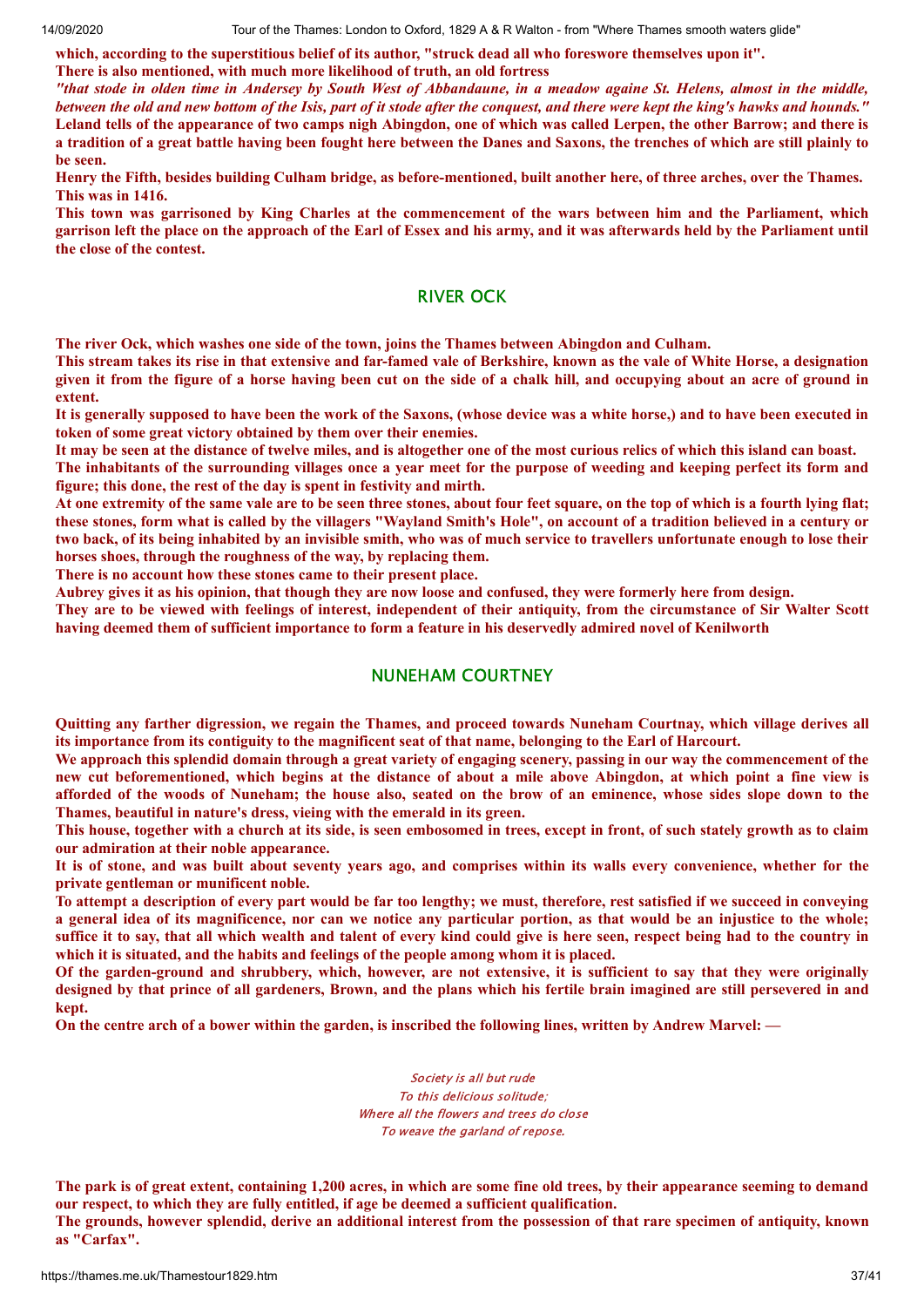This structure formerly embellished by its presence the High Street of Oxford, in the centre of which it stood, and also contributed at the same time to the health of the city by its supply of water, for which it was a conduit.

It being found in the way of some repairs or alterations necessary in the High Street, was the cause of its removal, on which occasion the University presented it to Simon Earl Harcourt, who placed it in a prominent situation in his grounds, with the **annexed inscription: —**

> This building, called Carfax, Erected for a conduit at Oxford, By Otho Nicholson, In the year of our Lord MDCX. And taken down in the year MDCCLXXXVII. To enlarge the High Street, Was presented by the University To George Simon, Earl Harcourt, Who caused it to be placed here.

Among the many fine prospects afforded from hence is one of peculiar interest, looking toward Oxford, in which is taken in, the entire of that interesting city, with all its churches, towers, domes, and spires; the Thames seen in all its windings till it enters Christ Church meadows, the view being agreeably varied by the appearance of the buoyant skiff, the patient angler, and the studious scholar, who, wandering by the river's brink, inhales health and increases knowledge at the same time. The manor of Nuneham, at the general survey, belonged to Richard de Courcy, from whom it passed into the family of the Redvers; thence, by marriage, into that of Courtenay; and finally, by purchase, into that of the Earls of Harcourt.

#### **SANDFORD**

On leaving Nuneham the river, by a bend to the left, brings to our view the village of Sandford, whose lock and mill, together with Iffley church tower, rising in the back ground, affords a pretty home scene of an engaging character. This village was once the seat of a priory, belonging to the Knights Templars, founded by Maud, consort of King Stephen. The banks of the stream are here prettily fringed on either side with willows, which cast their lengthening shades upon the **waters, imparting to the scene a sombre character, which calls forth reflections of a pleasing melancholy;**

# **IFFLEY**

**but these feelings are dispelled in a pleasant walk of a few minutes, to the romantic spot called Iffley, whose ancient church, placed on a hill, exhibits its commanding an venerable tower to the utmost advantage. This church is of Saxon origin and architecture.**

**On the water side is beheld a house of romantic appearance, once the place of abode of Dr. Nowell, of whom we read in Boswell's Life of Johnson, the two inseparabl having paid him a visit at his villa, where they solaced themselves in quaffing port to the tune of old Tory toasts.**

# RIVER CHERWELL

**Let us now stroll on towards Oxford, at the extremity of whose meadows the Cherwell (which has flowed from Northamptonshire) unites its silver waters with those of th Thames, and hence roll their majestic streams through the most pleasing scenes of England's realm. From this spot the tower and college of Christ Church are visible and beautiful objects.**

# **OXFORD**

But we hasten on to enter that city, which has been in prospect for some miles, and which, to our eager curiosity seems but to mock us with a near view of beholding its beauties, without actually enjoying the Same, The City of Oxford is of that antiquity as to defy the research of the most diligent antiquarians, who have vainly endeavoured to discover with certainty its **original founder and name.**

That some very probable conjectures have been and may be offered as to both, is not denied; but still it is conjecture only, **and not proof.**

It were, however, but justice to those learned men who have endeavoured to unravel the mystery, to say, that they having **failed, there is little hope of others ever succeeding.**

**It is not, therefore, our intention for one moment to dwell on that part of the subject.**

In its early history, it is more than probable, no settled name was given, other than the caprice of its various lords chose to **bestow.**

As to its antiquity, it is clearly traced to have been one of the earliest cities of the Britons, and it is but too plainly proved to have suffered, in common with other places, the ruin, devastations, and plunderings incident to a time of barbarism and civil commotions; nor was it long permitted to enjoy that peace promised by the entire possession of Britain by the Saxons, ere the invasion of enemies from abroad, and civil discords at home, lent their aid to accomplish a seemingly inevitable ruin.

Still it was a place of some consequence, having within its walls a monastery, where, in 1015, a conference was held between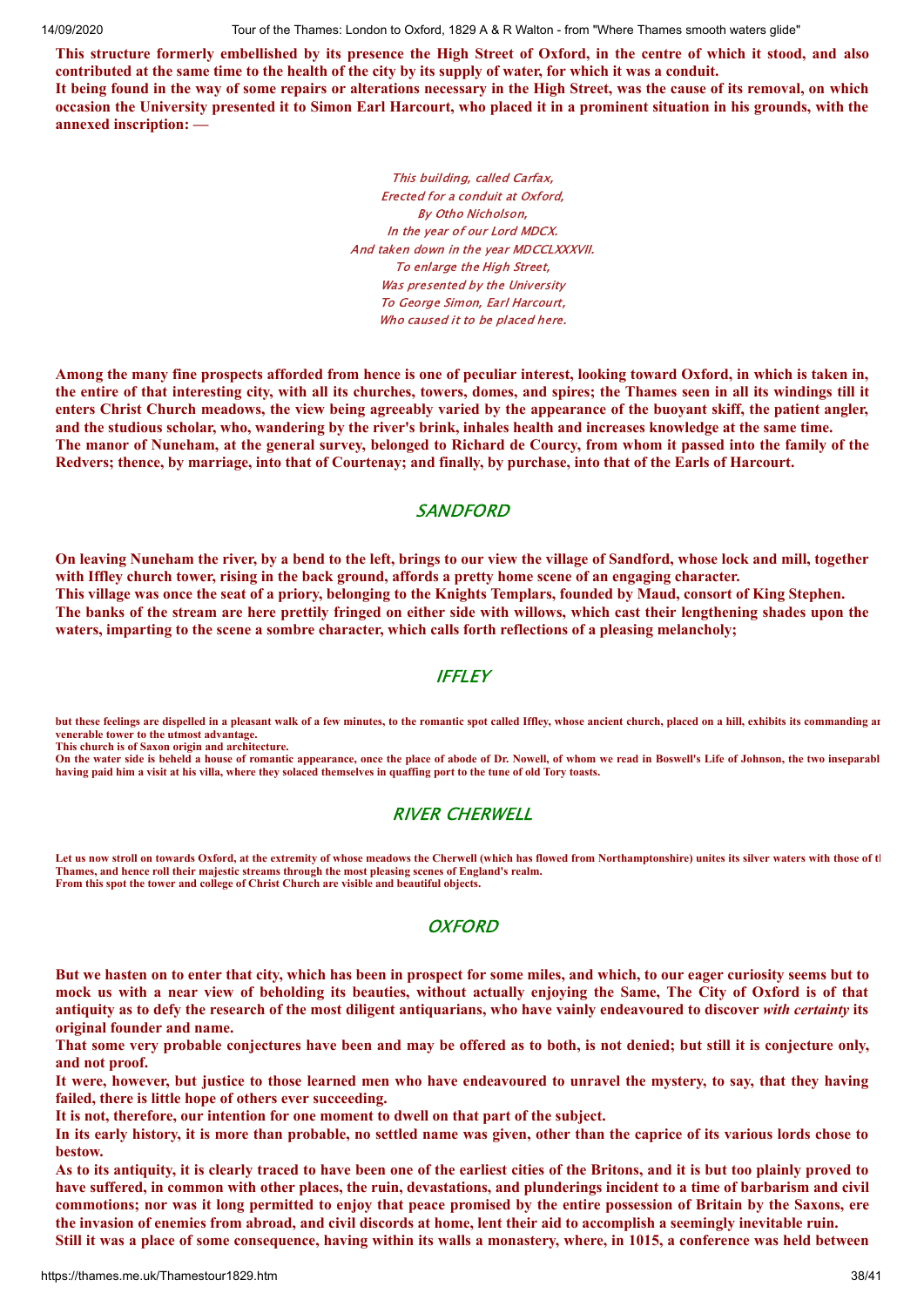the Danes and King Ethelred, as also two councils, the first in the year 1022, the latter in 1036, both at the instance of **Canute.**

Harold, surnamed Harefoot, from his fleetness, was crowned at this place, and hither came William, flushed with his conquest at Hastings, to receive the submission, and take the oaths of fidelity to his throne from the Oxonians, but he came to **be denied admittance.**

This was not to be borne in quiet by one of William's disposition, who soon effected by force that which he could not attain **by fairer means.**

Having bestowed the greater portion of this city on his favourite Robert D'Oilli, that nobleman (it is supposed at William's **instigation) built a castle on its western side, for the purpose of overawing the inhabitants.**

This castle was of great extent and importance, and contained a church and convent, both founded by the same D'Oilli, who **erected the former structure.**

**According to Camden, the castle was erected in the year 1071.**

It was in this castle the Empress Maud took refuge, and was besieged by King Stephen; but the garrison bravely kept him at bay for three months, when, being reduced to extremity, the Empress contrived to escape, accompanied by three knights, beyond the castle wall, and crossing the Thames, at that time frozen over, made her way to Abingdon, whence proceeding to Wallingford, she there met her son, Prince Henry, (afterwards Henry the Second), and her brother, the Earl of Gloucester, **coming with a great army to her relief.**

Of this castle there still remains the square tower, and a portion of its walls may also be traced.

This city could also boast of a palace within its walls, in one of whose chambers Richard the First was born.

**It was on his death the following epigram was written —**

Chalus thy bowels has; thy body sleeps At Fontevraud; thy great heart Rouen keeps. Thus torn in three, Richard, who when alive Was more than one; his fame does scarce survive.

Among its other antiquities was an abbey, founded by one of Henry the First's chamberlains, also Carfax, mentioned in the **account given of Nuneham, &c.**

**This place was walled all round in the Confessor's time, of which some remains are still existing.**

It was made the see of a bishop by Henry the Eighth, and is governed, according to charter from James the First, by a **mayor, recorder, four aldermen, eight assistants, two bailiffs, and twenty-four common councilmen.**

Richard the First conferred many privileges on the inhabitants, gave them the same liberties as London citizens, and made **the mayor, butler, to attend his coronation.**

It should, however, be observed, that the vice chancellor is the chief officer, not only over the University, but also over the city itself, before whom the mayor takes an oath to preserve the privileges of the University, and also, on a given day in February, the same officer, accompanied by sixty-two of the chief citizens, attend at St. Mary's church, and each pay one penny, in lieu of a great fine laid upon them in the reign of Edward the Third, for the slaughter of some of the students by **the townspeople.**

Here also have Parliaments been summoned, and many important conventions held during the time of the civil wars and others, and there are yet many remains of the fortifications thrown up during that eventful portion of our history.

Oxford possesses thirteen parish churches, exclusive of the cathedral, besides many noble buildings belonging to the **University, of which more hereafter.**

It is adorned with a capacious market place, courts of law, town and county gaols, infirmary, house of industry, and many **others.**

Its principal street is High Street, which is nearly half a mile in length, and eighty-five feet in breadth, and is adorned with some of the principal buildings of the place, having, within its limits four of the chief colleges; namely, Queen's, All Souls, University, and Magdalen, and the churches of St. Mary and All Saints; also Magdalen tower, and a fine stone bridge over **the Cherwell.**

This street has long been admired as the chief boast of the city, of which indeed it forms the most important part.

On the southern side is Fish Street, in which is displayed the magnificent front of the college of Christ Church, extending to **the length of 280 feet, and is altogether a magnificent building.**

**In the same street are the courts of justice, and the town and county gaols.**

In the northern portion of the city are many superior buildings, among others the churches of St. Giles and Magdalen, and **the colleges of St. John and Baliol.**

Of the churches, that of St. Mary, founded by Alfred, is the principal, and is appropriated to the use of the University. The tower is a fine object seen at a distance, and gratifying to behold when nigh; it is in height 180 feet, and is curiously

**embellished and cut.**

Its interior is well fitted for the purposes to which it is applied: at one end is the vice chancellor's throne, having seats for the subordinates placed around, according to their different degrees of rank, the whole having a most pleasing effect, especially **upon those to whom the sight is a novelty.**

**All Saints is comparatively modern.**

**It was built by subscription, the old one having fallen down in 1699.**

**The spire is thought to be one of the most complete in the kingdom.**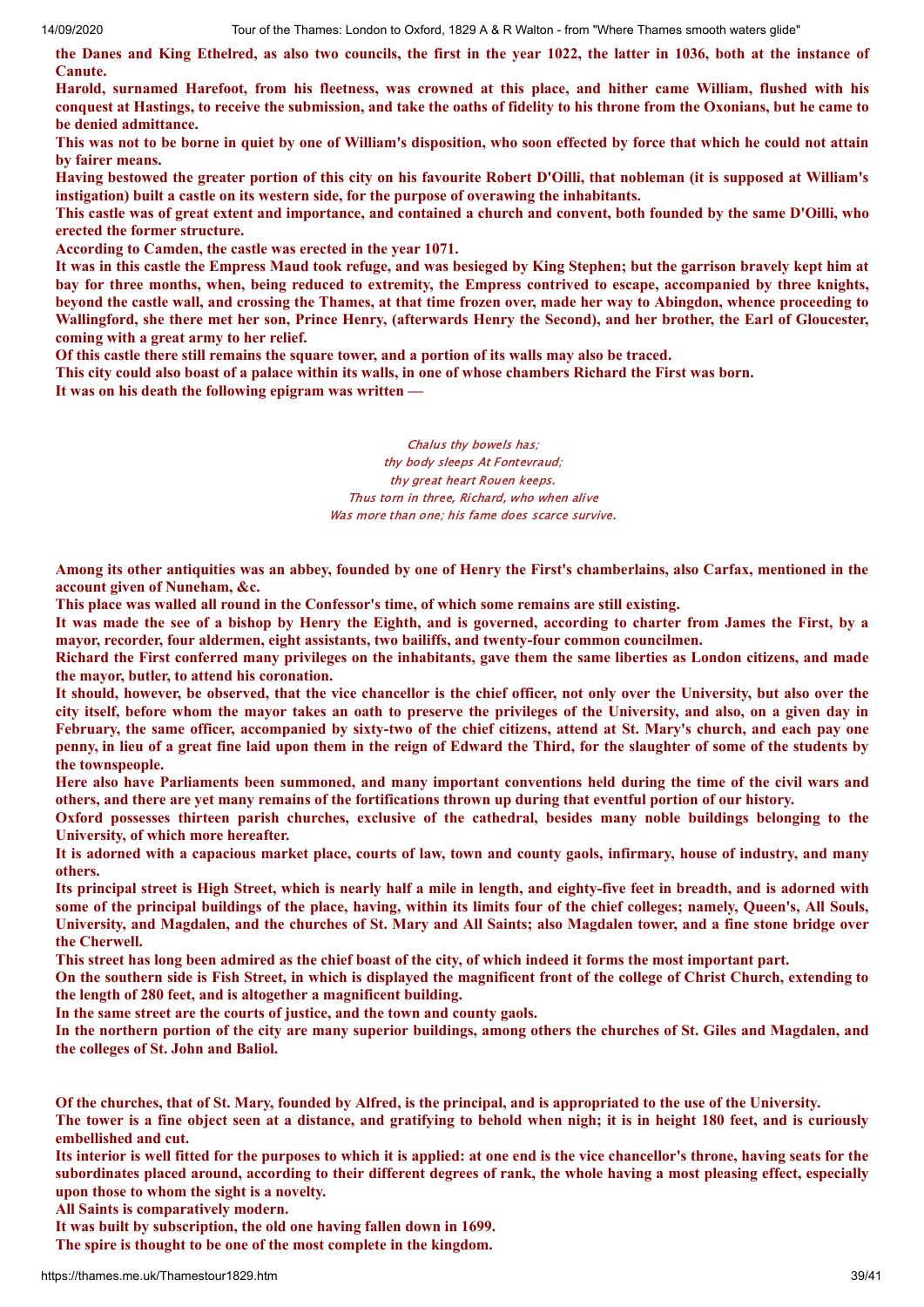**This building was erected entirely from a design furnished by Dr. Aldrick, then dean of Christ Church.**

**St. Peter's is the most ancient, having been built, according to Asser, as early as the year 816.**

**This church is exceedingly curious in its various parts, and will well repay the most minute inspection.**

To give a proper account of the whole would fill a volume, and it is to be regretted that our limits are such as to preclude the attempt; it is for that reason a glance has merely been taken of the principal objects of attention, nothing like a description **having been attempted even of them.**

We will now proceed to take a brief notice of the University, from which this city derives its chief splendour and greatest **importance, and which, to use the words of Camden, is, "the sun, the eye, and soul of England".**

Of its first formation we have no clear date — the best proof of its antiquity; a St. Grimbald is supposed to be entitled to that honour; but of this we are certain, that when the faintest glimmerings of knowledge shone in this isle, Oxford was the spot **whence such light emanated.**

It is also certain, that without having any special favour conferred or encouragement held out, certain persons had settled themselves here prior to the time of Alfred, for the purpose of pursuing those paths of learning most congenial to their **dispositions, and acquiring that knowledge which Bacon has so justly termed "power".**

In Alfred's time it had acquired some consideration as a place of learning, there being several schools, in which the study of **various branches of the sciences were prosecuted.**

It is, indeed, supposed that Alfred himself was the founder of three schools, namely, of philosophy, grammar, and divinity.

Though successful in its commencement, yet had it nearly found an early grave, through domestic broils and civil divisions; but after the Conquest it seems rapidly to have risen in consequence, for in the time of Henry the Third, when it first received the style of an University, it is said to have consisted of 15,000 scholars, such as they were.

Once again it nearly made ship wreck of its fortunes, for in the reign of Edward the Third the scholars having divided into two factions, and a rupture ensuing, a separation took place, many of the students retiring to Stamford and elsewhere; but finally, all sores having been healed, those who had quitted the town once more returned, and as the country became settled, justice properly administered, and property protected and rendered secure, men had leisure to turn their thoughts to literary pursuits, and to found and endow colleges to supply that learning to others which they had been unable to obtain for **themselves.**

Finally, after having experienced a variety of vicissitudes, and many reverses of fortune, it has risen to a degree of splendour vainly to be sought elsewhere, and attained a pitch of grandeur which makes it not only an object of pride to the natives of **this kingdom, but also of admiration to the whole world.**

**It now consists of twenty colleges and five halls.**

**The following is a list of the colleges, with the names of their founders, and the reign in which such foundation took place:—**

| <b>Baliol</b>         | Baliol, father to the Scottish king of that<br>name                                     | in the reign of Henry the Third.                                     |
|-----------------------|-----------------------------------------------------------------------------------------|----------------------------------------------------------------------|
| Merton                | Merton, Bishop of Rochester and Lord<br>Chancellor                                      | This college was removed from Maldon in<br>Surrey - Edward the First |
| Oriel                 | Adam de Brome, Almoner to Edward the<br>First                                           | <b>Edward the Second</b>                                             |
| Exeter                | <b>Walter Stapleton</b>                                                                 | <b>Edward the Second</b>                                             |
|                       | Queen's Robert Eaglesfield, Chaplain to Philippa,<br>Queen to Edward the Third          | <b>Edward the Third</b>                                              |
| <b>New</b>            | William of Wiccam, Bishop of Winchester and Edward the Third<br>College Lord Chancellor |                                                                      |
|                       | Lincoln Fleming, Bishop of Lincoln                                                      | Henry the Sixth                                                      |
|                       | All Souls Hugh Chichely, Archbishop of Canterbury                                       | Henry the Sixth                                                      |
|                       | Magdalen Wainfleet, Bishop of Winchester                                                | Henry the Sixth                                                      |
| Brazen<br><b>Nose</b> | Smith, Bishop of London                                                                 | Henry the Seventh                                                    |
| Corpus<br>Christi     | Richard Fox, Bishop of Winchester                                                       | Henry the Eighth                                                     |
| Christ<br>Church      | Cardinal Wolsey                                                                         | Henry the Eighth                                                     |
|                       | Trinity Sir Thomas Pope                                                                 | Mary                                                                 |